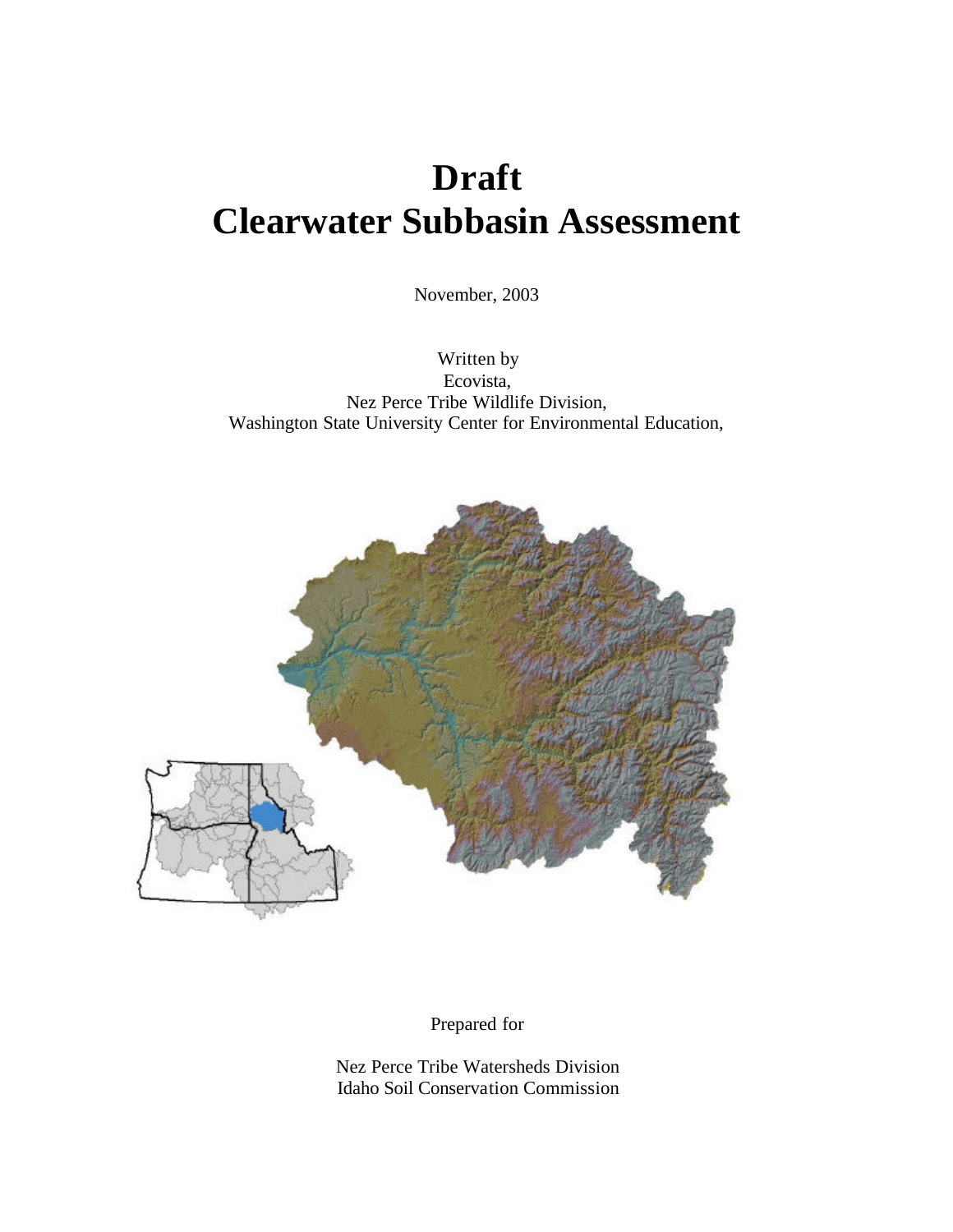## *PREAMBLE*

*In early 2001, the excitement began. Over 147,000 adult spring chinook began to cross Lower Granite Dam; most of them on their way to Idaho from the Pacific Ocean. At least a quarter of these fish were honed in on the Clearwater River Subbasin in Idaho. By the time the season ended in August, over 24,000 fish had been harvested by sportsmen and tribal fishers. Over 61,000 angler trips resulted in 24 million dollars of direct angler expenditures in the Clearwater River Subbasin. Large steelhead runs the following fall and winter provided additional opportunities and memories for recreational fishermen, in addition to important cultural and economic benefits in the subbasin.* 

*Why so many fish following decades of so few? Above average spring flows in 1999 flushed juvenile fish to an ocean with better conditions for salmonid survival, including cooler water temperatures. In addition, hatcheries released full production capacity smolt numbers. Fisheries biologists predicted a large run, but even they could not have realized the memories and experiences that this run would provide the fortunate tribal fishers and sports anglers in the Clearwater subbasin.*

*The salmon and steelhead run of 2001/2002 provided us a glimpse of what runs were like historically, when thousands of self-sustaining wild fish returned to the Clearwater River every year. Unfortunately, wild fish continue to be much suppressed from historical numbers and the set of conditions that lead to the runs of mostly hatchery fish in 2001/2002 are not expected to persist in the future. In addition, a variety of in-basin and out-of-basin factors continue to negatively impact salmon and steelhead populations.*

*The future of salmon and steelhead in the Clearwater River will require the protection and expansion of wild fish populations, the continued production of hatchery fish for harvest and other purposes, and an openness by all parties to consider all factors which affect these important resources in the Clearwater. The members of the Clearwater PAC hope that implementation of the Clearwater Subbasin Plan will be a step in the right direction.*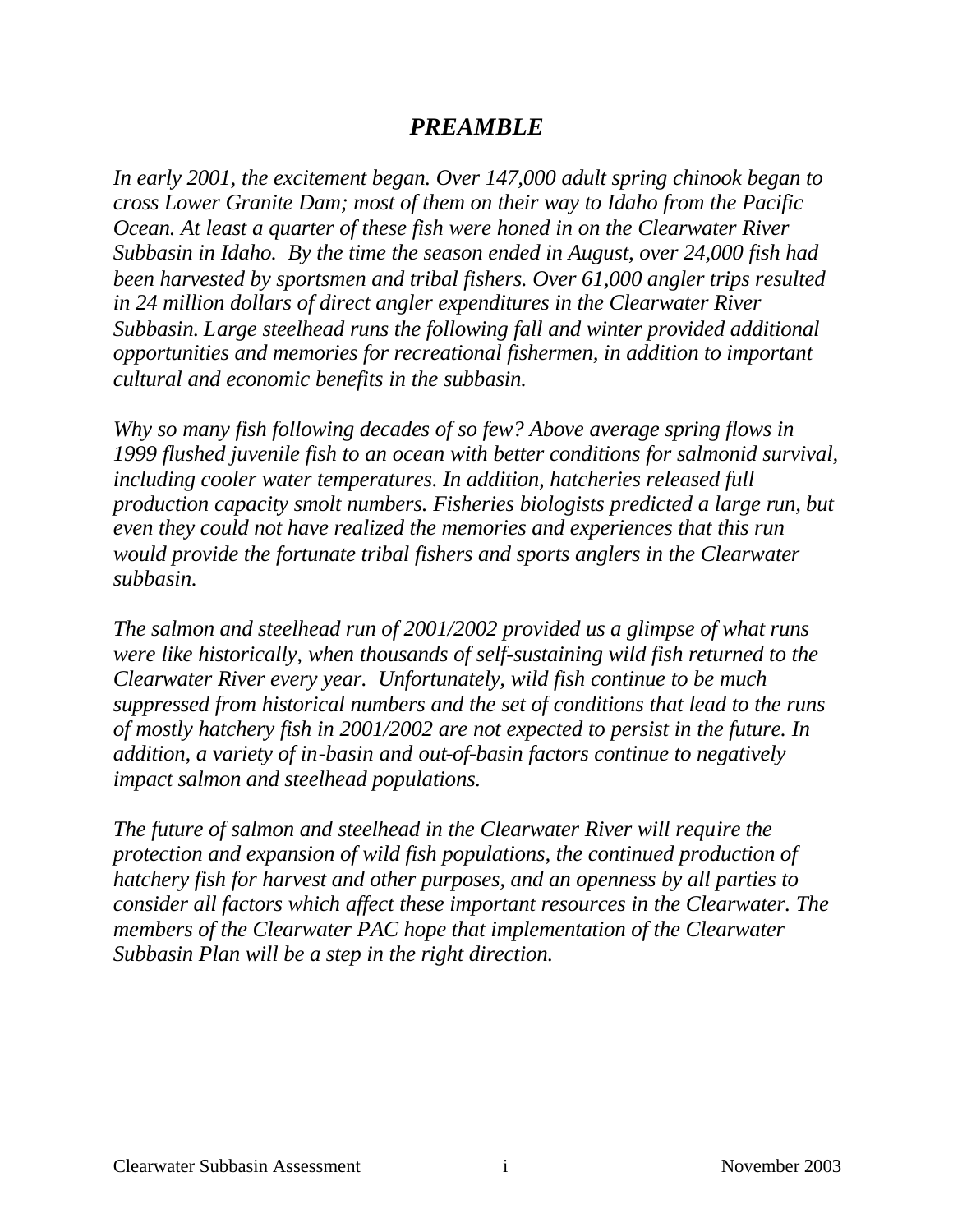### **Table of Contents**

| 1              |        |  |  |
|----------------|--------|--|--|
|                | 1.1    |  |  |
|                | 1.2    |  |  |
|                | 1.2.1  |  |  |
|                | 1.2.2  |  |  |
|                | 1.2.3  |  |  |
|                | 1.2.4  |  |  |
|                | 1.2.5  |  |  |
|                | 1.2.6  |  |  |
|                | 1.2.7  |  |  |
|                | 1.2.8  |  |  |
| 2              |        |  |  |
| 3              |        |  |  |
|                | 3.1    |  |  |
|                | 3.2    |  |  |
|                | 3.3    |  |  |
| $\overline{4}$ |        |  |  |
|                | 4.1    |  |  |
|                | 4.2    |  |  |
|                | 4.3    |  |  |
|                | 4.3.1  |  |  |
|                | 4.3.2  |  |  |
|                | 4.3.3  |  |  |
|                | 4.4    |  |  |
|                | 4.4.1  |  |  |
|                | 4.4.2  |  |  |
|                | 4.5    |  |  |
|                | 4.6    |  |  |
|                | 4.7    |  |  |
|                | 4.7.1  |  |  |
|                | 4.7.2  |  |  |
|                | 4.7.3  |  |  |
|                |        |  |  |
|                | 4.8.1  |  |  |
|                | 4.8.2  |  |  |
|                | 4.9    |  |  |
|                | 4.9.1  |  |  |
|                | 4.9.2  |  |  |
|                | 4.9.3  |  |  |
|                | 4.10   |  |  |
|                | 4.10.1 |  |  |
|                | 4.10.2 |  |  |
|                | 4.10.3 |  |  |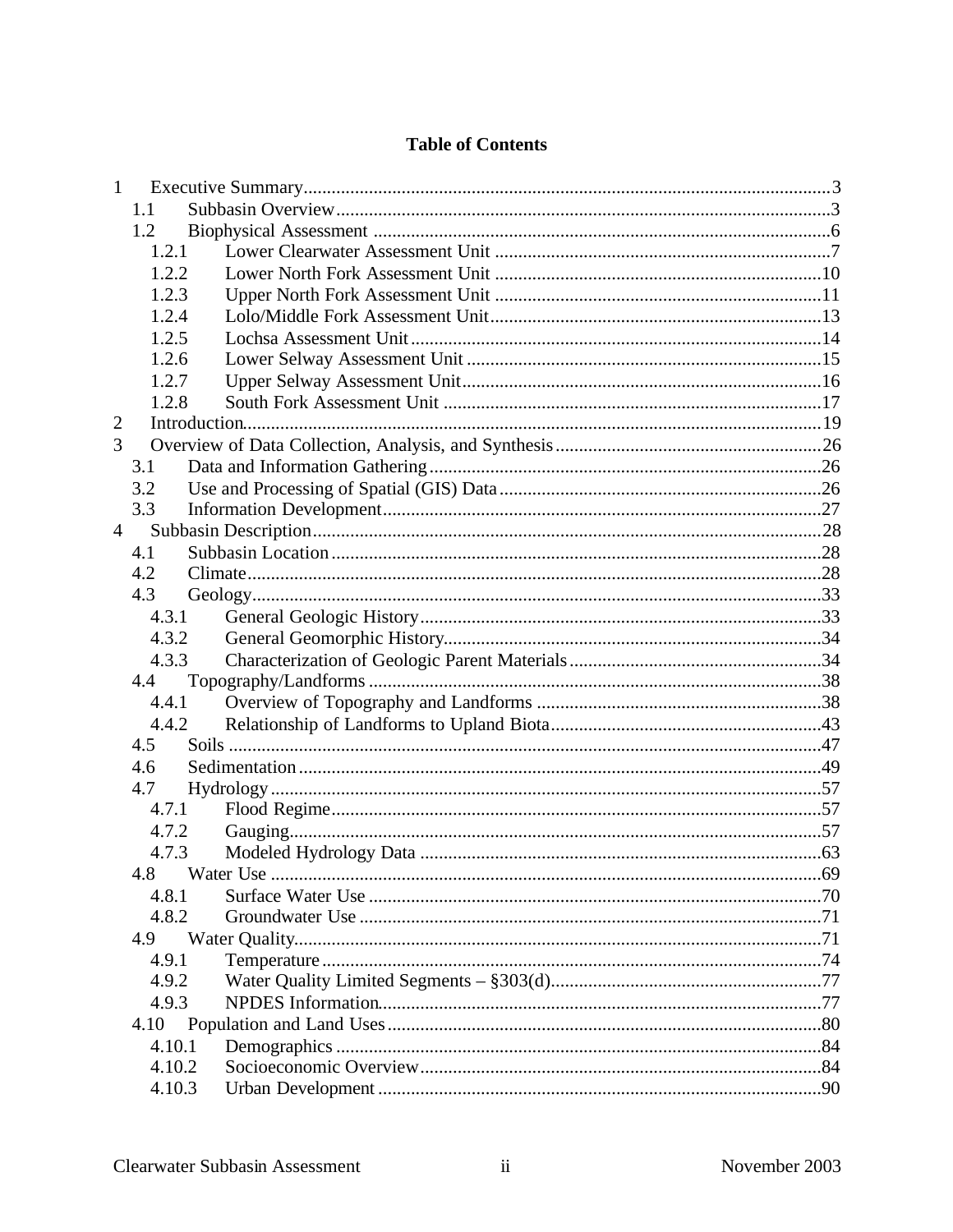| 4.10.4         |  |
|----------------|--|
| 4.10.5         |  |
| 4.10.6         |  |
| 4.10.7         |  |
| 4.10.8         |  |
| 4.10.9         |  |
| 4.11           |  |
| 4.12           |  |
| 5 <sup>5</sup> |  |
| 5.1            |  |
| 5.2            |  |
| 5.3            |  |
| 5.4            |  |
| 5.5            |  |
| 5.5.1          |  |
| 5.5.2          |  |
| 5.5.3          |  |
| 5.5.4          |  |
| 5.5.5          |  |
| 5.5.6          |  |
| 5.5.7          |  |
| 5.5.8          |  |
| 5.5.9          |  |
| 5.5.10         |  |
| 5.5.11         |  |
| 5.5.12         |  |
| 5.5.13         |  |
| 5.5.14         |  |
| 5.5.15         |  |
| 5.6            |  |
| 5.6.1          |  |
| 5.6.2          |  |
| 5.6.3          |  |
| 5.6.4          |  |
| 5.6.5          |  |
| 5.6.6          |  |
| 5.6.7          |  |
| 5.6.8          |  |
| 5.7            |  |
| 5.7.1          |  |
| 5.7.2          |  |
| 5.7.3          |  |
| 5.7.4          |  |
| 5.8            |  |
| 5.8.1          |  |
| 5.8.2          |  |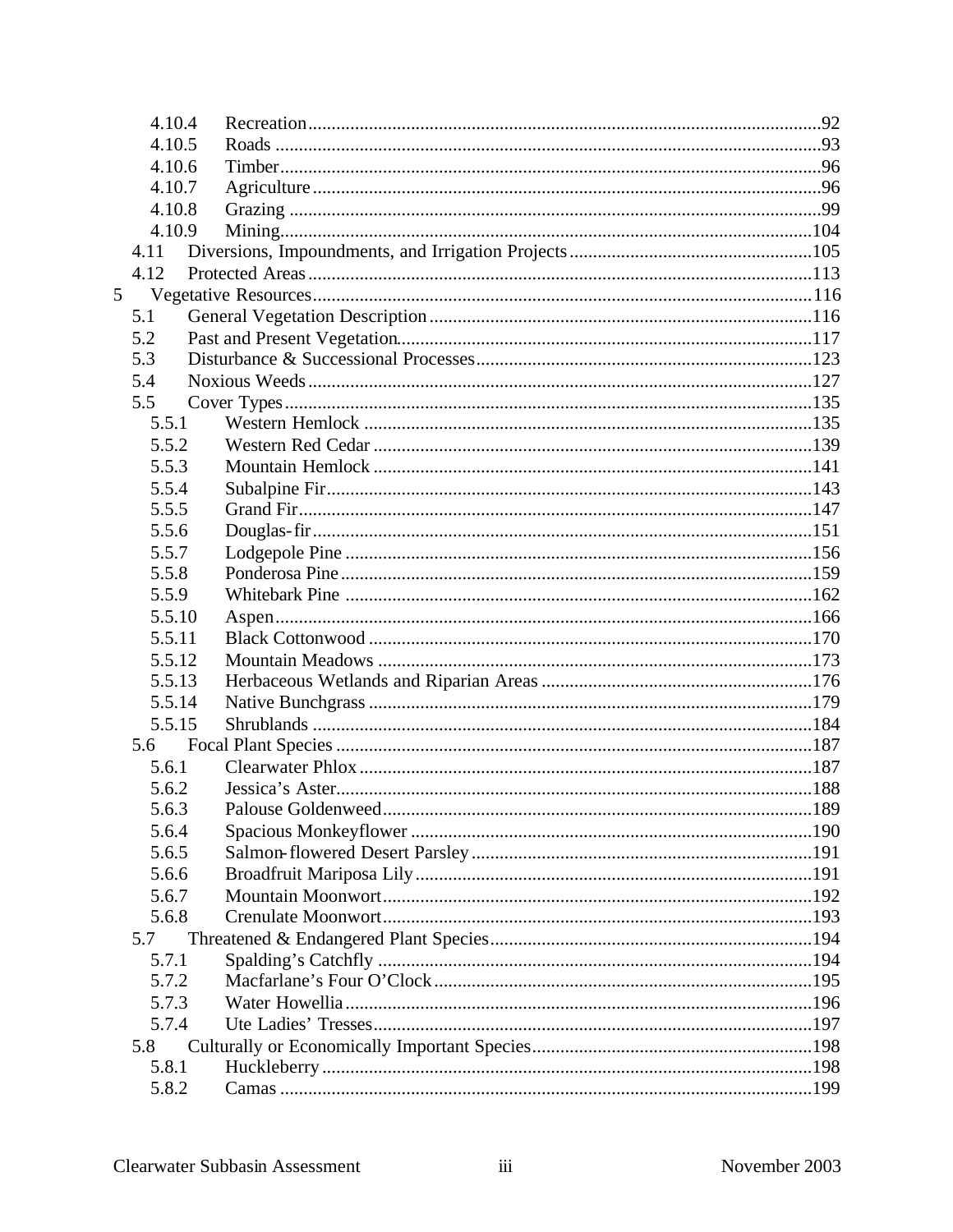| 5.8.3  |                                                                   |  |
|--------|-------------------------------------------------------------------|--|
| 5.9    |                                                                   |  |
| 5.9.1  |                                                                   |  |
| 5.9.2  |                                                                   |  |
| 5.9.3  |                                                                   |  |
| 6      |                                                                   |  |
| 6.1    |                                                                   |  |
| 6.2    |                                                                   |  |
| 6.3    |                                                                   |  |
| 6.3.1  |                                                                   |  |
| 6.3.2  |                                                                   |  |
| 6.3.3  |                                                                   |  |
| 6.3.4  |                                                                   |  |
| 6.3.5  |                                                                   |  |
| 6.3.6  |                                                                   |  |
| 6.3.7  |                                                                   |  |
| 6.3.8  |                                                                   |  |
| 6.3.9  |                                                                   |  |
| 6.3.10 |                                                                   |  |
| 6.3.11 |                                                                   |  |
| 6.3.12 |                                                                   |  |
| 6.4    |                                                                   |  |
| 6.4.1  |                                                                   |  |
| 6.4.2  |                                                                   |  |
| 6.4.3  |                                                                   |  |
| 6.4.4  |                                                                   |  |
| 6.5    |                                                                   |  |
| 6.5.1  |                                                                   |  |
| 6.5.2  |                                                                   |  |
| 6.5.3  |                                                                   |  |
| 6.5.4  |                                                                   |  |
| 6.5.5  |                                                                   |  |
| 6.5.6  |                                                                   |  |
| 6.6    |                                                                   |  |
| 6.6.1  |                                                                   |  |
| 6.7    |                                                                   |  |
| 6.7.1  |                                                                   |  |
| 6.7.2  |                                                                   |  |
| 6.7.3  | Intensive application of herbicides, pesticides, and chemicals272 |  |
| 6.7.4  |                                                                   |  |
| 6.7.5  |                                                                   |  |
| 6.7.6  |                                                                   |  |
| 6.7.7  |                                                                   |  |
| 6.7.8  |                                                                   |  |
| 6.7.9  |                                                                   |  |
| 6.7.10 |                                                                   |  |
|        |                                                                   |  |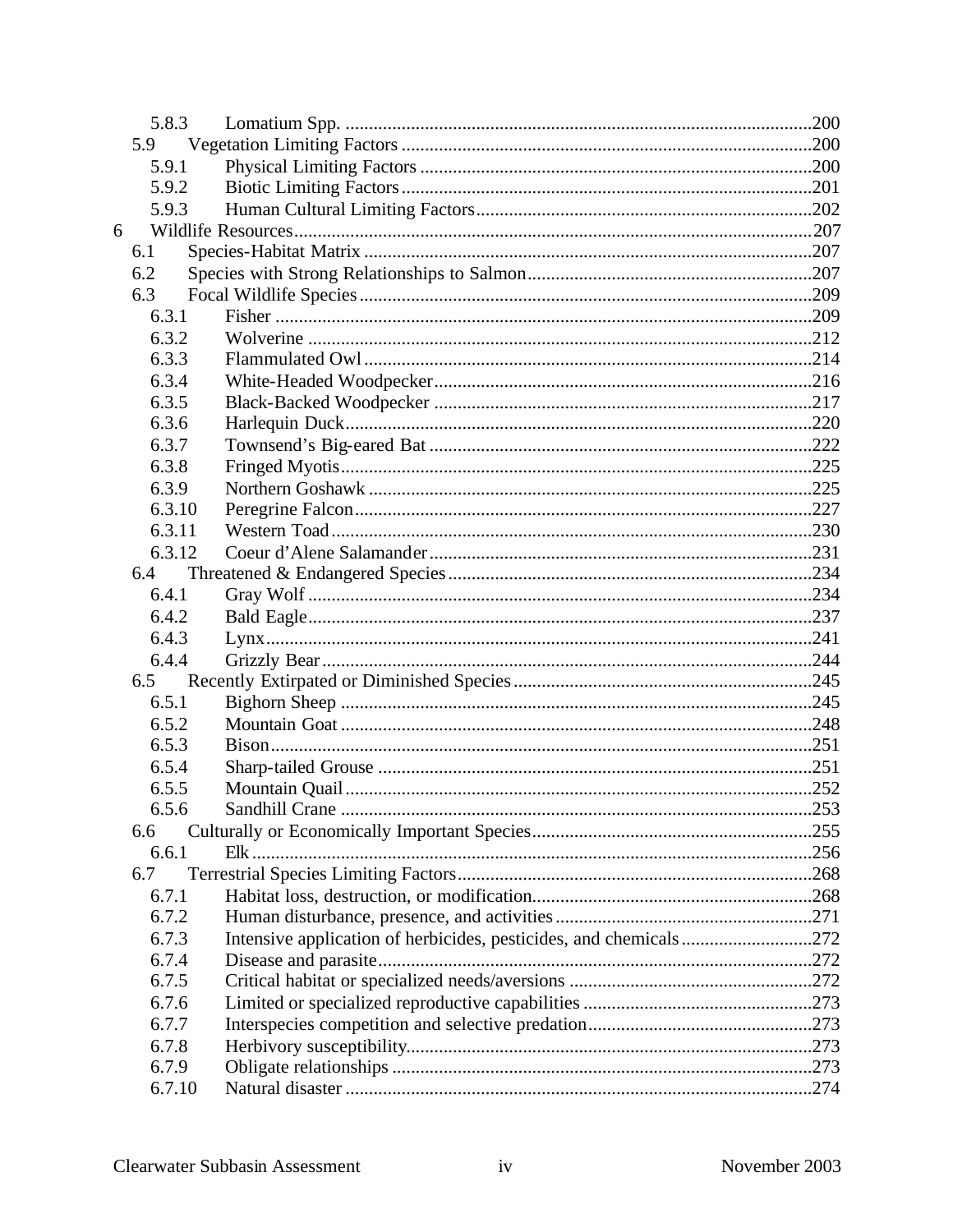| 6.7.11 |                                                                    |  |
|--------|--------------------------------------------------------------------|--|
| 6.7.12 |                                                                    |  |
| 6.7.13 |                                                                    |  |
| 6.7.14 |                                                                    |  |
| 7      |                                                                    |  |
| 7.1    |                                                                    |  |
| 7.1.1  |                                                                    |  |
| 7.1.2  |                                                                    |  |
| 7.2    |                                                                    |  |
| 8      |                                                                    |  |
| 8.1    |                                                                    |  |
| 8.1.1  |                                                                    |  |
| 8.1.2  |                                                                    |  |
| 8.1.3  |                                                                    |  |
| 8.1.4  |                                                                    |  |
| 8.1.5  |                                                                    |  |
| 8.1.6  |                                                                    |  |
| 8.1.7  |                                                                    |  |
| 8.1.8  |                                                                    |  |
| 8.1.9  |                                                                    |  |
| 8.2    |                                                                    |  |
| 8.2.1  |                                                                    |  |
| 8.2.2  | Nez Perce Tribe Department of Fishery Resource Management 332      |  |
| 8.2.3  |                                                                    |  |
| 8.2.4  |                                                                    |  |
| 8.3    |                                                                    |  |
| 8.3.1  |                                                                    |  |
| 8.3.2  |                                                                    |  |
| 8.3.3  |                                                                    |  |
| 8.3.4  |                                                                    |  |
| 8.3.5  |                                                                    |  |
| 8.3.6  |                                                                    |  |
| 9      | Resource Synthesis and Definition of Potential Management Units360 |  |
| 9.1    |                                                                    |  |
| 9.1.1  |                                                                    |  |
| 9.1.2  |                                                                    |  |
| 9.1.3  |                                                                    |  |
| 9.1.4  |                                                                    |  |
| 9.1.5  |                                                                    |  |
| 9.1.6  |                                                                    |  |
| 9.1.7  |                                                                    |  |
| 9.2    |                                                                    |  |
| 9.2.1  |                                                                    |  |
| 9.2.2  |                                                                    |  |
| 9.2.3  |                                                                    |  |
| 9.2.4  |                                                                    |  |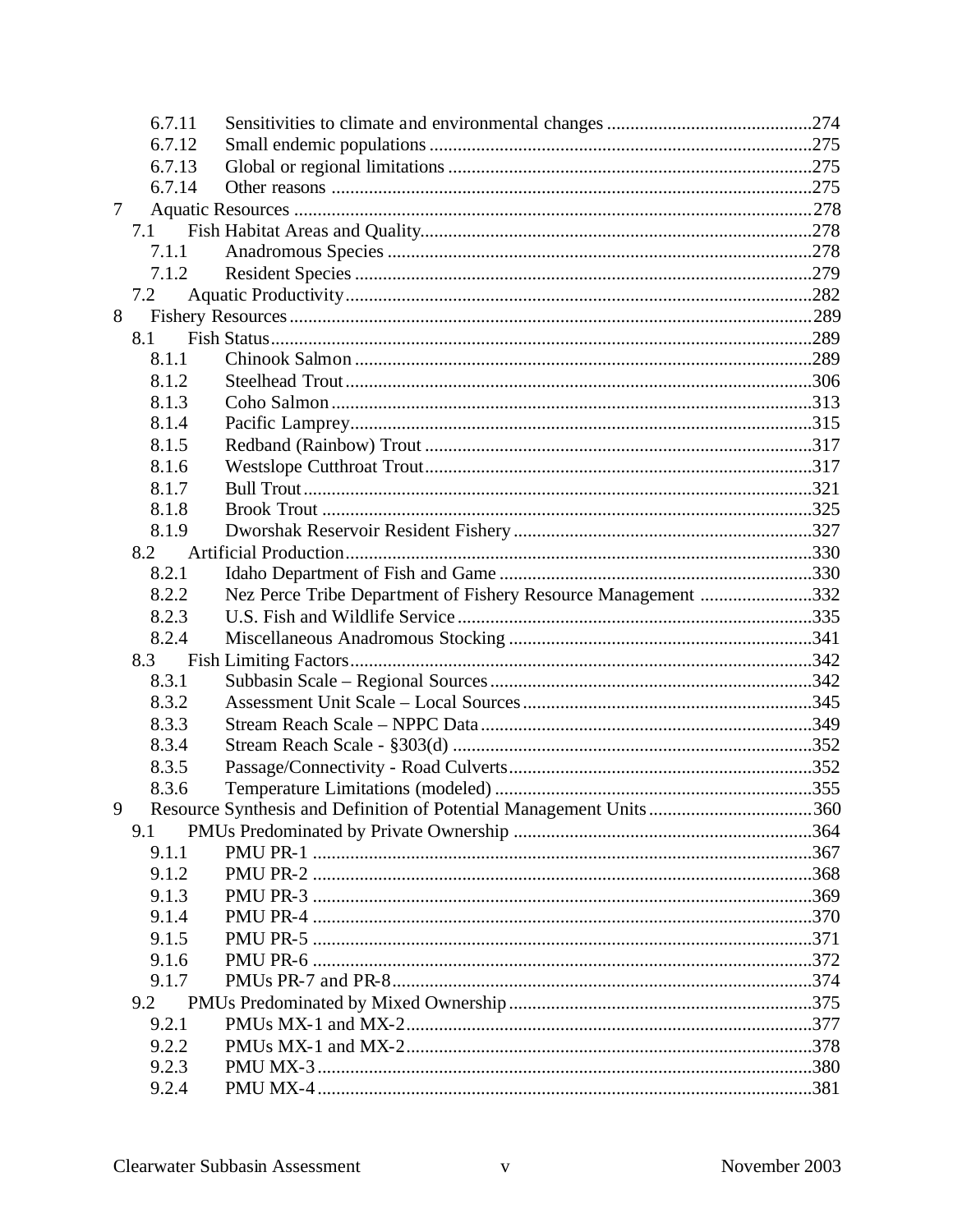| 9.2.5 |  |
|-------|--|
| 9.2.6 |  |
| 9.3   |  |
| 9.3.1 |  |
| 9.3.2 |  |
| 933   |  |
| 934   |  |
| 9.3.5 |  |
| 9.3.6 |  |
| 9.4   |  |
| 10    |  |
|       |  |

## **List of Appendices**

| Appendix A - Summary of GIS data layers used in the Clearwater subbasin assessment and their                 |  |
|--------------------------------------------------------------------------------------------------------------|--|
|                                                                                                              |  |
| Appendix B - Maps showing water quality limited stream segments listed on IDEQ's 1998                        |  |
|                                                                                                              |  |
|                                                                                                              |  |
|                                                                                                              |  |
|                                                                                                              |  |
| Appendix F - State, Federally Listed, or Candidate Widlife Species in the Clearwater subbasin <sup>*</sup> . |  |
|                                                                                                              |  |
| Appendix G - Sources used to delineate limiting factors for fish in the Clearwater subbasin 453              |  |
| Appendix H - Figures depicting limiting factors for fish in the Clearwater subbasin455                       |  |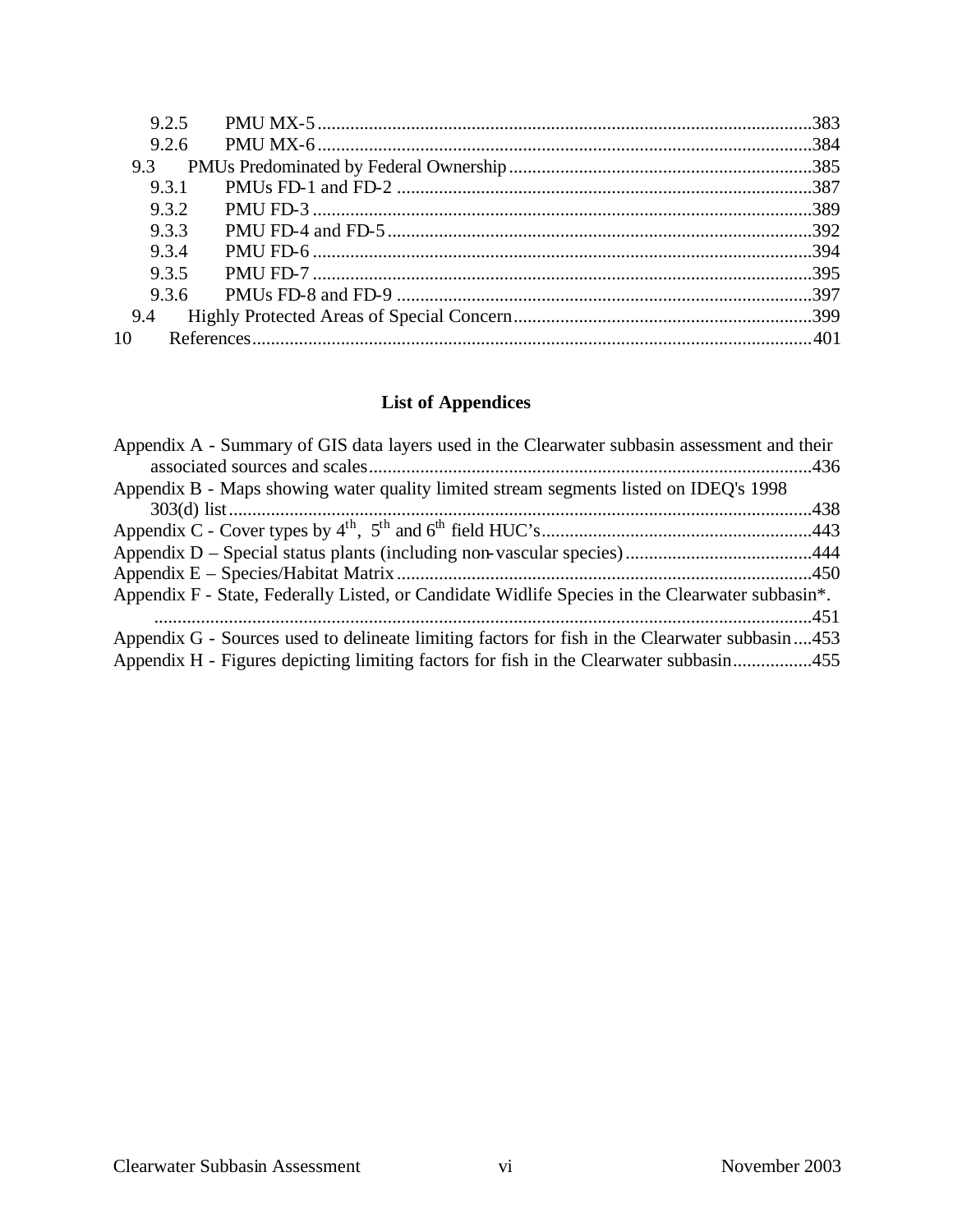# **List of Figures**

| Figure 2. Comparison of assessment units (colored areas) and 4 <sup>th</sup> code HUC boundaries (black  |
|----------------------------------------------------------------------------------------------------------|
|                                                                                                          |
|                                                                                                          |
|                                                                                                          |
| Figure 5. Modified Palmer Drought Index for Clearwater subbasin areas within the North Central           |
| Prairies. Data has been smoothed using a 6 month rolling average 32                                      |
| Figure 6. Geologic parent materials occurring in the Clearwater subbasin. Parent material                |
| classes were defined and summarized from ICBEMP lithology maps by NRCS personnel (J.                     |
|                                                                                                          |
| Figure 7. Dominant landforms in the Clearwater subbasin, stratified by sixth-field HUC 39                |
|                                                                                                          |
| Figure 9. Relative distribution of land slope classes throughout the Clearwater subbasin 41              |
| Figure 10. Detailed landform map of the Clearwater subbasin (from Ford et al. 1997)44                    |
| Figure 11. Base surface erosion hazard in the Clearwater subbasin. Data is taken from ICBEMP             |
| and incorporates the Modified Soil Loss Equation (MSLE), slope, rainfall intensity, and                  |
|                                                                                                          |
| Figure 12. Surface erosion hazard in the Clearwater subbasin. Data is taken from ICBEMP and              |
| incorporates the Modified Soil Loss Equation (MSLE), vegetation cover types, slope,                      |
|                                                                                                          |
| Figure 13. Relative landslide hazard in the Clearwater subbasin, as measured by the percentage           |
| of a given 6 <sup>th</sup> field HUC with moderately high to high risk of landslide (adapted from Miller |
|                                                                                                          |
| Figure 14. Example of the Potential Sediment Source Zone model output as it applies to a section         |
|                                                                                                          |
| Figure 15. Percent of area, as stratified by $6th$ field HUC, that is within the Potential Sediment      |
|                                                                                                          |
| Figure 16. Unit mean annual discharge for the Clearwater subbasin, summarized using                      |
|                                                                                                          |
| Figure 17. Timing of maximum monthly discharge across the Clearwater subbasin summarized                 |
|                                                                                                          |
| Figure 18. Flow stability for the Clearwater subbasin, summarized using subwatersheds defined            |
| 68                                                                                                       |
| Figure 19. Maximum Allowable Use (MAU) of surface water summarized by both land section                  |
| and HUC. Minimum instream flows are represented for comparison if either licensed (*) or                 |
|                                                                                                          |
| Figure 20. Maximum Allowable Use (MAU) of groundwater summarized by both land section                    |
|                                                                                                          |
| Figure 21. Average temperatures for the USGS gauging stations at Ahsahka (AH), North Fork                |
| Clearwater at Canyon Creek (NFC), and Spalding (SP) during various intervals 76                          |
| Figure 22. Distribution of water quality limited stream segments on IDEQ's 1998 303(d) list 78           |
|                                                                                                          |
|                                                                                                          |
| Figure 25. Proportion of workers by industry in Clearwater County (IDOC 2002)                            |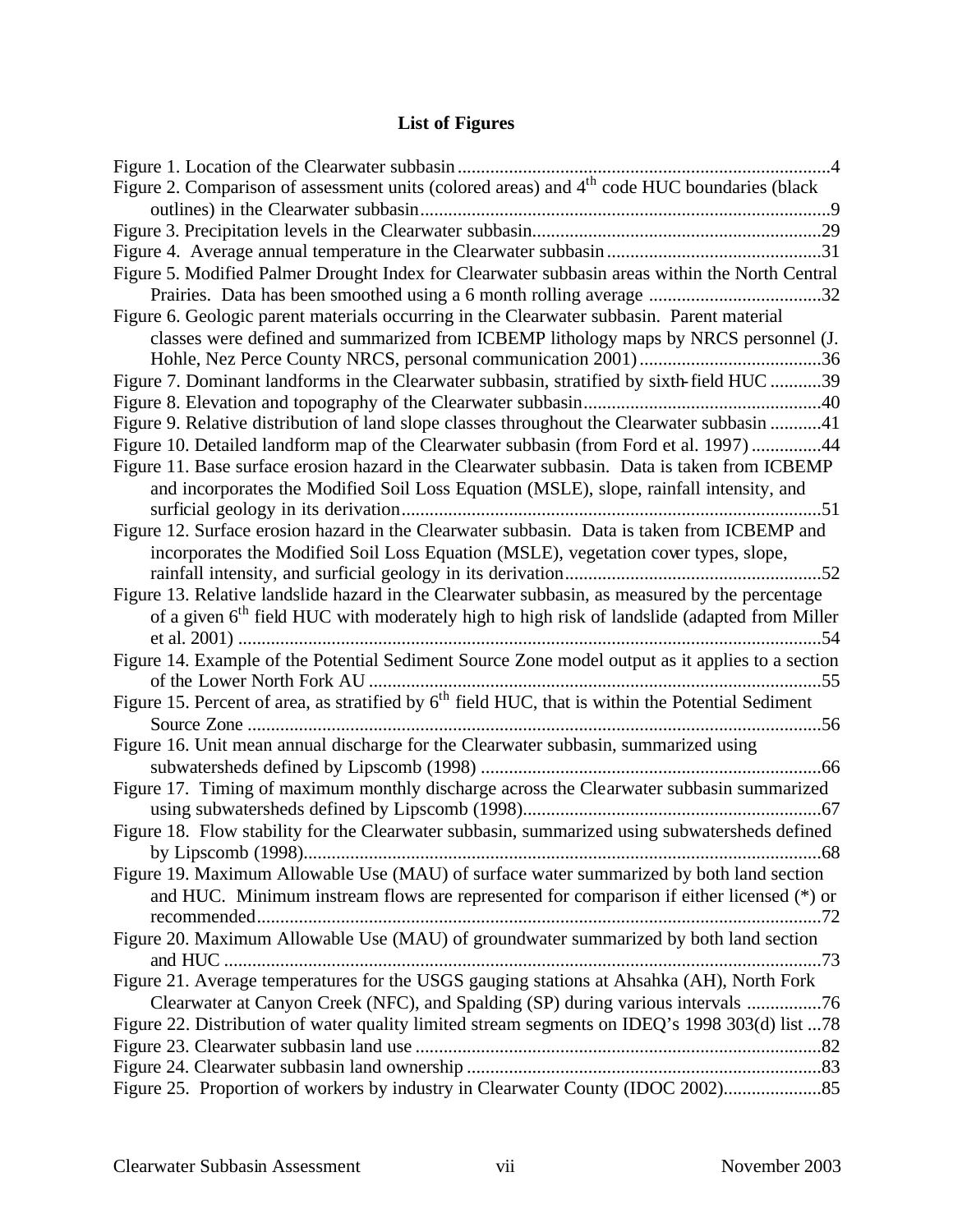| Figure 30. Per capita income trends of counties in the Clearwater subbasin from 1980-2001           |
|-----------------------------------------------------------------------------------------------------|
| .88                                                                                                 |
| Figure 31. Percent civilian labor force unemployment trends from 1980 to 2000 for the counties      |
|                                                                                                     |
| Figure 32. Percent of persons living below poverty in each county within the Clearwater             |
|                                                                                                     |
| Figure 33. Employment by industry in the Clearwater subbasin by county (IDOC 2002). 91              |
| Figure 34. Resident hunting and fishing license sales in 2002 for counties in the Clearwater        |
|                                                                                                     |
|                                                                                                     |
| Figure 36. Mean road density within the Clearwater subbasin plotted by 6 <sup>th</sup> field HUC 95 |
| Figure 37. Spatial distribution of probable grazing activities within the Clearwater subbasin and   |
| the approximate percentage of each subwatershed defined as grazeable 101                            |
| Figure 38 Gold Dredge in Crooked River in the South Fork Clearwater drainage (Photo courtesy        |
|                                                                                                     |
| Figure 39 Hydrologic mining on Leggett Creek in the South Fork Clearwater drainage (photo           |
|                                                                                                     |
| Figure 40. Mine locations throughout the Clearwater subbasin. Color codes signify relative          |
|                                                                                                     |
| Figure 41. Mining claim distribution and density within the Clearwater subbasin107                  |
|                                                                                                     |
|                                                                                                     |
|                                                                                                     |
| Figure 45. Historic vegetation within the Clearwater subbasin as defined by ICBEMP 119              |
| Figure 46. Current vegetation within the Clearwater subbasin as defined by ICBEMP 120               |
| Figure 47. Percent change in specific structural stages (as defined by ICBEMP) from 1900 to         |
|                                                                                                     |
| Figure 48. Decadal fire history of USFS lands within the Clearwater subbasin. Decadal               |
| information is stacked on the map, resulting in only the most recent burn period being              |
| shown                                                                                               |
| Figure 49. Historic and current fire regimes in the Clearwater subbasin (ICBEMP data)126            |
|                                                                                                     |
| Figure 51. Spotted knapweed distribution within the Clearwater subbasin 131                         |
| Figure 52. Rush skeletonweed distribution within the Clearwater subbasin133                         |
| Figure 53. Meadow and orange hawkweed distribution within the Clearwater subbasin 134               |
| Figure 54. Distribution of the western hemlock cover type within the Clearwater subbasin137         |
| Figure 55. Distribution of the subalpine fir cover type within the Clearwater subbasin144           |
| Figure 56. Distribution of the grand fir cover type within the Clearwater subbasin 149              |
| Figure 57. Distribution of the Douglas-fir/ mixed xeric forest cover type within the Clearwater     |
|                                                                                                     |
| Figure 58. Distribution of the lodgepole pine cover type within the Clearwater subbasin 157         |
| Figure 59. Distribution of the ponderosa pine cover type within the Clearwater subbasin160          |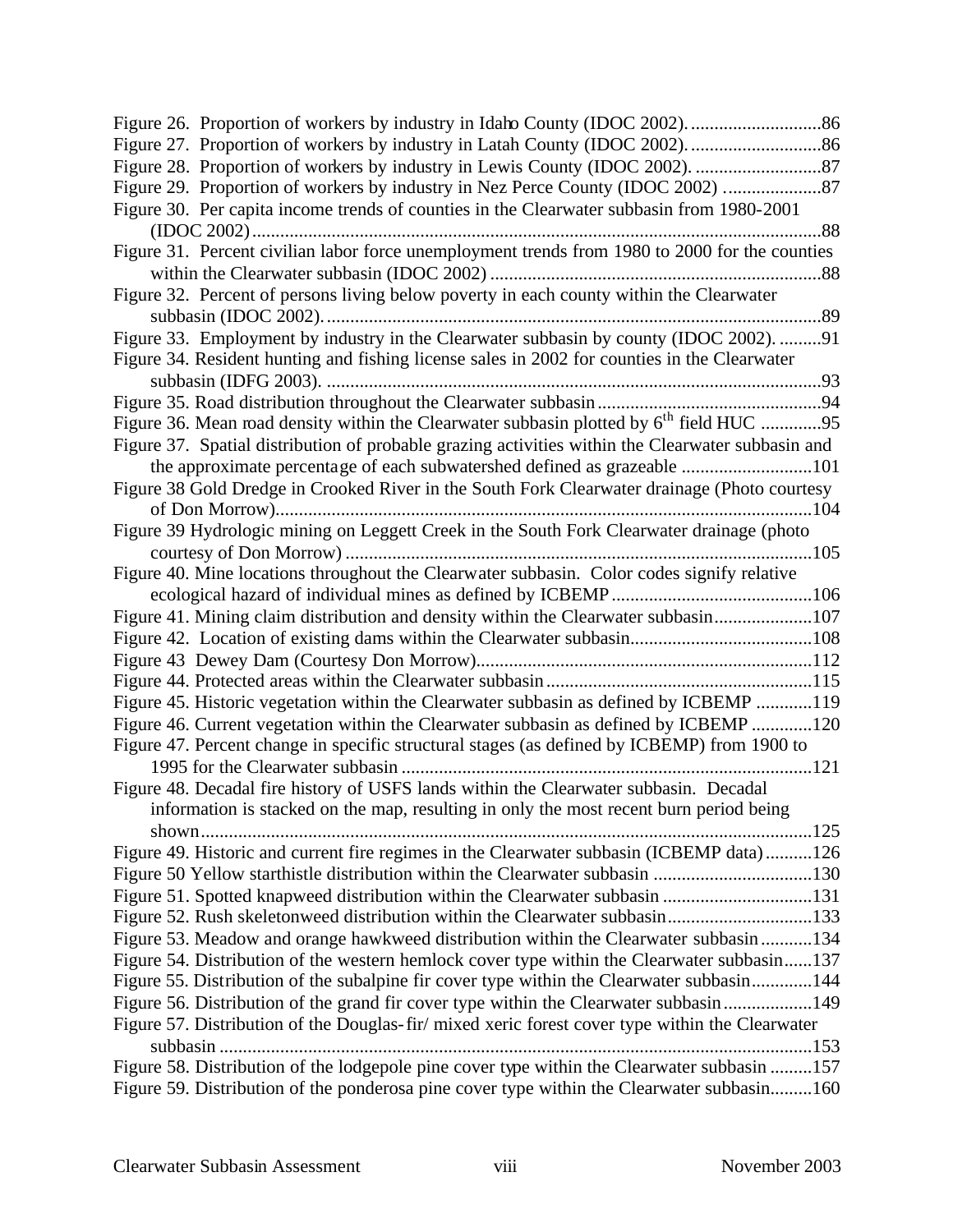| Figure 60. Distribution of the whitebark pine cover type within the Clearwater subbasin 163        |      |
|----------------------------------------------------------------------------------------------------|------|
| Figure 61. Distribution of the aspen/conifer mixed cover type within the Clearwater subbasin 167   |      |
| Figure 62. Distribution of the black cottonwood cover type within the Clearwater subbasin 171      |      |
| Figure 63. Distribution of the mountain meadow cover type within the Clearwater subbasin 175       |      |
| Figure 64. Comparison of historic and current herbaceous wetland cover types within the            |      |
|                                                                                                    | 178  |
| Figure 65. Distribution of the native bunchgrass cover type within the Clearwater subbasin181      |      |
| Figure 66. Distribution of the exotic forb/annual grass cover type within the Clearwater subbasin  |      |
|                                                                                                    |      |
| Figure 67. Distribution of the shrubland cover type within the Clearwater subbasin186              |      |
| Figure 68. Potential breeding habitat for the fisher within the Clearwater subbasin 211            |      |
| Figure 69. Potential breeding habitat for the wolverine within the Clearwater subbasin213          |      |
| Figure 70. Potential breeding habitat for the flammulated owl within the Clearwater subbasin 215   |      |
| Figure 71. Potential breeding habitat for the white-headed woodpecker within the Clearwater        |      |
| 218                                                                                                |      |
| Figure 72. Potential breeding habitat for the black-backed woodpecker within the Clearwater        |      |
|                                                                                                    |      |
| Figure 73. Potential breeding habitat for the harlequin duck within the Clearwater subbasin221     |      |
| Figure 74. Potential breeding habitat for the Townsend's big-eared bat within the Cearwater        |      |
|                                                                                                    | 224  |
| Figure 75. Potential breeding habitat for the fringed myotis within the Clearwater subbasin 226    |      |
| Figure 76. Potential breeding habitat for the northern goshawk within the Clearwater subbasin      |      |
|                                                                                                    | .228 |
| Figure 77. Potential breeding habitat for the peregrine falcon within the Clearwater subbasin .229 |      |
| Figure 78. Potential breeding habitat for the western toad within the Clearwater subbasin 232      |      |
| Figure 79. Potential breeding habitat for the Coeur d'Alene salamander within the Clearwater       |      |
| 233<br>subbasin                                                                                    |      |
| Figure 80. Potential breeding habitat for the gray wolf within the Clearwater subbasin235          |      |
| Figure 81. Minimum fall wolf population, Central Idaho Recovery Area (1995-2001) 237               |      |
| Figure 82. Home ranges for the established gray wolf packs within the Clearwater subbasin238       |      |
| Figure 83. Potential breeding habitat for bald eagles within the Clearwater subbasin239            |      |
| Figure 84. Number of bald eagles counted by year within the Clearwater subbasin 241                |      |
| Figure 85. Potential breeding habitat for the lynx within the Clearwater subbasin 243              |      |
| Figure 86. Potential breeding habitat for the bighorn sheep within the Clearwater subbasin 247     |      |
| Figure 87. Potential breeding habitat for the mountain goat within the Clearwater subbasin250      |      |
| Figure 88. Potential breeding habitat for the mountain quail within the Clearwater subbasin 254    |      |
| Figure 89. Elk winter range within the Clearwater subbasin (RMEF 1999)257                          |      |
|                                                                                                    |      |
|                                                                                                    |      |
| Figure 91. Relationship of selected no xious weed species to elk winter range within the           |      |
|                                                                                                    |      |
| Figure 92. Spatial relationship of active livestock allotments and elk winter range within the     |      |
|                                                                                                    | .261 |
| Figure 93. Spatial relationship of human population density to elk winter range within the         |      |
|                                                                                                    | .262 |
| Figure 94. Relationship of localized road miles to elk winter range within the Clearwater          |      |
|                                                                                                    |      |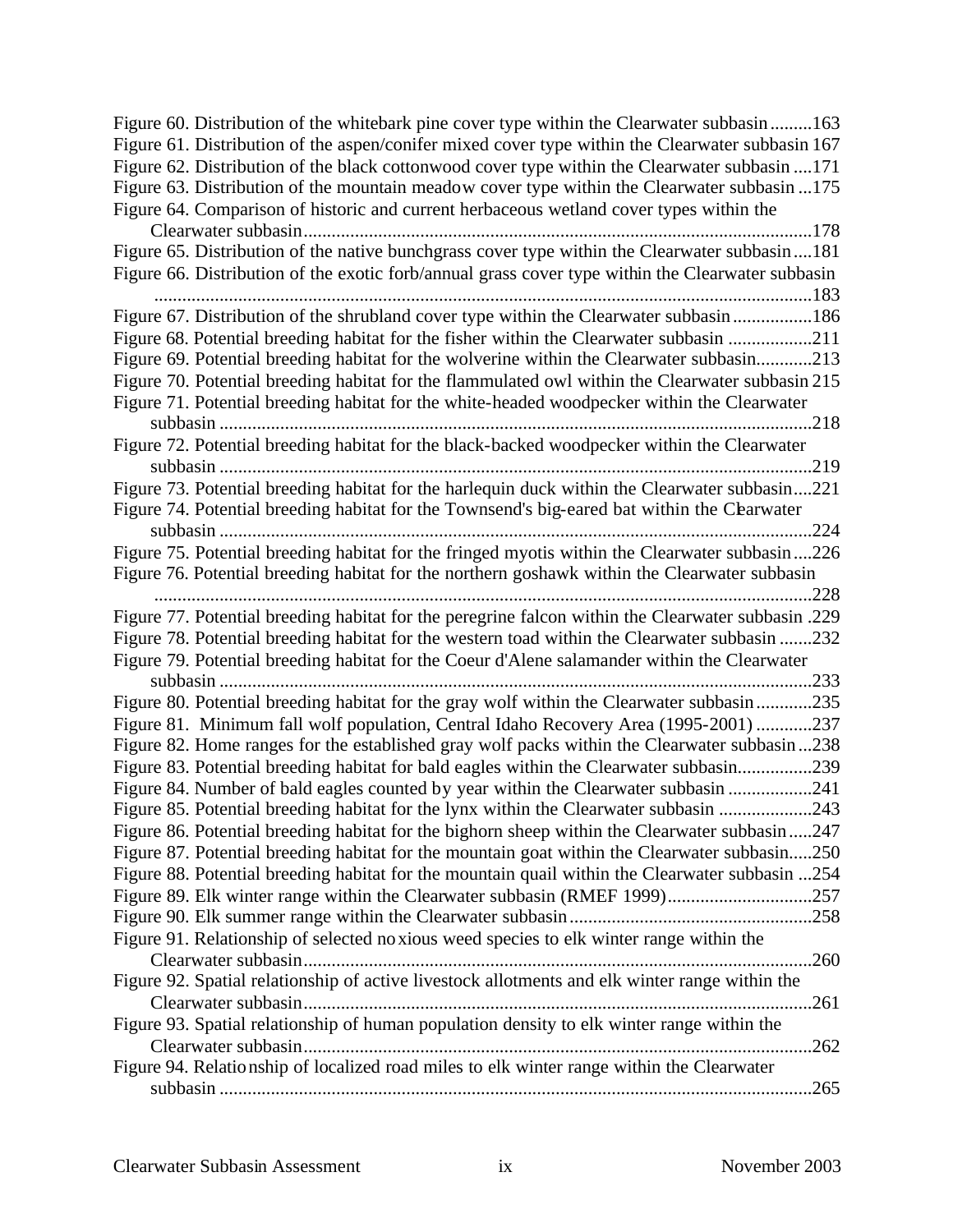| Figure 95. Winter elk counts displayed by IDFG management units for 1984-2001267<br>Figure 96. Habitat quality for spring chinook salmon as defined by NPPC's presence absence<br>Figure 97. Habitat quality for steelhead trout as defined by NPPC's presence absence database<br>Figure 98. Mean biomass $(mg/0.28m^2)$ + one standard deviation sampled from each 5th code<br>HUC. Sample size is 8 for all HUCs except Johns Creek (5) and Warm Springs Creek (7)<br>285 |
|------------------------------------------------------------------------------------------------------------------------------------------------------------------------------------------------------------------------------------------------------------------------------------------------------------------------------------------------------------------------------------------------------------------------------------------------------------------------------|
| Figure 99. Predicted production potential and related degree of confidence for each 5th code                                                                                                                                                                                                                                                                                                                                                                                 |
| Figure 100. Known distribution and relative status of spring chinook salmon in the Clearwater<br>subbasin. Red lines delineate consultation watersheds defined under Section 7 of the ESA<br>.293<br>                                                                                                                                                                                                                                                                        |
| Figure 101. Estimated carrying capacity of spring chinook smolts based on usable area and<br>habitat quality within each subwatershed. Estimates are grouped into quartiles (Q1-Q4),                                                                                                                                                                                                                                                                                         |
| Figure 102. Known distribution of spawning habitat utilized by fall chinook salmon in the<br>Clearwater subbasin. Heavy pink line indicates designated critical habitat for fall chinook                                                                                                                                                                                                                                                                                     |
| Figure 103. Known distribution and relative status of steelhead in the Clearwater subbasin.<br>Heavy black lines represent preliminary steelhead population areas defined by NOAA<br>Fisheries. Red lines delineate consultation watersheds defined under ESA Section 7 308                                                                                                                                                                                                  |
| Figure 104. Estimated carrying capacity of steelhead trout smolts based on usable area and<br>habitat quality within each subwatershed. Estimates are grouped into quartiles (Q1-Q4),                                                                                                                                                                                                                                                                                        |
| Figure 105. Known distribution and relative status of westslope cutthroat trout in the Clearwater<br>320                                                                                                                                                                                                                                                                                                                                                                     |
| Figure 106. Known distribution and relative status of bull trout in the Clearwater subbasin. Red<br>lines delineate key watersheds defined in the Idaho Bull Trout Conservation Plan 324                                                                                                                                                                                                                                                                                     |
| Figure 107. Known distribution and relative status of brook trout in the Clearwater subbasin326<br>Figure 108. Abundance of age 2 and age 3 kokanee in Dworshak Reservoir, Idaho, from 1988 to<br>2000. Note the wide fluctuations in the population both above and below the objective to                                                                                                                                                                                   |
| Figure 109. Smolt-to-adult survival rates (bars; SAR) and smolts/spawner (solid line) for wild<br>Snake River spring and summer chinook. The SAR describes survival during mainstem<br>downstream migration back to returning adults; smolts per spawner describes freshwater<br>productivity in upstream freshwater spawning and rearing areas (From Petrosky et al. 2001)                                                                                                  |
| Figure 110. Estimated number of culvert locations (stream-road crossings) by 6 <sup>th</sup> field HUC                                                                                                                                                                                                                                                                                                                                                                       |
| Figure 111. Modeled maximum weekly maximum temperatures (MWMT) for streams                                                                                                                                                                                                                                                                                                                                                                                                   |
| Figure 112. General overview of anticipated MWMT and associated salmonid species                                                                                                                                                                                                                                                                                                                                                                                             |
| Figure 113. Potential Management Units (PMUs) delineated throughout the Clearwater                                                                                                                                                                                                                                                                                                                                                                                           |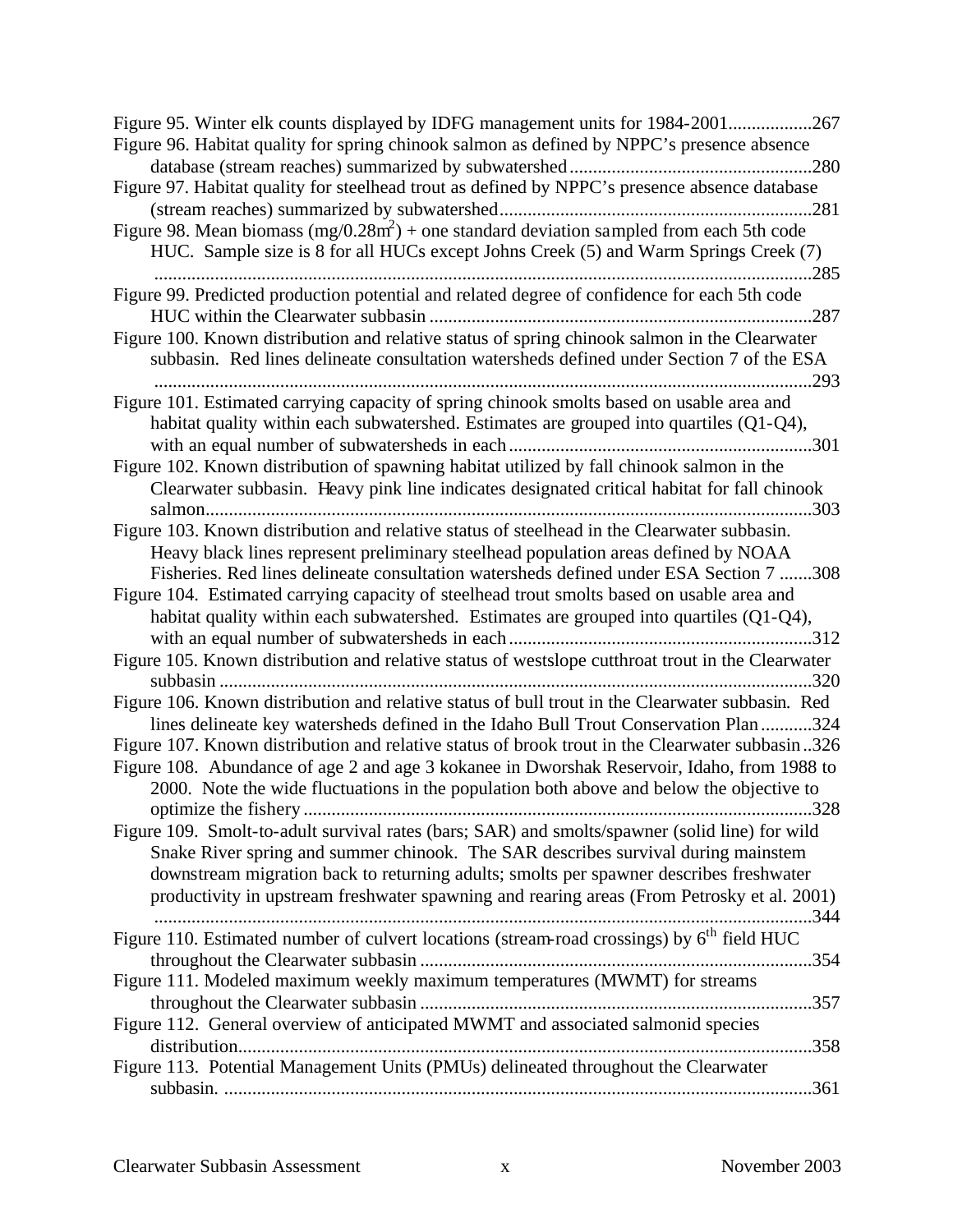| Figure 115. Potential Management Units (PMUs) delineated within areas of highly mixed<br>Figure 116. Potential Management Units (PMUs) delineated within areas of predominantly<br>Figure 117. Highly protected areas of special concern within the Clearwater subbasin 400 |
|-----------------------------------------------------------------------------------------------------------------------------------------------------------------------------------------------------------------------------------------------------------------------------|
|                                                                                                                                                                                                                                                                             |
|                                                                                                                                                                                                                                                                             |
|                                                                                                                                                                                                                                                                             |
| Figure 118. Distribution of water quality limited stream segments listed on the 1998 303(d) list                                                                                                                                                                            |
| Figure 119. Distribution of water quality limited stream segments listed on the 1998 303(d) list                                                                                                                                                                            |
| by IDEQ for impairment due to temperature, thermal modification, and total dissolved gas                                                                                                                                                                                    |
| Figure 120. Distribution of water quality limited stream segments listed on the 1998 303(d) list                                                                                                                                                                            |
| by IDEQ for impairment due to habitat alteration, flow, and bank instability440                                                                                                                                                                                             |
| Figure 121. Distribution of water quality limited stream segments listed on the 1998 303(d) list                                                                                                                                                                            |
| by IDEQ for impairment due to oil and grease, bacteria, pH, and synthetic organics441                                                                                                                                                                                       |
| Figure 122. Distribution of water quality limited stream segments listed on the 1998 303(d) list                                                                                                                                                                            |
|                                                                                                                                                                                                                                                                             |
| Figure 123. Clearwater subbasin stream segments where chinook salmon populations may be                                                                                                                                                                                     |
| constrained by steep gradients, large stream size, or blocked or impeded passage (Pacific                                                                                                                                                                                   |
|                                                                                                                                                                                                                                                                             |
| Figure 124. Clearwater subbasin stream segments where chinook salmon populations may be<br>constrained by channelization, high temperatures, or dewatering (Pacific States Marine                                                                                           |
|                                                                                                                                                                                                                                                                             |
| Figure 125. Clearwater subbasin stream segments where chinook salmon populations may be                                                                                                                                                                                     |
| constrained by poor instream cover or lack of high quality pools (Pacific States Marine<br>457                                                                                                                                                                              |
| Figure 126. Clearwater subbasin stream segments where chinook salmon populations may be                                                                                                                                                                                     |
| constrained by streambank degradation, limited gravel quantity or sedimentation (Pacific                                                                                                                                                                                    |
|                                                                                                                                                                                                                                                                             |
| Figure 127. Clearwater subbasin stream segments where steelhead trout populations may be                                                                                                                                                                                    |
| constrained by steep gradients, large stream size, or blocked or impeded passage (Pacific                                                                                                                                                                                   |
| 459                                                                                                                                                                                                                                                                         |
| Figure 128. Clearwater subbasin stream segments where steelhead trout populations may be                                                                                                                                                                                    |
| constrained by high temperatures, or dewatering (Pacific States Marine Fisheries                                                                                                                                                                                            |
| Figure 129. Clearwater subbasin stream segments where steelhead trout populations may be                                                                                                                                                                                    |
| constrained by poor instream cover or lack of high quality pools (Pacific States Marine                                                                                                                                                                                     |
|                                                                                                                                                                                                                                                                             |
| Figure 130. Clearwater subbasin stream segments where steelhead trout populations may be                                                                                                                                                                                    |
| constrained by streambank degradation, limited gravel quantity or sedimentation (Pacific                                                                                                                                                                                    |
| Figure 131. Clearwater subbasin stream segments where steelhead trout populations may be                                                                                                                                                                                    |
| constrained by poor diversions, channelization, or chemical pollution (Pacific States Marine                                                                                                                                                                                |
|                                                                                                                                                                                                                                                                             |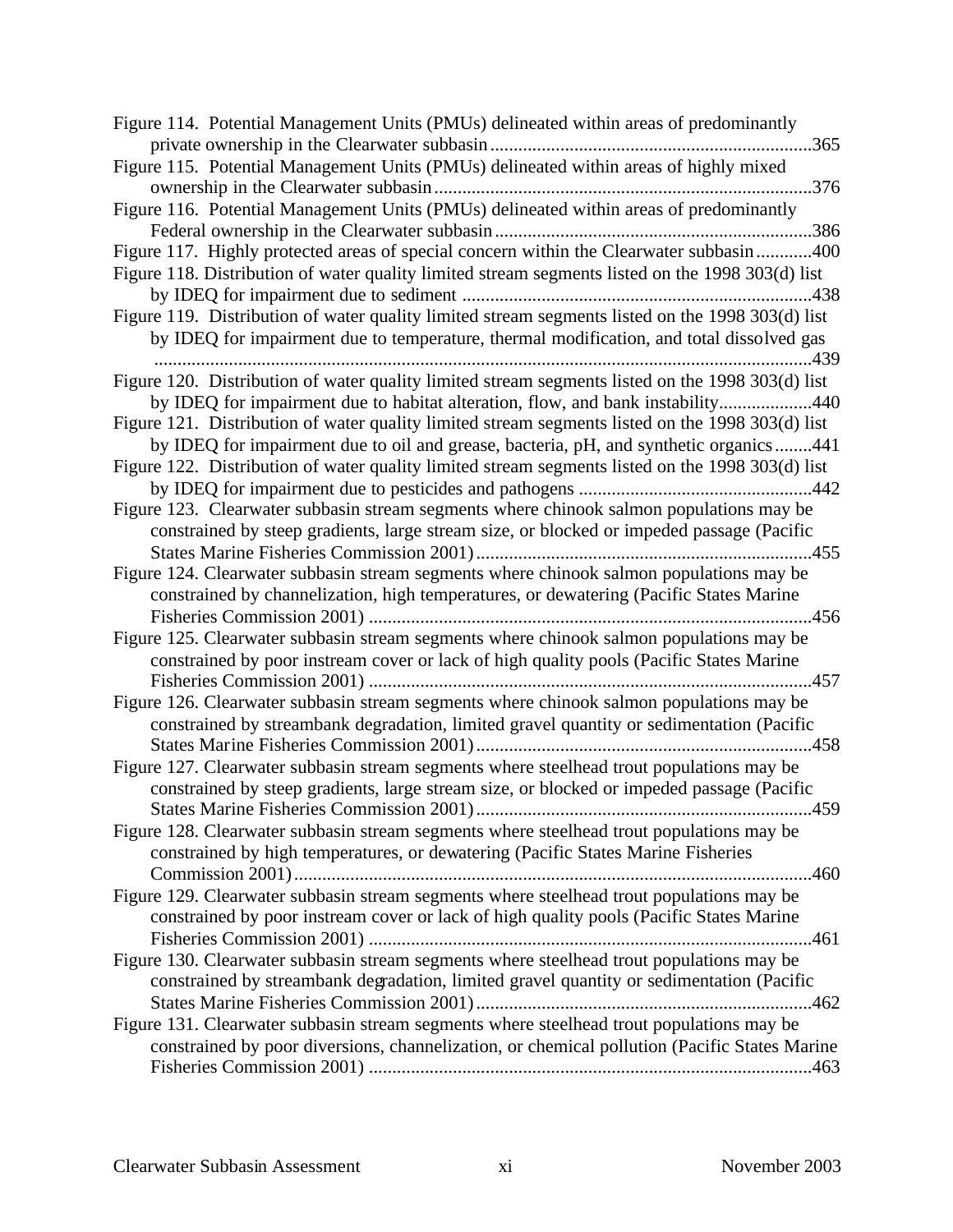## **List of Tables**

| Table 1. List of acronyms used in the Clearwater Subbasin Assessment and Plan.                   |
|--------------------------------------------------------------------------------------------------|
|                                                                                                  |
| Table 2. Individuals who participated in the development of the Clearwater Subbasin Plan.        |
| Present and former Clearwater PAC members and alternates are shown in bold print23               |
| Table 4. Overview of new information developed during the Clearwater subbasin planning and       |
|                                                                                                  |
|                                                                                                  |
| Table 6. Summarization of ICBEMP Lithology maps to local geologic parent materials35             |
| Table 7. Percentage of geologic parent materials by assessment unit in the Clearwater subbasin37 |
|                                                                                                  |
| Table 9. Comparison of discharge at various locations throughout the Clearwater subbasin during  |
| major flood events measured near the mouth of the Clearwater River 58                            |
| Table 10. Period of record (in bar chart) for all USGS gaging stations in the Clearwater River   |
|                                                                                                  |
| Table 11. Drainage area and runoff of major tributaries in the Clearwater subbasin               |
| Table 12. Average monthly flows for principle tributaries and portions of the mainstem           |
|                                                                                                  |
| Table 13. Magnitude and frequency of instantaneous peak flow at gauging stations in Clearwater   |
|                                                                                                  |
| Table 14. Hydrologic characterization of various locations within Clearwater River subbasin      |
|                                                                                                  |
| Table 15. Median values for selected parameters at seven USGS gauging stations within the        |
|                                                                                                  |
| Table 16. Mean, maximum, and minimum temperatures for the USGS gauging stations at               |
|                                                                                                  |
| Table 17. Miles of water quality limited streams on the 1998 §303(d) list within Clearwater      |
| subbasin AUs. Numbers in parenthesis represent total miles of stream within each AU 79           |
|                                                                                                  |
|                                                                                                  |
| Table 20. Approximate acreage owned or managed by various entities in the Clearwater             |
|                                                                                                  |
| Table 21. Clearwater subbasin population trends by county (U.S. Census Bureau 2000)84            |
| Table 22. Acres of timberland by county and ownership class (1991) - thousand acres (FIA         |
|                                                                                                  |
| Table 23. Timber harvest (MBF) by ownership during 1996 for the five principal counties in the   |
|                                                                                                  |
| Table 24. Timber harvest (MBF) by county during 1996. (FIA Database Retrieval System 2001)       |
| Table 25. Harvest (MBF) of various timber products by ownership removed during 1996 (FIA         |
|                                                                                                  |
|                                                                                                  |
| Table 27. Clearwater subbasin CRP practices in acreage from 1986-2001 (U.S. Department of        |
|                                                                                                  |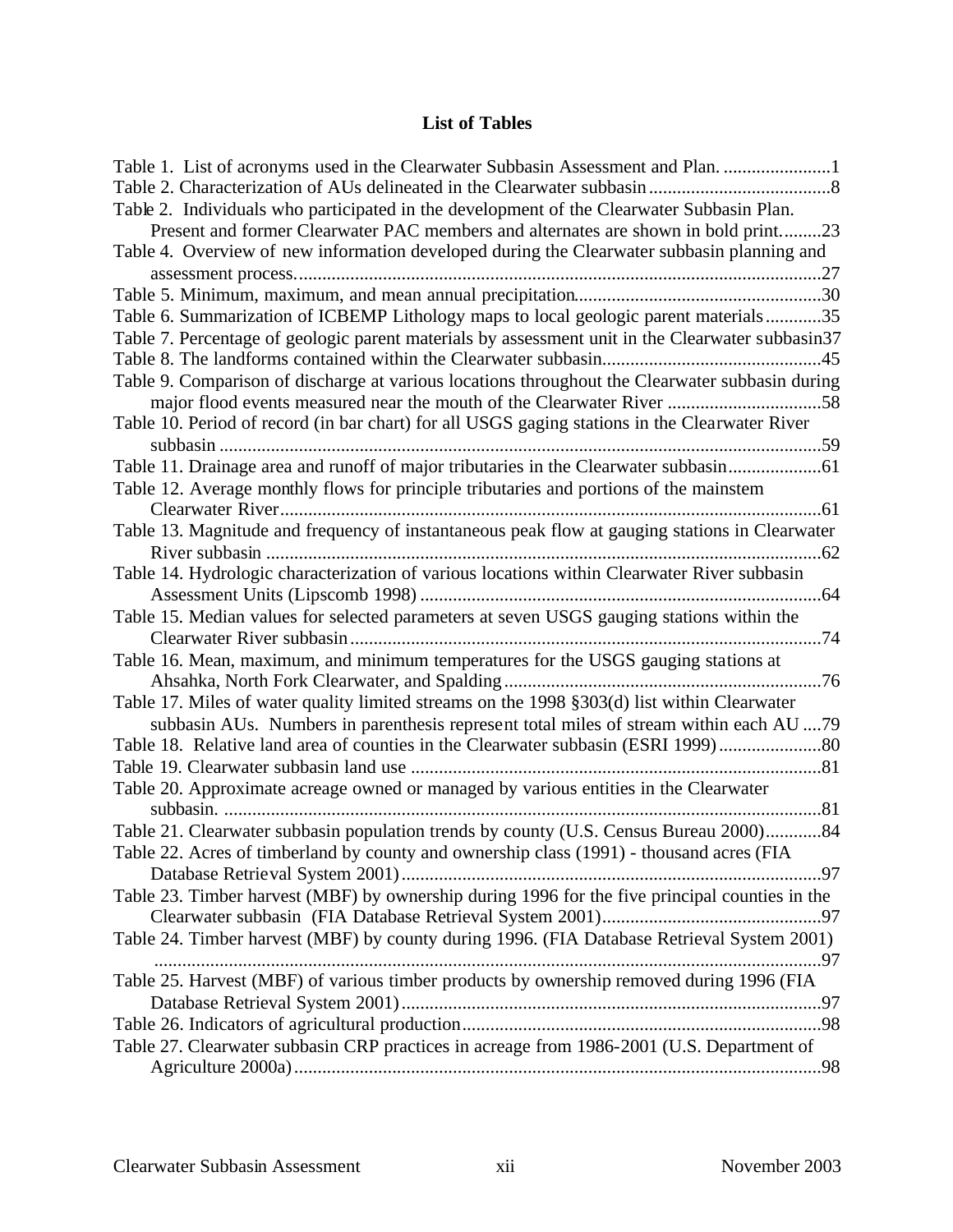| Table 28. Information pertaining to dams located within the Clearwater subbasin, ordered by          |
|------------------------------------------------------------------------------------------------------|
|                                                                                                      |
| Table 29. Approximate area (mi <sup>2</sup> ) within each AU with various forms of protected status. |
| Numbers in parenthesis represent approximate percent of total land area 114                          |
| Table 30. General vegetation types in the Clearwater subbasin (grouped Idaho GAP2 data) 116          |
| Table 31. Changes in vegetative coverage in the Clearwater subbasin based on ICBEMP data             |
|                                                                                                      |
| Table 32. Tree species characteristics and tolerance to fire (Fischer and Bradley 1987)127           |
| Table 33. Noxious weeds documented to occur in counties that are wholly or partly in the             |
| Clearwater subbasin (Idaho OnePlan 2001, Clearwater Weed Management Group 1999).                     |
|                                                                                                      |
| Table 34. Cover type distribution in square kilometers, Clearwater subbasin (based on Idaho          |
|                                                                                                      |
| Table 35. Historical/Current acres of aspen in interior west (Rocky Mountain Research Station)       |
|                                                                                                      |
| Table 36. Some common vegetation found in mountain meadows in eastern Oregon and                     |
| Washington, depending on the type of meadow community (Franklin and Dyrness 1973).                   |
|                                                                                                      |
| Table 37. Limiting factors of vegetative cover types within the Clearwater subbasin206               |
| Table 38. Limiting factors of focal, Threatened and Endangered, and culturally or economically       |
|                                                                                                      |
| Table 39. Limiting factors of focal, Threatened and Endangered, recently extirpated or               |
| diminished, and culturally or economically important wildlife species within the Clearwater          |
| .277                                                                                                 |
| Table 40. Relative production potential of each 5th code HUC in which benthic                        |
| .284                                                                                                 |
| Table 41. Classification matrix for potential production classes based on cross-validation           |
| .286                                                                                                 |
| Table 42. Landscape scale characteristics of the Clearwater subbasin which may be useful to          |
|                                                                                                      |
| predict production potential. Characteristics representative of HUCs sampled during 2000             |
|                                                                                                      |
|                                                                                                      |
| Table 44. Clearwater River subbasin spring chinook salmon traditional trend aerial redd counts,      |
| 294                                                                                                  |
| Table 45. Summary of spring chinook salmon redds counted and redds per kilometer for Idaho           |
| Supplementation Studies (ISS) and Nez Perce Tribal Hatchery (NPTH) streams 1991-2000                 |
|                                                                                                      |
| Table 46. Estimated spawning/rearing area, total carrying capacity (smolt) and average percent       |
| of carrying capacity (parr) realized between 1985 and 1997 for spring chinook salmon                 |
|                                                                                                      |
| Table 47. Number of fall chinook salmon redds observed by aerial surveys in the Clearwater           |
|                                                                                                      |
| Table 48. Aerial steelhead redd counts in Clearwater subbasin streams, 1990-2000310                  |
| Table 49. Adult steelhead returning to weirs, Clearwater subbasin, 1990-2000310                      |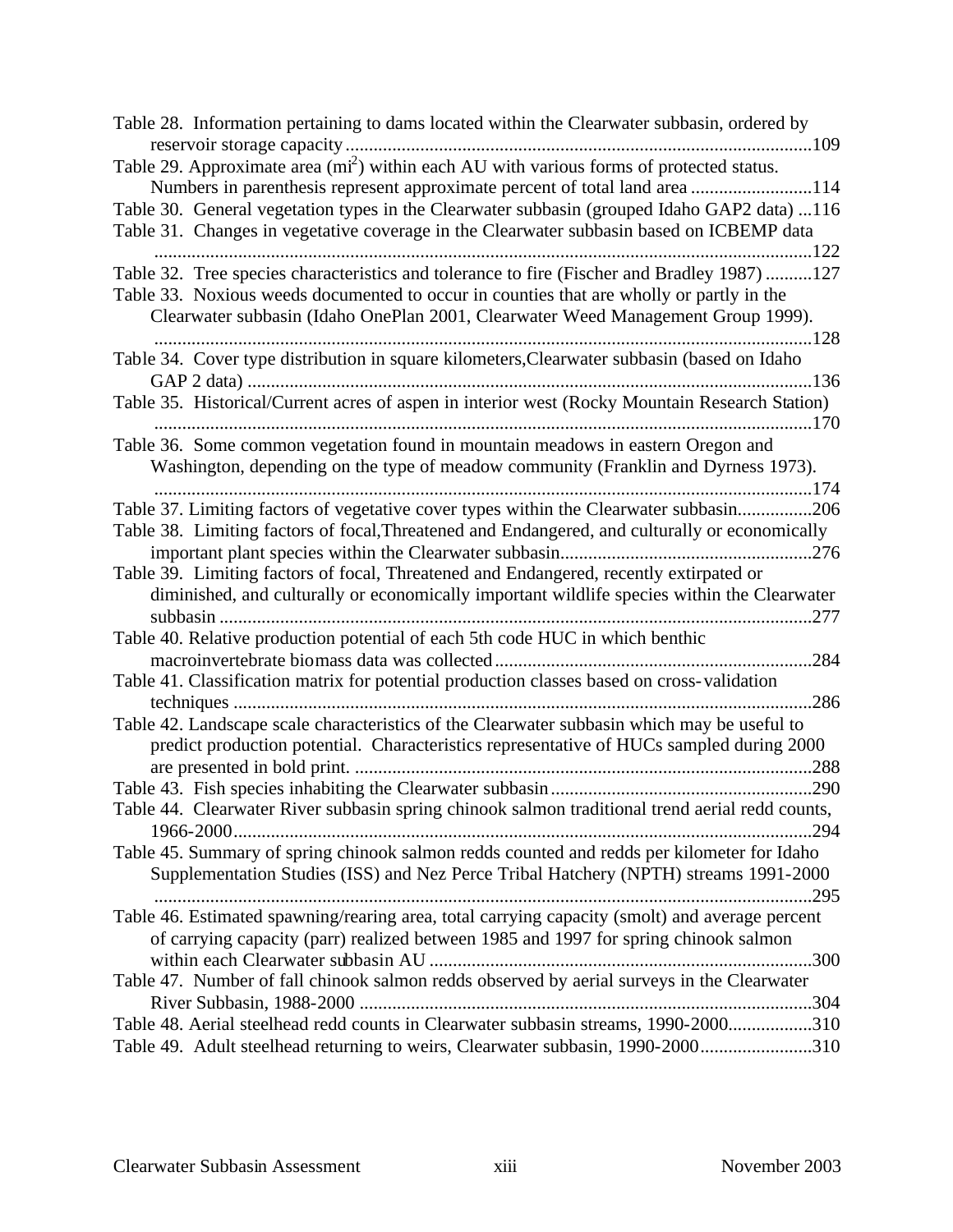| Table 50. Estimated spawning/rearing area, total carrying capacity (smolt) and average percent     |
|----------------------------------------------------------------------------------------------------|
| of carrying capacity (parr) realized between 1985 and 1997 for steelhead trout within each         |
|                                                                                                    |
| Table 51. Number of coho salmon counted over the Lewiston Dam and over Ice Harbor Dam              |
|                                                                                                    |
| Table 52 Stocking summary of parr and smolt coho salmon releases since 1995 into Clearwater        |
|                                                                                                    |
| Table 53 Coho salmon adult escapement counts at Lower Granite Dam and tributary specific           |
|                                                                                                    |
| Table 54. List of key watersheds within the Clearwater subbasin identified in the state of Idaho's |
|                                                                                                    |
| Table 55. Number of spawning kokanee observed in Dworshak Reservoir tributaries, 1981-2000         |
|                                                                                                    |
| Table 56. Description of production programs utilized within the Clearwater subbasin331            |
| Table 57. Number of steelhead returning to Dworshak NFH, estimates of hatchery fish harvested,     |
| and total hatchery returns to the Clearwater River, Idaho, 1972-2000 (1972-73 to 1983-84           |
|                                                                                                    |
| Table 58. Return vs. release numbers for summer steelhead at Dworshak NFH, release years           |
|                                                                                                    |
| Table 59. Dworshak Reservoir rainbow trout stocking history, 1972-2000339                          |
| Table 60. Genetic background of Kooskia NFH spring chinook salmon smolts directly released         |
|                                                                                                    |
| Table 61. Hatchery rack returns and age composition of spring chinook salmon for Kooskia           |
|                                                                                                    |
| Table 62. Limiting factors defined by species and AU during previous research or assessments.      |
| Factors are ranked from most (1) to least (3) substantial, although all are considered limiting    |
|                                                                                                    |
| Table 63. Summary of stream miles where spring chinook use is constrained by various factors       |
| in the Clearwater subbasin (defined by NPPC and downloaded from Streamnet.org).                    |
| Numbers in parenthesis represent the estimated total stream miles with habitat suitable for        |
|                                                                                                    |
| Table 64. Summary of stream miles where steelhead trout use is constrained by various factors in   |
| the Clearwater subbasin (defined by NPPC and downloaded from Streamnet.org). Numbers               |
| in parenthesis represent the estimated total stream miles with habitat suitable for spawning,      |
|                                                                                                    |
| Table 65. Mean weekly maximum temperatures anticipated to result in applicable temperature         |
|                                                                                                    |
| Table 66. Attributes used to delineate PMUs throughout the Clearwater subbasin, including          |
|                                                                                                    |
| Table 67. Comparison of primary characteristics used to differentiate PMUs delineated              |
| throughout areas dominated by private ownership within the Clearwater subbasin.                    |
| Characteristics in bold print are primary defining characteristics of each PMU366                  |
| Table 68. Comparison of primary characteristics used to differentiate PMUs delineated              |
| throughout mixed ownership areas within the Clearwater subbasin. Characteristics in bold           |
|                                                                                                    |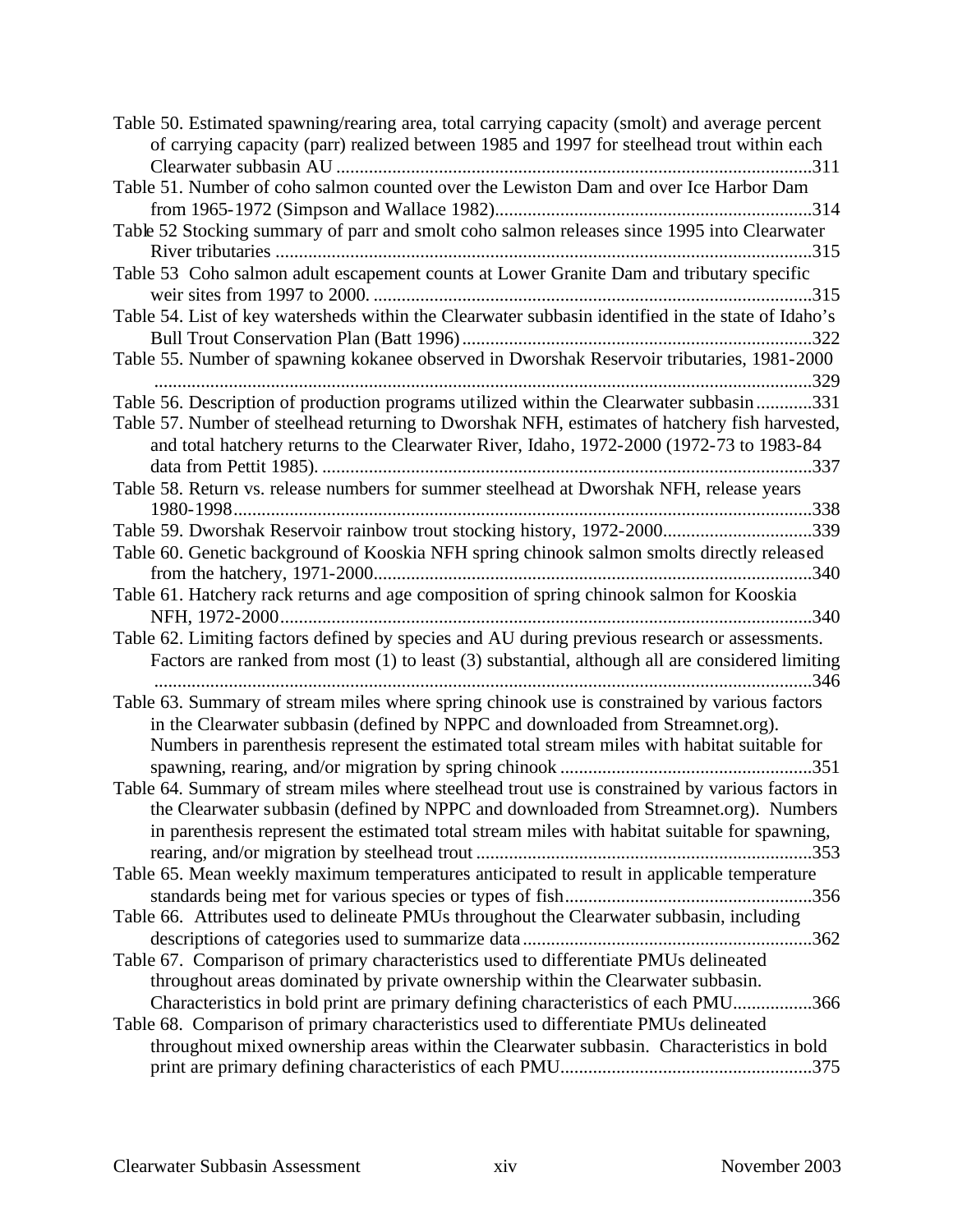| Table 69. Comparison of primary characteristics (or combinations) used to differentiate PMUs               |  |
|------------------------------------------------------------------------------------------------------------|--|
| throughout Federally owned lands within the Clearwater subbasin. Characteristics in bold                   |  |
|                                                                                                            |  |
|                                                                                                            |  |
| Table 71. Alphabetical listing of rare or sensitive plant species known to occur within the                |  |
| Clearwater subbasin from <http: cdc="" cdc.htm="" fishgame="" info="" www2.state.id.us=""> 446</http:>     |  |
| Table 72. Rare or sensitive plant species in the Clearwater subbasin listed in rank order based on         |  |
| rarity and known threats from <http: cdc="" cdc.htm="" fishgame="" info="" www2.state.id.us="">448</http:> |  |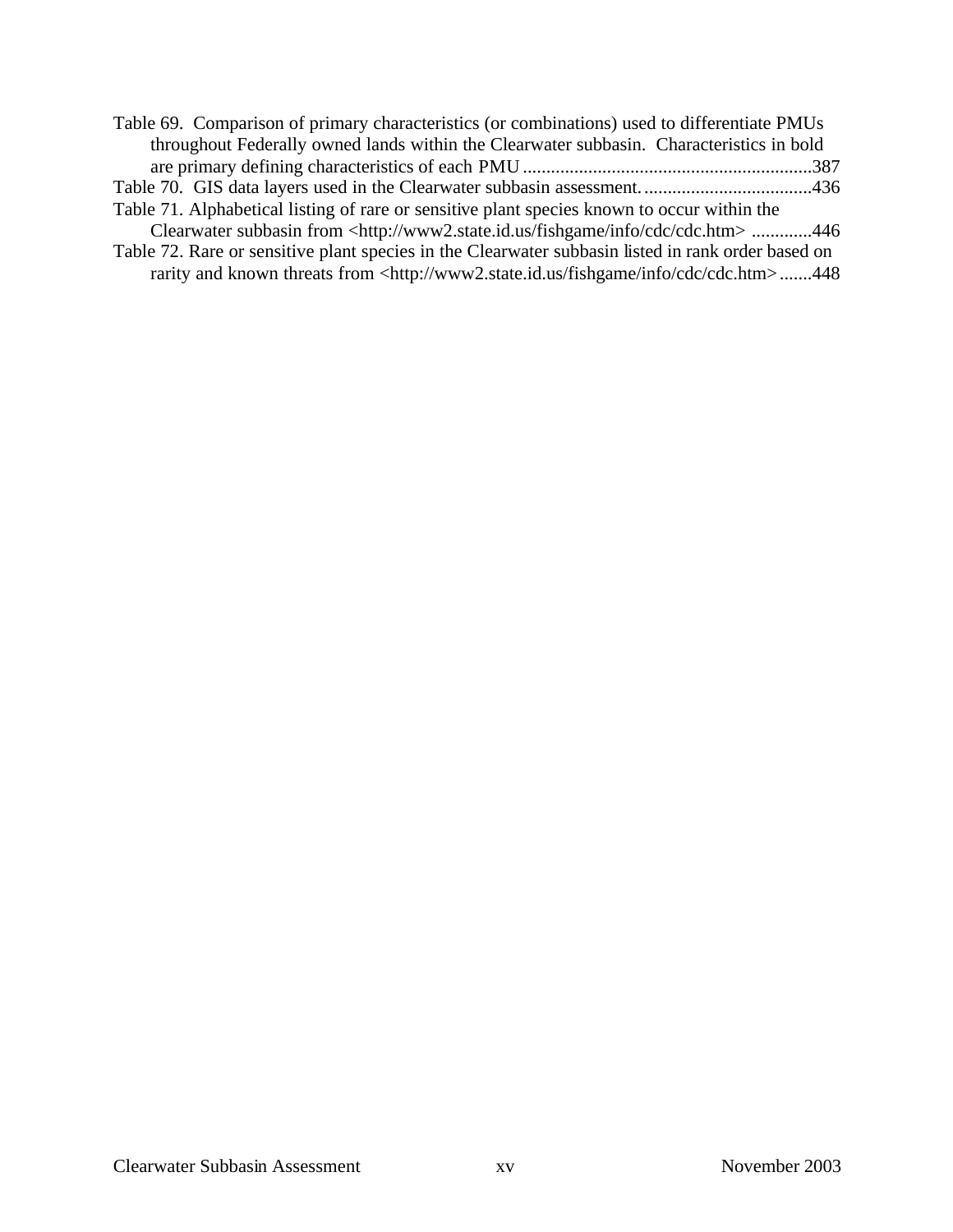| Acronym                   | <b>Definition</b>                                   |  |  |
|---------------------------|-----------------------------------------------------|--|--|
| <b>Agencies or Groups</b> |                                                     |  |  |
| <b>APAC</b>               | <b>Artificial Production Advisory Committee</b>     |  |  |
| <b>BAG</b>                | Clearwater Basin Advisory Group (IDAPA 39-3613)     |  |  |
| <b>BLM</b>                | U.S. Bureau of Land Management                      |  |  |
| <b>BoR</b>                | U.S. Bureau of Reclamation                          |  |  |
| <b>BPA</b>                | <b>Bonneville Power Administration (Bonneville)</b> |  |  |
| <b>CBFWA</b>              | Columbia Basin Fish and Wildlife Authority          |  |  |
| <b>CNF</b>                | <b>Clearwater National Forest</b>                   |  |  |
| Council                   | Northwest Power Planning and Conservation Council   |  |  |
| <b>CSWCD</b>              | Clearwater Soil and Water Conservation District     |  |  |
| <b>EDT</b>                | <b>Ecosystem Diagnosis and Treatment Method</b>     |  |  |
| <b>EPA</b>                | U.S. Environmental Protection Agency                |  |  |
| <b>FSA</b>                | <b>USDA Farm Service Agency</b>                     |  |  |
| <b>HUC</b>                | Hydrologic Unit Code                                |  |  |
| <b>IASCD</b>              | Idaho Association of Soil Conservation Districts    |  |  |
| <b>IDFG</b>               | Idaho Department of Fish and Game                   |  |  |
| <b>IDEQ</b>               | Idaho Department of Environmental Quality           |  |  |
|                           |                                                     |  |  |
| $\mathbf{IDI}$<br>IDT     | <b>Idaho Department of Lands</b>                    |  |  |
|                           | <b>Idaho Department of Transportation</b>           |  |  |
| <b>IDWR</b>               | Idaho Department of Water Resources                 |  |  |
| <b>IFIM</b>               | <b>Instream Flow Incremental Methodology</b>        |  |  |
| <b>ISWCD</b>              | Idaho Soil and Water Conservation District          |  |  |
| <b>LHTAC</b>              | Local Highway Technical Assistance Council          |  |  |
| <b>LSCD</b>               | Lewis Soil Conservation District                    |  |  |
| <b>LSWCD</b>              | Latah Soil and Water Conservation District          |  |  |
| <b>NOAA Fisheries</b>     | National Marine Fisheries Service                   |  |  |
| <b>NOAA</b>               | National Oceanic and Atmospheric Administration     |  |  |
| <b>NPNF</b>               | <b>Nez Perce National Forest</b>                    |  |  |
| <b>NPS</b>                | <b>National Park Service</b>                        |  |  |
| <b>NPSWCD</b>             | Nez Perce Soil and Water Conservation District      |  |  |
| <b>NPT</b>                | Nez Perce Tribe                                     |  |  |
| <b>NRCS</b>               | <b>USDA Natural Resources Conservation Service</b>  |  |  |
| PAC                       | <b>Clearwater Policy Advisory Committee</b>         |  |  |
| <b>SCC</b>                | Idaho Soil Conservation Commission                  |  |  |
| TU                        | <b>Trout Unlimited</b>                              |  |  |
| <b>USBR</b>               | U.S. Bureau of Reclamation                          |  |  |
| <b>USFWS</b>              | U.S. Fish and Wildlife Service                      |  |  |
| <b>USFS</b>               | <b>U.S. Forest Service</b>                          |  |  |
| <b>USGS</b>               | <b>U.S. Geological Survey</b>                       |  |  |
| <b>USACE</b>              | U.S. Army Corps of Engineers                        |  |  |
| <b>WAG</b>                | Watershed Advisory Group (IDAPA 39-3615)            |  |  |
| <b>Terms</b>              |                                                     |  |  |
| <b>APRE</b>               | Artificial Production Review and Evaluation         |  |  |
| <b>BiOp</b>               | <b>Biological Opinion</b>                           |  |  |
| <b>BMP</b>                | <b>Best Management Practice</b>                     |  |  |
| <b>BURP</b>               | Beneficial Use Reconnaissance Program               |  |  |
| <b>CCRP</b>               | Continuous Conservation Reserve Program (FSA)       |  |  |
| <b>CRFMP</b>              | Columbia River Fish Management Plan                 |  |  |
| <b>CRP</b>                | <b>Conservation Reserve Program (FSA)</b>           |  |  |
| <b>CWA</b>                | Clean Water Act                                     |  |  |
| <b>EOIP</b>               | <b>Envirnmental Quality Incentive Program</b>       |  |  |
| <b>ESA</b>                |                                                     |  |  |
| <b>FCRPS</b>              | <b>Endangered Species Act</b>                       |  |  |
|                           | Federal Columbia River Power System                 |  |  |
| GAP                       | <b>Gap Analysis Program</b>                         |  |  |
| <b>HGMP</b>               | Hatchery Genetic Management Plan                    |  |  |
| HUC                       | Hydrologic Unit Code                                |  |  |
| <b>IDAPA</b>              | Idaho Administrative Procedures Act                 |  |  |

Table 1. List of acronyms used in the Clearwater Subbasin Assessment and Plan.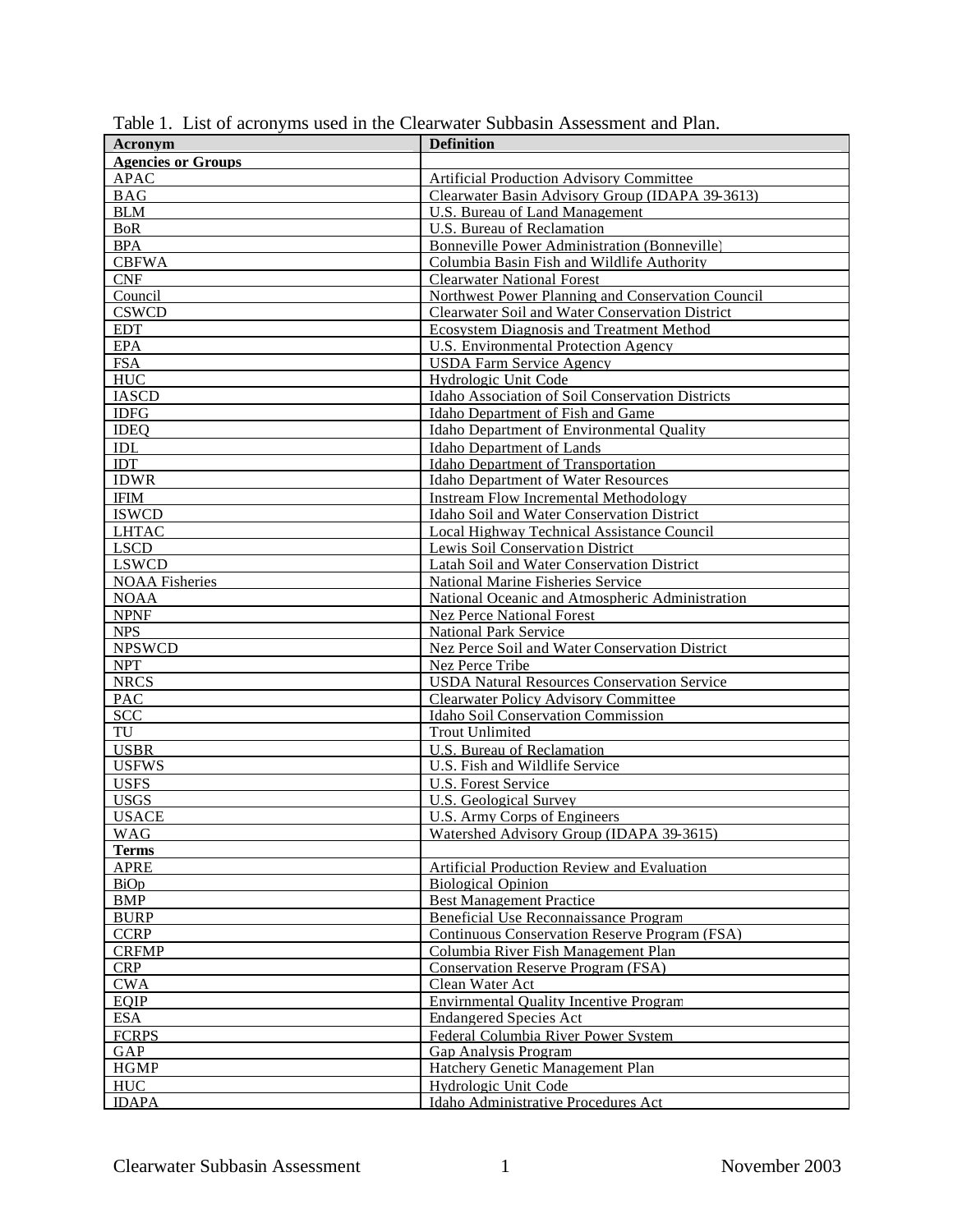| Acronym        | <b>Definition</b>                                             |  |  |
|----------------|---------------------------------------------------------------|--|--|
| <b>INFISH</b>  | Interim strategies for managing fish-producing watersheds in  |  |  |
|                | Eastern Oregon and Washington, Idaho, Western Montana and     |  |  |
|                | portions of Nevada                                            |  |  |
| <b>LOD</b>     | Large Organic Debris                                          |  |  |
| <b>LSRCP</b>   | Lower Snake River Compensation Program                        |  |  |
| <b>PACFISH</b> | Interim Strategies for managing anadromous fish-producing     |  |  |
|                | watersheds in Eastern Oregon and Washington, Idaho, and parts |  |  |
|                | of California.                                                |  |  |
| <b>PSSZ</b>    | <b>Potential Sediment Source Zone</b>                         |  |  |
| <b>PMU</b>     | Potential Management Unit                                     |  |  |
| <b>RHCA</b>    | Riparian Habitat Conservation Area                            |  |  |
| <b>RRWMA</b>   | Red River Wildlife Management Area                            |  |  |
| SI.            | Salmon Initiative                                             |  |  |
| <b>SPZ</b>     | <b>Streamside Protection Zone</b>                             |  |  |
| <b>STIP</b>    | <b>State Transportation Improvement Program</b>               |  |  |
| <b>TMDL</b>    | Total Maximum Daily Load                                      |  |  |
| WBAG II        | Water Body Assessment Guidance 2002                           |  |  |
| <b>WQPA</b>    | Idaho Water Quality Program for Agriculture (SCC)             |  |  |
| WHIP           | Wildlife Incentive Program (NRCS)                             |  |  |
| <b>WRP</b>     | Wetland Reserve Program (NRCS)                                |  |  |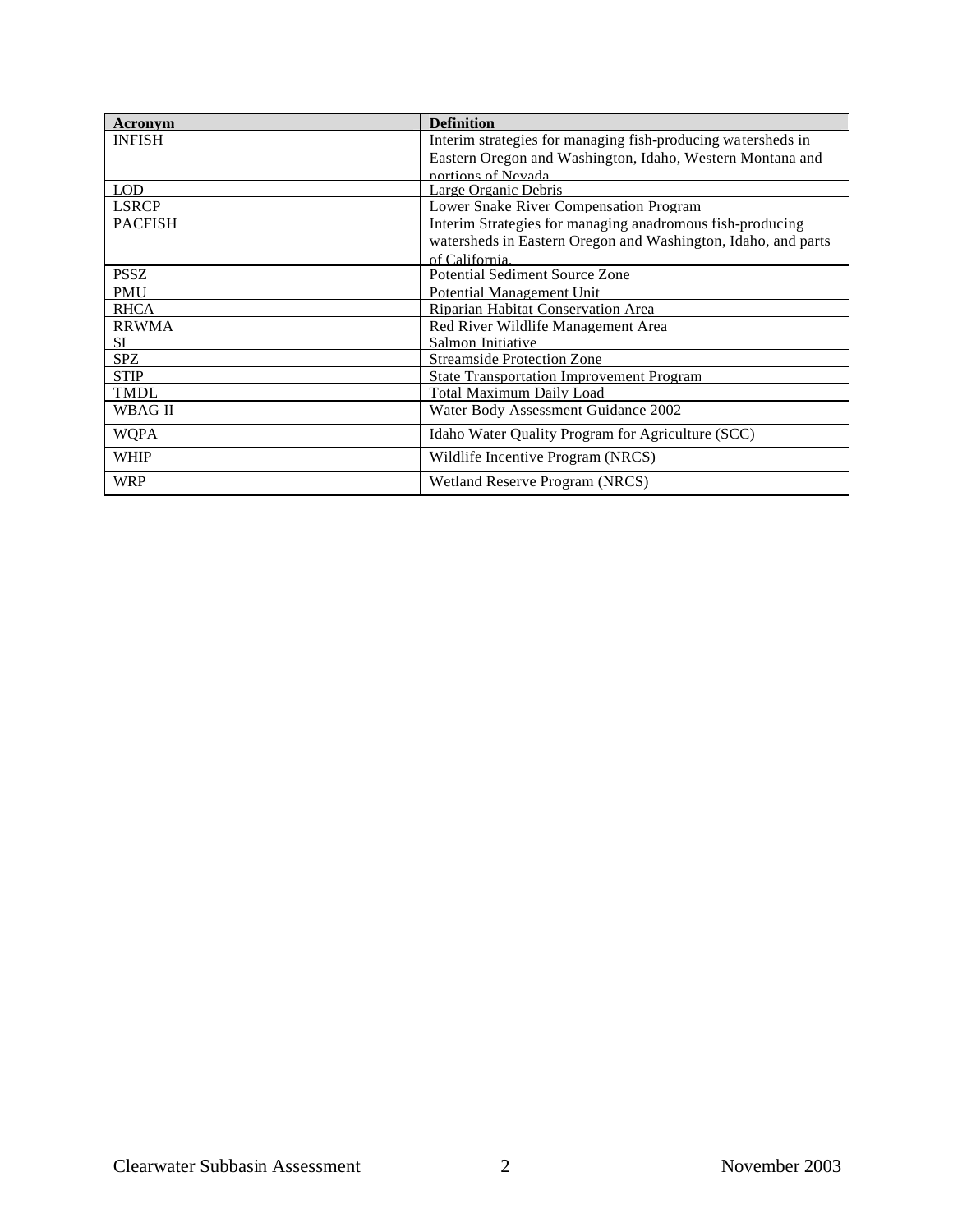#### **1 Executive Summary**

#### **1.1 Subbasin Overview**

The Clearwater subbasin is one of the most biologically rich and diverse drainages in the Columbia Basin. Encompassing more that 9,600 square miles of north-central Idaho (Figure 1), it is home to more than 30 species of fish, 19 of which are native, and is inhabited by as many as 340 terrestrial wildlife species. The Clearwater subbasin is bordered to the north by the St. Joe subbasin, to the south by the Salmon River subbasin, to the east by Montana, and it joins the Snake River in the west. The Lochsa, Selway, South Fork, and North Fork Clearwater rivers represent the primary tributaries in the subbasin. All but the North Fork Clearwater River are unregulated. The mouth of the Clearwater is located on the Washington–Idaho border at the town of Lewiston, Idaho where it enters the Snake River 139 river miles (224 km) upstream of the Columbia River.

Although drier and colder in the high elevation and southernmost portions of the subbasin, the climate is strongly influenced by warm, moist maritime air masses from the Pacific. A general increase in precipitation from west to east across the subbasin occurs coincident with increasing elevations, resulting in greater precipitation in the mountainous terrain in the eastern half of the subbasin compared to the low elevation canyons and plateaus to the west. Mean annual precipitation ranges from 12 inches (310 mm) at the Clearwater River's confluence with the Snake River to greater than 90 inches (2,000 mm) in the higher elevations.

Climate, along with oceanic, tectonic, and volcanic forces, has helped shape the largely erosional character of the granitic batholith, which underlies vast portions of the subbasin. Mass wasting processes of erosion are common throughout the highly precipitous terrain in the central and eastern portions of the subbasin, as are processes of surface, rill, and gully erosion in the fertile loess soils common to the western prairie region.

Unlike many other inland west subbasins, over 70% (more than four million acres) of the Clearwater is comprised of forested communities. The Clearwater also contains several unique or disproportionately important plant communities. Most notable are the prairie grasslands in the western portion, wetland and riparian areas in valley bottoms, and coastal disjunct communities within the North Fork Clearwater and Selway/Lochsa confluence.

Roughly two-thirds of the subbasin is federally managed, while the remainder is privately owned. The U.S. Forest Service manages most of the forested land within the Clearwater (over 3.5 million acres), but the state of Idaho, Potlatch Corporation and Plum Creek Timber Company also own extensive forested tracts. The western half of the subbasin is generally in the private ownership of small forest landowners and timber companies, as well as farming and ranching families and companies. Nez Perce Tribal lands are located within or adjacent to Lewis, Nez Perce, and Idaho Counties.

Land use activities that have shaped the current Clearwater subbasin include road construction, timber harvest, agriculture, grazing, mining, and impoundments, irrigation projects, and diversions. A general characterization of these activities is presented below.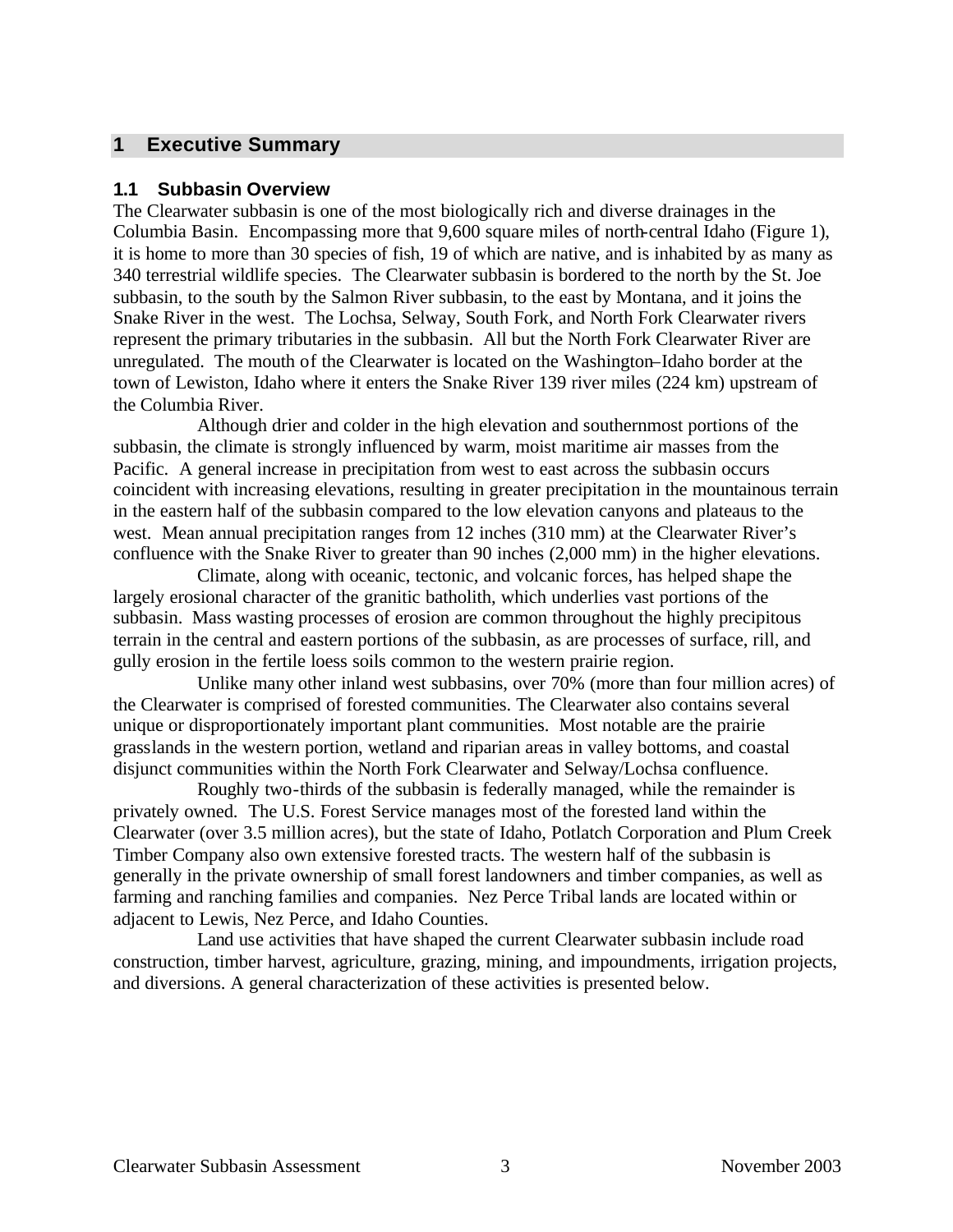

Figure 1. Location of the Clearwater subbasin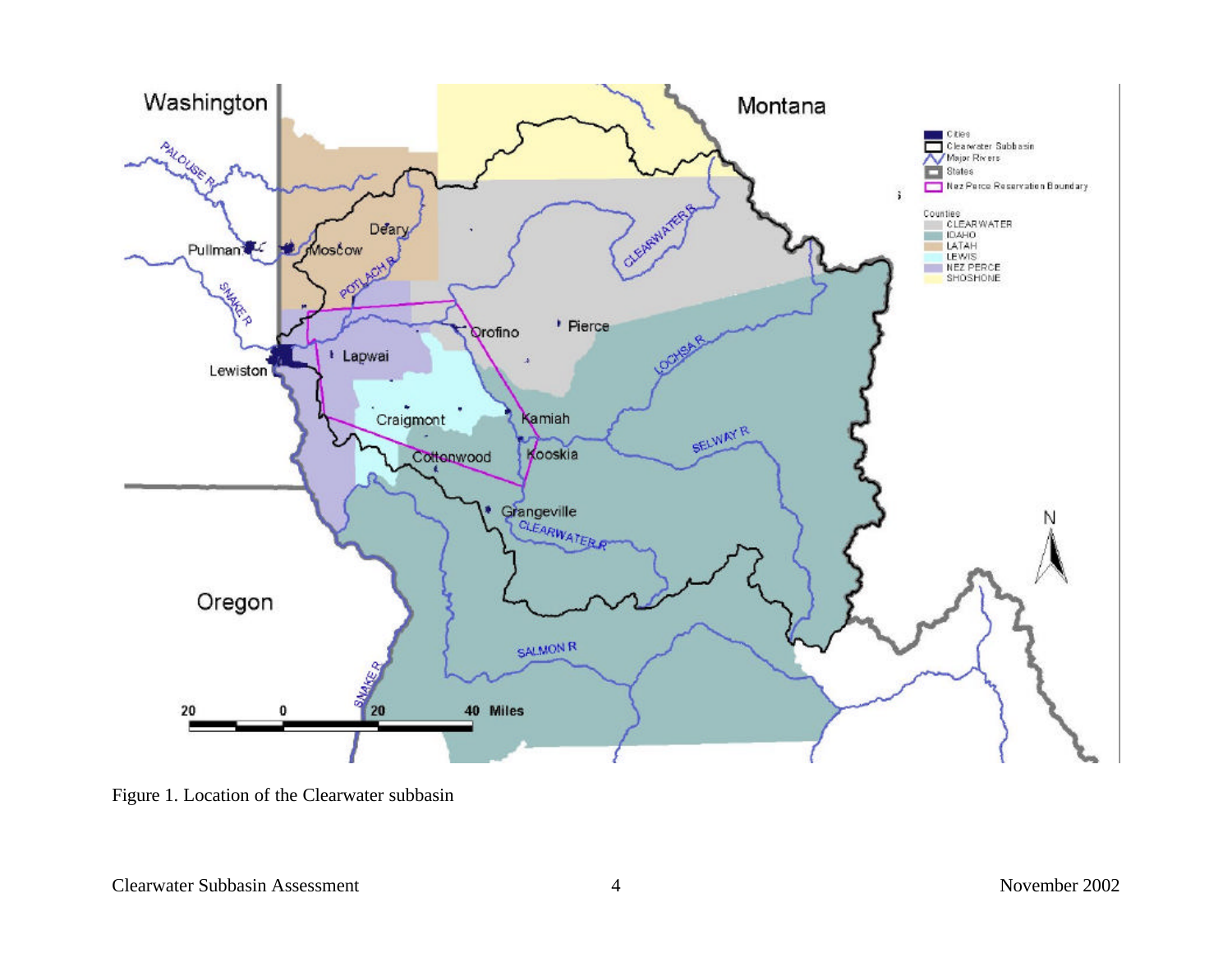- Road densities are greatest in the central portions of the subbasin, commonly exceeding 3 miles/square mile and often exceeding 5 miles/square mile.
- An estimated 760,000 acres of the Clearwater are defined by agricultural activities. Agriculture is most pronounced in the western portion of the subbasin on lands below 2,500 feet elevation, primarily on the Camas Prairie both south and north of the mainstem Clearwater River.
- Grazing occurs throughout much of the subbasin, although available data is only limited to that occurring on federally managed allotments. Subwatersheds with the highest proportion of grazeable area  $(> 50\%)$  within the Clearwater subbasin are typically associated with USFS grazing allotments in lower elevation portions of their management areas.
- Mining has occurred throughout the entire subbasin, but is most widely and densely distributed within the South Fork drainage. The South Fork Clearwater drainage in particular has a complex mining history that included periods of intense placer, dredge, and hydraulic mining.
- Seventy dams currently exist within the boundaries of the Clearwater subbasin. The majority of dams occur in the lower Clearwater. The seven largest reservoirs in the subbasin include Dworshak, Reservoir A, Soldiers Meadows, Winchester, Spring Valley, Elk River, and Moose Creek.

The Clearwater and Nez Perce National Forests contain some of the last significant spans of roadless terrain and wild fish habitat in the lower forty-eight states, and support a number of threatened and endangered plant and wildlife species. Approximately 47% of the Clearwater subbasin is designated as having some degree of protected status, the majority of which is either inventoried roadless or wilderness area. Portions of the Selway-Bitterroot and Gospel Hump Wilderness exist within the Clearwater subbasin, contributing substantially to the total protected area.

Various 'focal' plant and animal species occur in the subbasin. These organisms often serve as indicators of the biological health of the ecosystem, as their presence, absence, or relative abundance is typically dependent upon the condition of an undisturbed, or in some cases, disturbed environment. The requirements of these focal species are such that if their basic needs are met then most other species will have their requirements met as well. The species with the most demanding requirements are usually selected to define the minimum acceptable values for each landscape parameter. This process was applied to the key habitat attributes in the Clearwater subbasin and a list of focal plant, animal, and fish species developed.

Selected focal plant species include

- Clearwater phlox (*Phlox idahonis*)
- Jessica's Aster (*Aster jessicae*)
- Palouse Goldenweed (*Haplopappus liatriformis*)
- Spacious Monkeyflower (*Mimulus ampliatus*)
- Salmon-flowered Desert Parsley (*Lomatium salmoniflorum*)
- broadfruit mariposa lily (*Calochortus nitidus*)
- Mountain Moonwort (*Botrychium montanum*)
- Crenulate Moonwort (*Botrychium crenulatum*)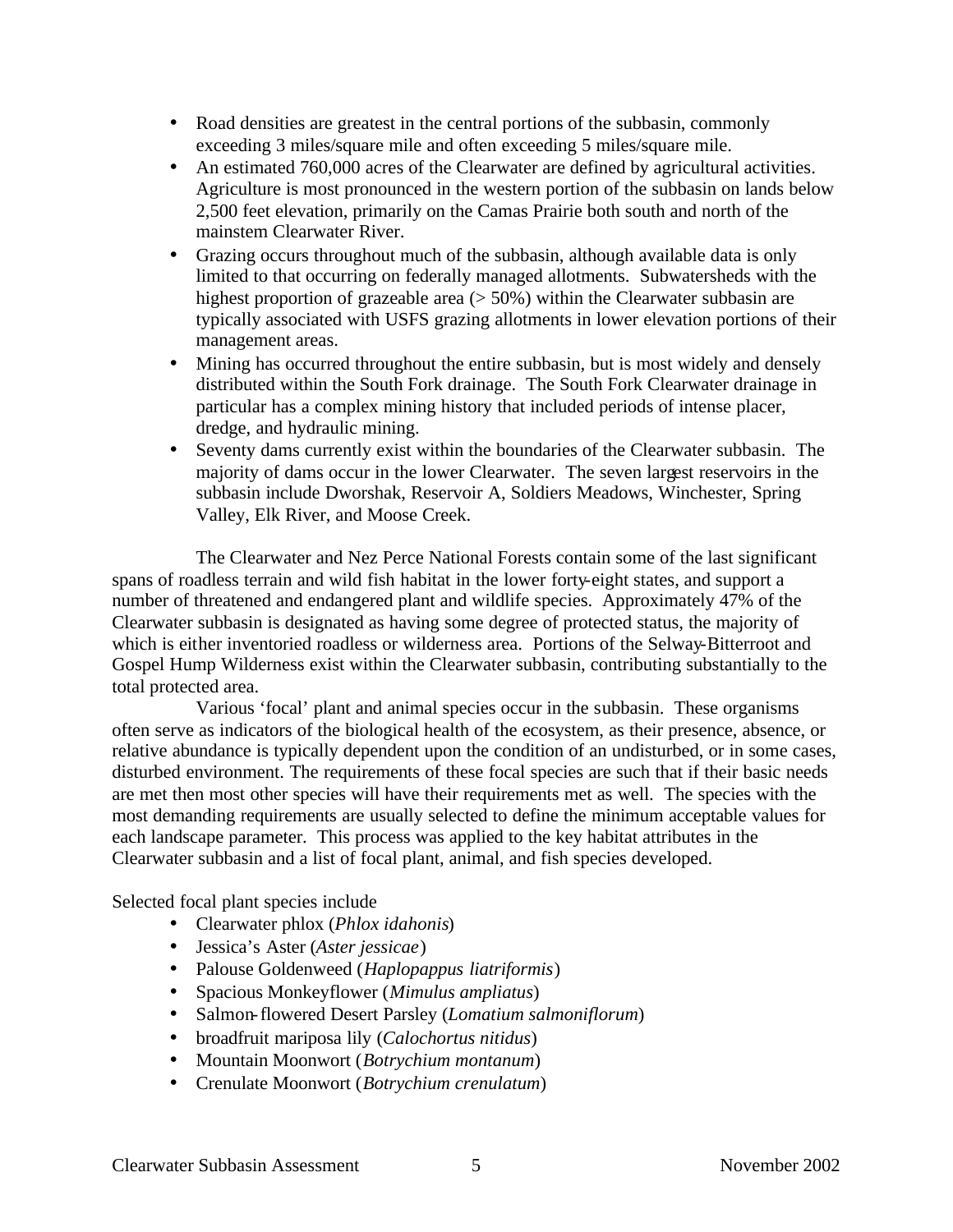Selected focal wildlife species in the Clearwater include

- fisher (*Martes pennanti*)
- wolverine (*Gulo gulo*)
- flammulated owl (*Otus flammeolus*)
- white-headed woodpecker (*Picoides albolarvatus*)
- black-backed woodpecker (*Picoides arcticus*)
- harlequin duck (*Histrionicus histrionicus*)
- Townsend's big-eared bat (*Corynorhinus townsendii*)
- fringed myotis (*Myotis thysanodes*)
- Northern Goshawk (*Accipiter gentilis*)
- peregrine falcon (*Falco peregrinus anatum*)
- boreal toad (*Bufo boreas*)
- Coeur d'Alene salamander (*Plethodon vandykei idahoensis*)

Selected focal fish species in the Clearwater include

- chinook salmon (*Oncorhynchus tshawytscha*)
- steelhead trout (*Oncorhynchus mykiss* subspecies)
- westslope cutthroat trout (*Oncorhynchus clarki lewisi*)
- bull trout (*Salvelinus confluentus*)
- brook trout<sup>1</sup> (*Salvelinus fontinalis*)

A brief summary defines the occurrence of wildlife and plant focal species by assessment unit (AU) rather than by the potential habitat in which they *might* occur.

## **1.2 Biophysical Assessment**

Several methods of assessing relative status, condition, threats, limiting factors, and general trends of wildlife, plant, and fish species are applied in this document. One of the more important approaches, especially in the assessment of Clearwater aquatics, is the stratification of the subbasin's 9,645 square mile area into regions sharing common biophysical properties or themes. Tools used to characterize the subbasin included the use of geospatial data, which enables both visual presentation and summarization of broad-scale data. Geographic Information System software (GIS) allowed for the broad stratification of the subbasin into eight distinct assessment units (AUs). Definition of AUs was based on subjective review of six landscape level characteristics known to influence ecosystem resources at broad landscape scales: lithology, precipitation, elevation, landforms, vegetation and ownership patterns. These six characteristics have impacted both the historic and current status of resources within the subbasin due to their influence on broad-scale ecological function. They can also be expected to influence the applicability and success of future management activities and should be considered during future planning efforts.

Each  $\tilde{AU}$  is similar in size to a 4<sup>th</sup> field Hydrologic Unit Code (HUC) with three AUs sharing boundaries identical to associated  $4<sup>th</sup>$  code HUCs (upper and lower North Fork and Lochsa AUs; see Figure 2). Landscape attribute combinations are similar within and different between individual AUs (Table 2). Ecological regimes/functions should follow a similar pattern. The various biophysical characteristics of each AU are summarized below. A coarse

 $\overline{a}$ 

 $1$  Brook trout have the potential to negatively impact other selected species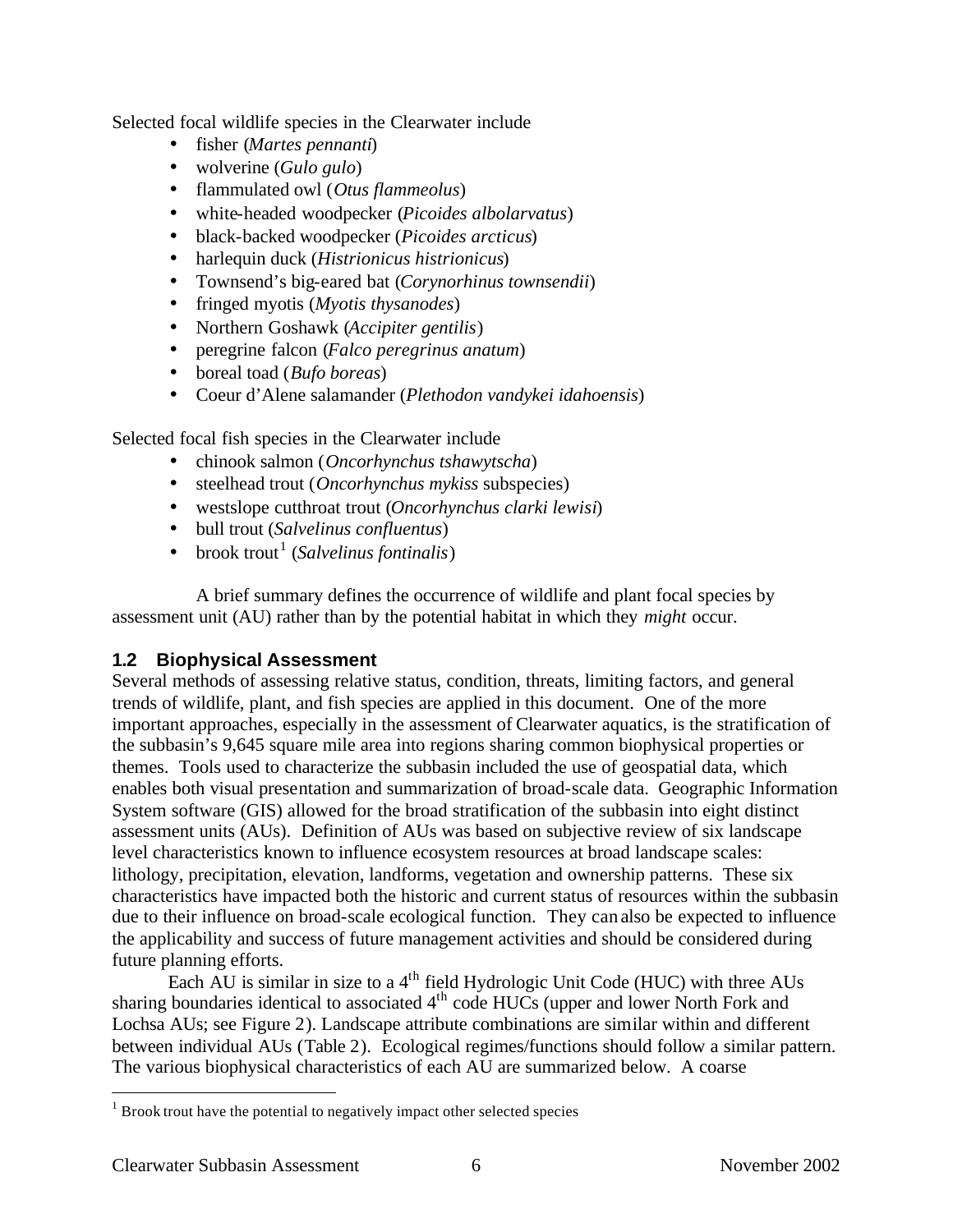summarization of key plant, wildlife, and fish species that occur in the unit is included, with their relative status and primary factors limiting persistence.

#### **1.2.1 Lower Clearwater Assessment Unit**

The plateau comprising much of Lower Clearwater AU has moderately sloping terrain with local elevations ranging from 2,500 to 3,500 feet, and some isolated buttes reaching as high as 5,000 feet. The plateau is comprised mostly of 0 to 15% slopes with some stream valleys having side slopes exceeding 60%.

Land ownership in the Lower Clearwater AU is predominantly private, and is reflected in the largely agricultural land use pattern, which has occurred since at least the early 1900s. The Nez Perce Reservation lies primarily within the Lower Clearwater AU and Tribal lands (including Fee lands owned and managed by the Nez Perce Tribe, and properties placed in trust status with the BIA) are located primarily within the current Reservation boundaries. Pockets of timberland exist in the upper portions of the Potlatch Creek and Lapwai Creek drainages, with additional smaller scale timberlands distributed throughout many of the steeply incised canyons of the AU. Grazing activity is widely distributed throughout the Lower Clearwater AU, but often limited to the uncultivated canyons and timberlands.

Although annual precipitation in the Lower Clearwater AU is relatively low (<25"), the low elevation results in susceptibility of much of the area to rain on snow events and resultant flashy flows. In tributaries of the Lower Clearwater AU, timing of annual peak flows is highly variable, ranging from early December through late May. Flow variations in the Lower Clearwater are greatest in tributaries in the Camas Prairie where minimum mean monthly discharge can be expected to comprise less than 10% of the mean annual discharge in some areas.

Lava flows from the Columbia River Basalt Group comprise the geologic foundation in the plateau regions. Deep, clay-rich, fertile soils formed of wind blown silt (loess) and volcanic ash mantle these basalt landscapes. Soil characteristics, coupled with local land use and climatic patterns, make rill and sheet erosion a substantial issue throughout much of the Lower Clearwater AU. However, mass wasting and colluvial processes are cause for concern in areas of bench topography and on over-steepened canyon side slopes.

Road density and distribution is relatively consistent throughout the Lower Clearwater AU, with densities typically less than 3 miles/sq. mile. Localized areas with higher road densities are associated with larger forested areas and with the city of Lewiston, ID. Road distribution is typical of rural-residential areas, with predominantly rural and access roads for modern agriculture easily recognized by their straight north/south and east/west alignment.

Dominant cover types in the lower Clearwater include native bunchgrasses, shrublands, ponderosa pine, Douglas-fir/mixed xeric forest, and western red cedar/mixed mesic forest. A threat common to almost all cover type species in the lower Clearwater AU is habitat loss through construction projects and through grazing. Native bunchgrasses and shrublands in this area are particularly susceptible to grazing pressures, pesticide application, and competition with exotic species. A limiting factor common to ponderosa pine, shrubland, and bunchgrass species in this area is fire suppression. Ponderosa pine, Douglas-fir, and western red cedar production are also considered limited by timber harvest and insect/pathogen outbreak. The loss of ponderosa pine habitat in the AU currently represents a limiting factor to dependent wildlife species such as the flammulated owl. Focal plant species most closely associated with the Lower Clearwater AU are Jessica's aster, salmon-flower desert parsley, palouse goldenweed and spacious monkeyflower . Factors limiting their persistence include small population size, habitat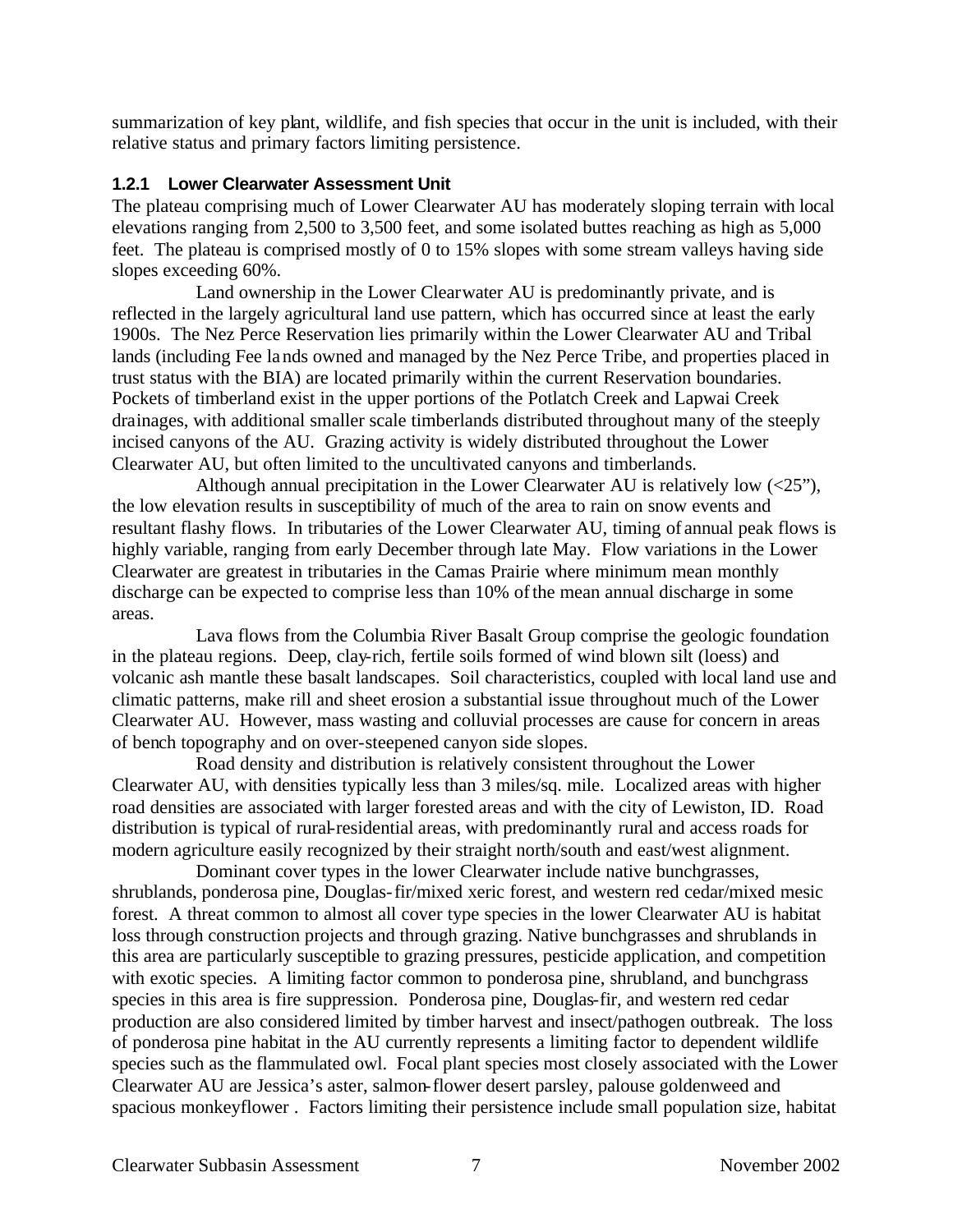| <b>Assessment Unit</b>              | Geology                                 | Precipitation                | <b>Dominant</b><br><b>Land Use</b> | <b>Primary</b><br>Ownership | <b>Predominant</b><br>Landform | <b>Elevation</b>    |
|-------------------------------------|-----------------------------------------|------------------------------|------------------------------------|-----------------------------|--------------------------------|---------------------|
| Lower Clearwater                    | Col. River<br><b>Basalt (CRB)</b>       | Low<br>Gen. $< 25$ "         | Crop/Grazing                       | Private                     | Mixed                          | Low                 |
| Lower<br>North Fork                 | <b>Belt</b>                             | Moderate<br>$25 - 50$ "      | Forested                           | Mixed                       | <b>Mountains</b>               | $Low -$<br>Moderate |
| Upper<br>North Fork                 | Mixed $50/50$<br><b>Belt/Granites</b>   | High<br>Gen. $>50$ "         | Forested                           | Federal<br>(USFS)           | Mountains/<br><b>Breaks</b>    | Moderate            |
| Lolo/Middle Fork                    | Mixed boundary;<br><b>CRB/</b> Granites | Moderate<br>$25 - 50$ "      | Forested                           | Mixed                       | Mixed                          | Low                 |
| Lower Selway                        | Mixed $50/50$<br><b>Belt/Granites</b>   | Moderate<br>$25 - 50$ "      | Forested<br>Shrub/Brush            | Federal<br>(USFS)           | <b>Breaks</b>                  | Moderate            |
| Lochsa                              | Granites;<br>Some Belt                  | High<br>Gen. $>50$ "         | Forested<br>Shrub/Brush            | Federal<br>(USFS)           | Mountains/<br><b>Breaks</b>    | Moderate -<br>High  |
| Upper Selway/<br><b>Moose Creek</b> | <b>Granites</b>                         | Moderate-High<br>$25 - 65$ " | Forested<br>Shrub/Brush            | Federal<br>(USFS)           | Mountains/<br><b>Breaks</b>    | High                |
| South Fork<br>Clearwater            | Mixed<br><b>Belt/Granites</b>           | Moderate<br>$25 - 50$ "      | Forested                           | Federal<br>(USFS)           | <b>Mountains</b>               | Moderate -<br>High  |

Table 2. Characterization of AUs delineated in the Clearwater subbasin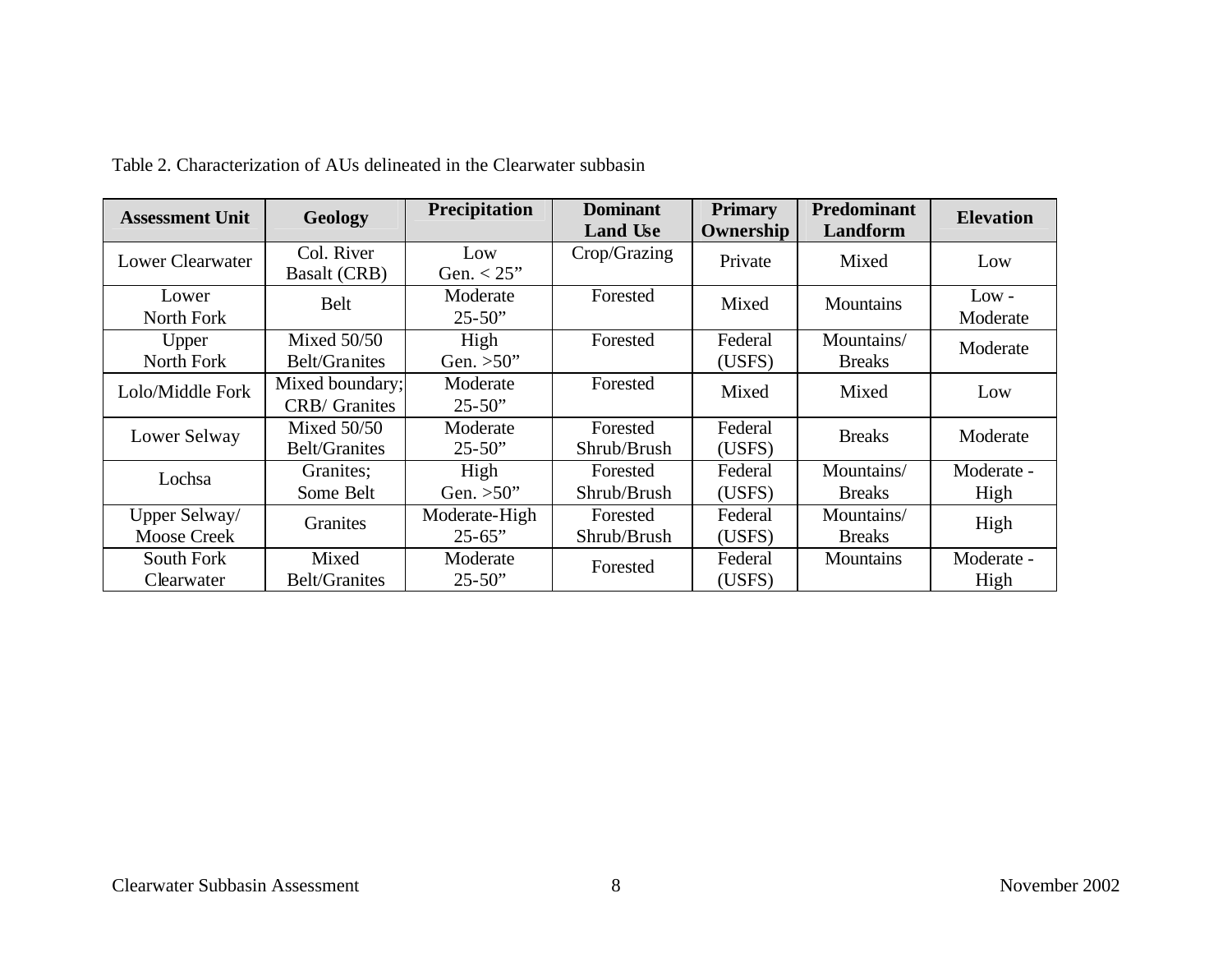

Figure 2. Comparison of assessment units (colored areas) and 4<sup>th</sup> code HUC boundaries (black outlines) in the Clearwater subbasin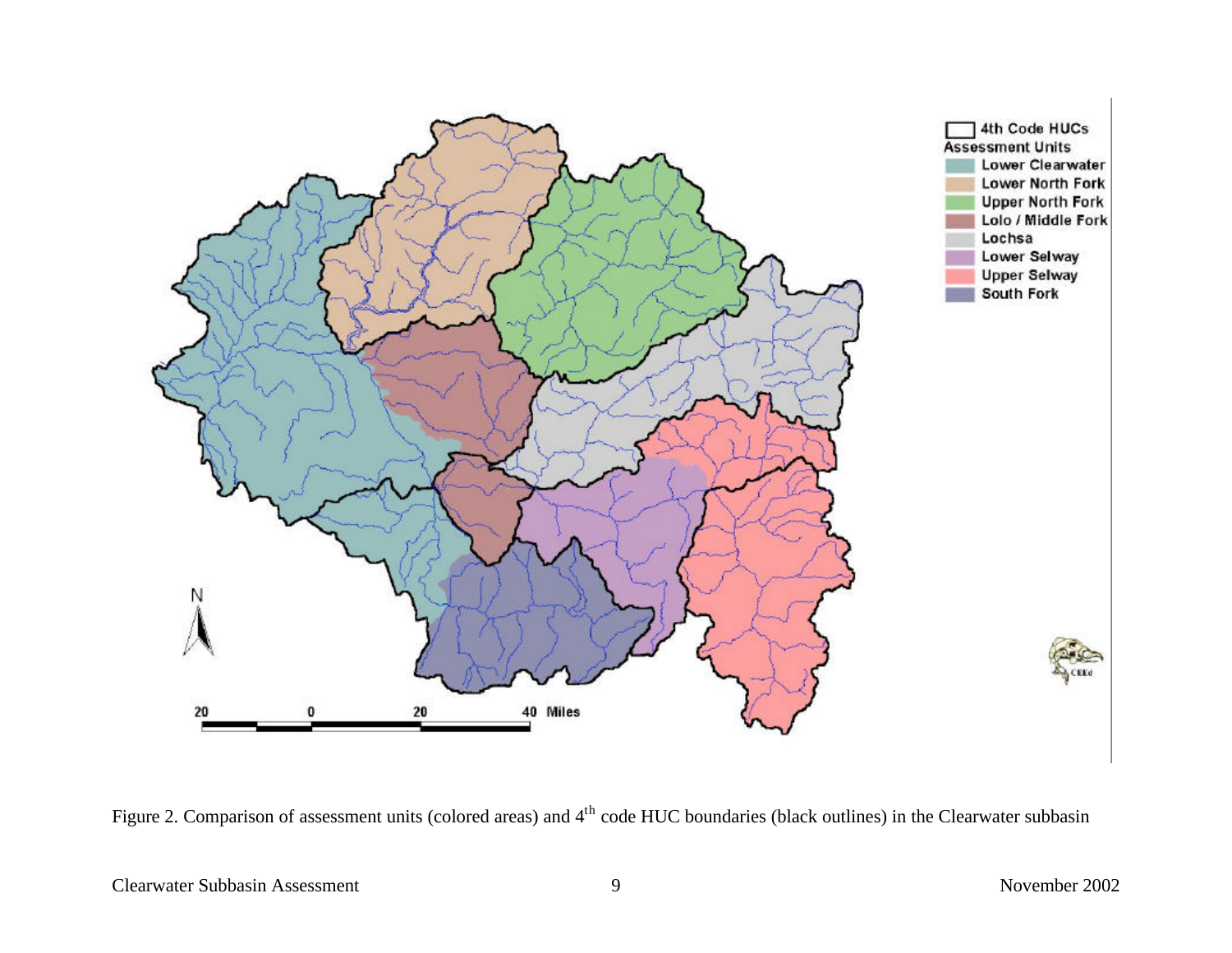loss through agricultural conversion and grazing, increased competition with nonnative species, and low reproductive capacity due to poor pollen and seed dispersal.

The black-backed woodpecker, white-headed woodpecker, Townsend's bat, fringed myotis, and the western toad may inhabit the lower Clearwater AU. Documentation of these focal species is limited, especially for the black-backed woodpecker, which have only one reported sighting in 1995 up the East Fork Potlatch River. Similarly, the white-headed woodpecker has only one confirmed sighting in the Lapwai drainage. Both woodpecker species are limited by the loss of snags used for roosting and nesting. Common limiting factors to the bat species in the lower Clearwater include human disturbance of roosting sites and subsequent roost abandonment, low reproductive rates and high juvenile mortality, grazing, insecticides that destroy prey, and removal of old buildings. The western toad is limited in this area by disease, habitat loss/fragmentation, trout introductions, livestock grazing, and recreational uses.

Within the Clearwater subbasin, the Lower Clearwater AU is critical for wild A-run steelhead (lower Clearwater tributaries) and fall chinook salmon (mainstem Clearwater River), including all or a substantial majority of their range in the subbasin. With the exception of as a mainstem migration corridor, spring chinook salmon are not known to utilize the Lower Clearwater AU. Bull trout and westslope cutthroat trout have been sporadically noted in tributaries of the Lower Clearwater AU, but their presence is not substantial. These two species do however utilize the mainstem Clearwater River.

Limiting factors to fish in the Lower Clearwater AU tributaries are typically associated with climatic and land use patterns and include temperature, sediment and flow issues (variability and base flow). The lower mainstem Clearwater River is highly influenced by operations at Dworshak Dam, which alters natural temperature and flow regimes.

#### **1.2.2 Lower North Fork Assessment Unit**

The terrain of the Lower North Fork Assessment Unit is predominantly mountainous, with side slopes commonly steeper than 60%. Elevation ranges from roughly 2,000 to 5,600 feet. Land cover is almost entirely forest, and land use has relied heavily on timber harvest activities. Due to the mixed ownership, little information on grazing intensity was available: known allotments and other grazeable lands have been defined only in approximately the western one third of the AU.

Mining activities have occurred throughout the Lower North Fork Assessment Unit. Mining activity was widely dispersed and variable by area, and a variety of methods were historically employed included dredging, hydraulics, draglines, drag shovels, and hand operations. Some mining activities have focused on the Little North Fork River drainage where a conglomeration of mining claims have been located.

The Lower North Fork AU contains the most widely and densely distributed forest road network of any AU in the Clearwater subbasin. Subwatershed road densities commonly exceed 5 miles/sq. mile and, in some portions of the AU, exceed 7.5 miles/sq. mile. Exceptions to this pattern are predominantly located in the federally owned portions of the Little North Fork Clearwater River drainage, which contain both inventoried roadless areas and a wild and scenic river corridor. Other areas of protected status within the Lower North Fork AU are minimal in both size and distribution.

Land ownership within the Lower North Fork AU is highly mixed and comprised of private, state and federal holdings. Private timber company holdings (Potlatch Corp. and Plum Creek Timber Co.) make up a substantial percentage of the land area and the state of Idaho owns more property in the Lower North Fork AU than any other area of the Clearwater subbasin. The U.S. Army Corp of Engineers manages property around Dworshak Reservoir.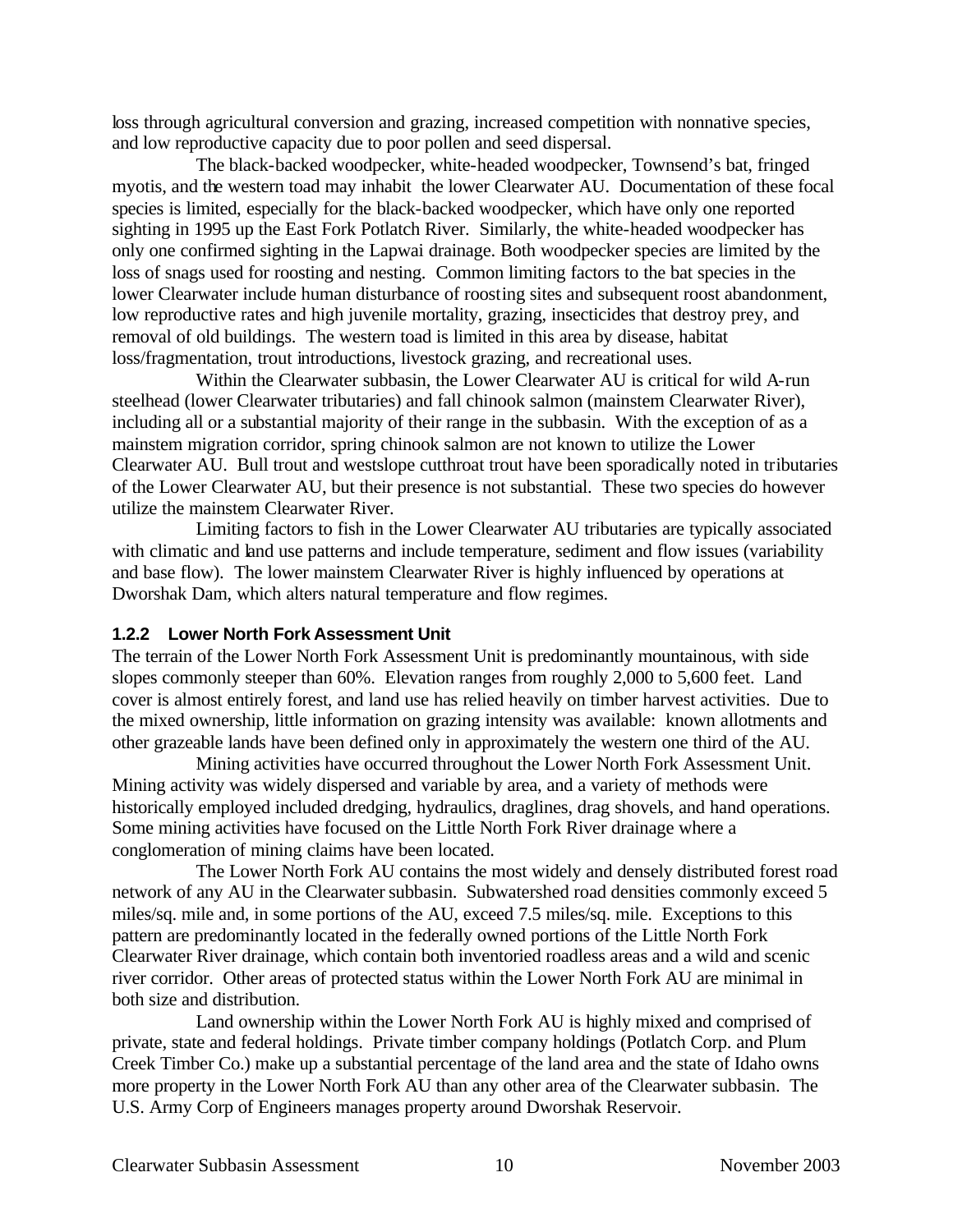Annual rainfall in the Lower North Fork AU is moderate for the Clearwater subbasin, ranging from 25-50 inches. With the exception of the highest elevation areas in the northern half of the AU, much of the AU is subject to potential rain-on-snow events. Meta-sedimentary rocks, granites and lava basalts are the dominant geologic parent materials in the AU. These various bedrock types are mantled by ashy soils in the lower elevations and by forest soils at higher elevations. The moist, cool to cold environment common throughout the AU limits soil development and may contribute to slope instability.

Western red cedar/mixed mesic forest and Douglas-fir/mixed xeric forest are the dominant cover types of the lower North Fork AU. Shrublands, which delineate transition areas in vegetative communities, and grand fir represent other important cover types in this area. Cover type habitat loss has resulted from construction projects, logging, and grazing. Herbivory and/or damage from insects has also been a problem. Grand fir communities are especially susceptible to pathogens and may be dominated by dead, suppressed or diseased late-successional stands. Clearwater phlox, Jessica's aster, crenulate moonwort, broadfruit mariposa, and Palouse goldenweed represent focal plant species associated with the lower North Fork. A factor limiting each species is habitat loss, destruction, or modification.

The lower North Fork AU is home to numerous terrestrial vertebrates and has been inhabited by the North American wolverine, fisher, Townsend's big-eared bat, western toad, and Coeur d'Alene salamander. Innundation of habitat following the construction of Dworshak Dam has reduced the occurrence of many terrestrial focal species in this area. Migratory corridors used by the wide-ranging North American wolverine have likely been compromised by the creation of Dworshak reservoir, as have structurally complex riparian areas used by the fisher. Both Townsend's big-eared bat and the western toad are rare and are threatened by loss or fragmentation of habitat. The Coeur d'Alene salamander has been documented throughout several portions of the AU. Based on surveys conducted in the 1980s, the North Fork Clearwater drainage represented the core distribution area for Coeur d'Alene salamanders in the Clearwater subbasin. Recent surveys, however, have been unable to confirm the occurrence of the Coeur d'Alene salamander in many of the previously occupied locations, suggesting the possibility of localized population extirpation.

With the exception of the lower 1.9 miles of the mainstem North Fork Clearwater River, passage of anadromous species into the Lower North Fork AU is completely blocked by Dworshak Dam. Dworshak Reservoir is located entirely within the Lower North Fork AU and provides a substantial fishery for kokanee, smallmouth bass, rainbow trout, and other native salmonids. Limitations to the Dworshak Reservoir fishery are primarily related to dam operations resulting in highly variable flows and fluctuating water levels.

Bull trout distribution is restricted to the highest elevation tributaries of the Lower North Fork AU, and to Dworshak Reservoir. Although westslope cutthroat trout are known to be widely distributed throughout most of the AU, limited information is available on the status of populations. Strong populations of both bull trout and westslope cutthroat trout exist in the Little North Fork Clearwater River drainage. Resident salmonids throughout the AU tributary systems are impacted by sediment and temperature issues associated with land use activities, as well as by introductions of exotic species. Brook trout are widely distributed throughout the AU, however little is known about their population status in most areas.

#### **1.2.3 Upper North Fork Assessment Unit**

Like much of the Clearwater subbasin, the terrain of the Upper North Fork Assessment Unit is predominantly mountainous, with side slopes commonly exceeding 60% slope. Elevation ranges from roughly 3,600 to 6,000 feet. Land cover is primarily forested with shrub and brush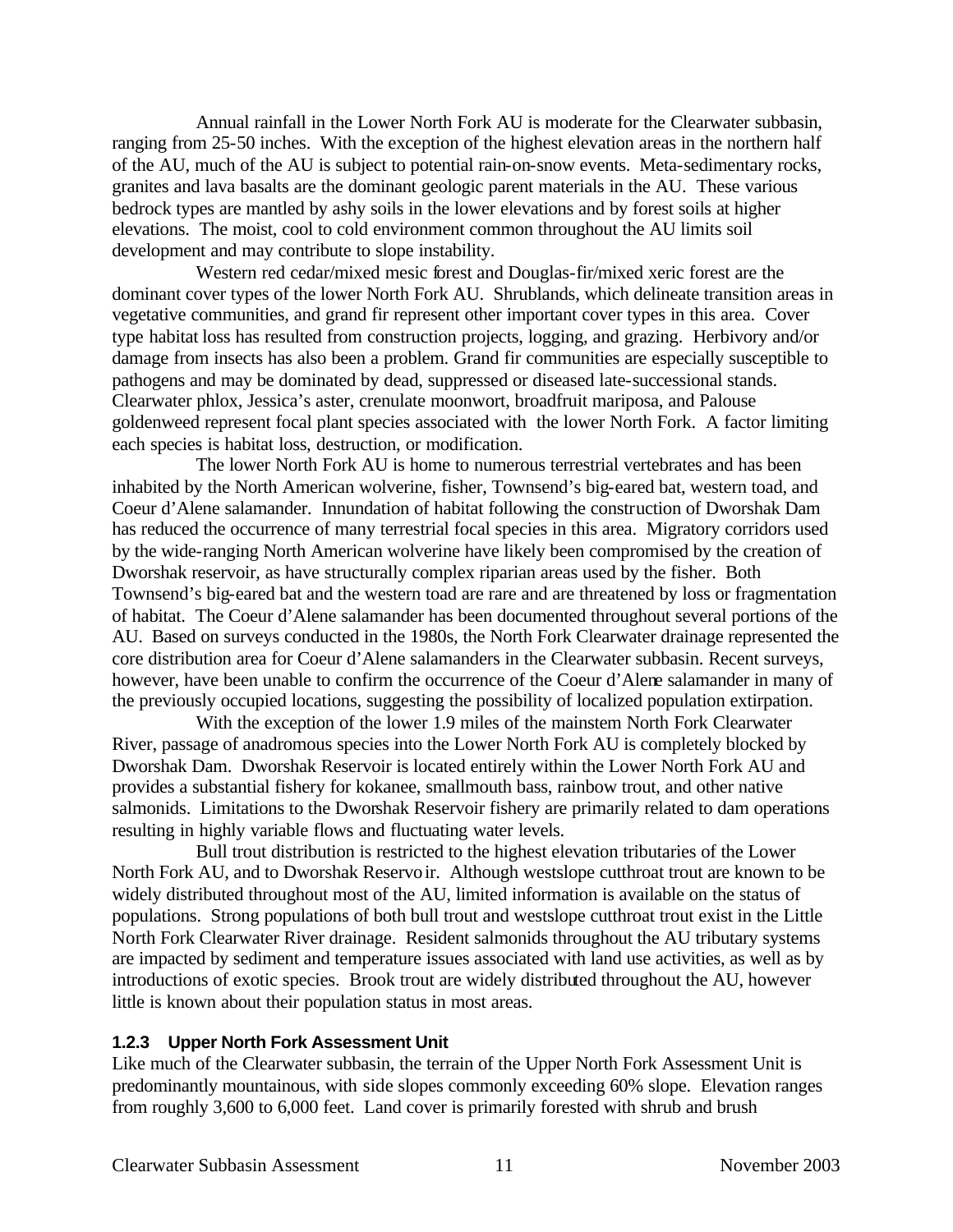rangelands intermixed. Ownership is roughly 90% federal (managed by USFS) with the remaining 10% divided among the State of Idaho, Potlatch Corporation, and other private holdings. Nonfederal holdings are clustered in the western most portion of the AU.

Approximately 75% of the Upper North Fork AU is included in inventoried roadless areas. Where roads do exist, densities are relatively high for the Clearwater subbasin, ranging from 5 to 7.5 miles/sq. mile at the subwatershed scale. Historic mining activities occurred throughout the North Fork Clearwater drainage, although activities were widely dispersed. A variety of mining methods were historically employed including dredging, hydraulics, draglines, drag shovels, and hand operations, and legacy impacts of past mining is still noted today.

Precipitation in the Upper North Fork AU is higher than any other AU in the subbasin, averaging about 59 inches annually. Portions of the AU receive nearly 100 inches of annual precipitation, more than any other area in the Clearwater subbasin. Winter precipitation falls mainly as snow, although lower elevation canyons along mainstem tributaries may be susceptible to rain-on-snow events.

Geologic parent materials are dominated by granitic batholith, with meta-sedimentary rocks also commonly occurring, particularly in the northernmost portions of the AU. Ash-derived soils are common in the upper North Fork AU, and, when combined with topographic and climatic features, contribute to high levels of vegetative productivity. Landslides on steep canyon slopes are common, and based on the relatively undisturbed nature of much of the area, may be the predominant sediment source to streams.

Western red cedar/mixed mesic forest, Douglas-fir/mixed xeric forest, and shrublands make up the dominant cover types in the Upper North Fork. Subalpine fir and lodgepole pine are also common. Western red cedar/devils club, and/or western red cedar/maidenhair fern habitat types may occur in moist, warm portions of the assessment unit. These sites are known to support disjunct, relict populations of coastal plant species due to the persistent locally intensified expression of a maritime environment. The only focal plant species known to occur in the Upper North Fork AU is spacious monkeyflower. Spacious monkeyflower is threatened by livestock trampling.

Focal wildlife species documented in the Upper North Fork Clearwater AU include the Harlequin duck, the Coeur d'Alene salamander, fisher, and possibly woverines. Each of these terrestrial focal species have limited doumentation, which may be related to their affinity for undeveloped andr remote habitats. Small breeding populations, habitat fragmentation, and displacement by humans represent factors limiting species persistence and abundance in the Upper North Fork AU. The harlequin duck, Coeur d'Alene salamander, and fisher are closely associated with riparian areas and lotic environments. Changes to habitat components such as woody debris jams, vegetation, and/or hydrology are most likely to affect these species.

The Upper North Fork Clearwater AU fishery is predominantly managed for native resident species, with bull trout and westslope cutthroat trout as aquatic focal species. The tributary systems also provide important spawning areas for some Dworshak Reservoir salmonids including bull trout and kokanee. Limited information is available on the status of bull trout population(s) in the Upper North Fork AU, but indicate a depressed condition where available. In contrast, the status of westslope cutthroat trout population(s) is strong throughout the majority of the AU. Recent studies have suggested that introgression of westslope cutthroat trout and introduced rainbow trout may be occurring in the Upper North Fork AU. Information on the distribution and status of brook trout is limited, although they are known to be present and relatively strong in some areas where they may compete with bull trout.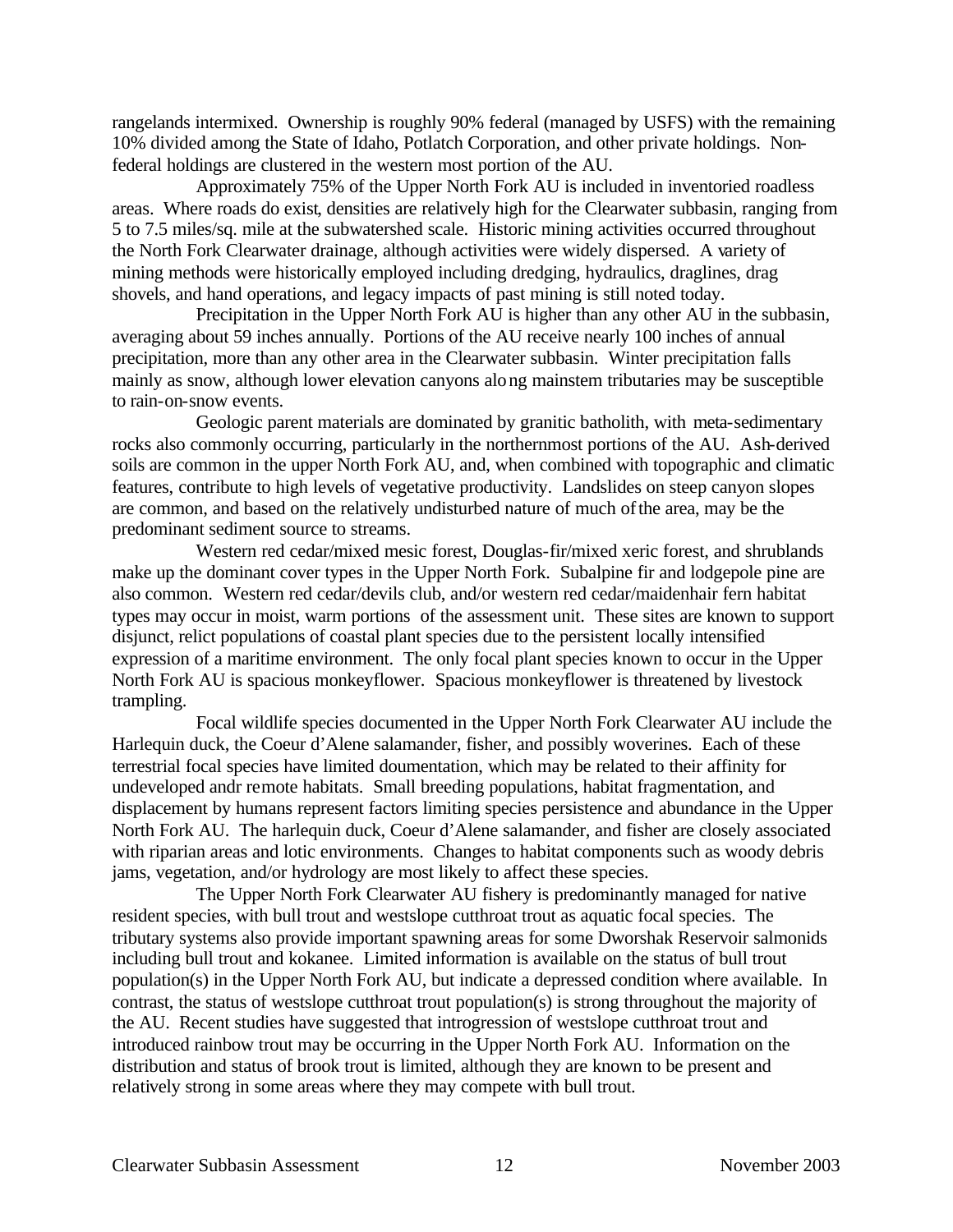Major factors limiting fish populations in the Upper North Fork AU include sedimentation and localized watershed disturbances. Introduction of exotic species and related competition/introgression is also a major factor influencing native salmonid populations in the Upper North Fork AU.

#### **1.2.4 Lolo/Middle Fork Assessment Unit**

The Lolo/Middle Fork AU in many ways represents a transitional area in the Clearwater subbasin. Elevations range from about 2,300 feet in the western portions of this AU along the mainstem Clearwater River to about 4,300 feet in the easternmost portions. The change in elevation follows a change in topography from west to east, progressing from plateau to foothills to mountainous terrain.

Climatic conditions vary with changes in elevation and terrain, with annual precipitation increasing from roughly 25-75 inches on a west to east gradient through the Lolo/Middle Fork AU. Average annual precipitation of approximately 40 inches for the AU as a whole is moderate for the Clearwater subbasin. The vast majority of the Lolo/Middle Fork AU lies below 4,000 feet in elevation, making it subject to mixed winter precipitation and the possibility of rain-on-snow events.

Land ownership in this AU is highly mixed and comprised of private, state, federal and tribal holdings. Potlatch Corporation and the Idaho Department of Lands manage substantial portions of the land within the AU, and properties managed by these two entities are highly intermixed. The eastern-most portion of the Lolo/Middle Fork AU is federally owned and managed by the U.S. Forest Service. Private holdings are an important component in the western half of the AU, which are also interspersed by Nez Perce Tribal lands. Less than 10 percent of the land area is afforded any protected status, with the majority of that being inventoried roadless area.

Land cover is primarily forest, with agricultural use limited to portions of the western plateaus. Western red cedar/mixed mesic forest and Douglas fir/mixed xeric forest cover types are dominant in the AU. Much of the forested area has been intensively harvested in the past, a fact reflected in the high densities of forest roads through much of the AU. Subwatershed-scale road densities exceed 5 miles/sq. mile through most of the AU, and in some areas exceed 7.5 miles/sq. mile.

The Lolo/Middle Fork AU has a rich mining history, the impacts of which are still notable today. Substantial numbers of mining claims are present on federal and state lands throughout the AU. Mines have been located throughout the AU, and the headwaters of Orofino Creek contain numerous mines with relatively high ecological hazard ratings.

Geology and soils also vary considerably throughout the Lolo/Middle Fork AU. Low relief hills lead up into the Clearwater Mountains as the lava basalt from the west interfingers with a series of metamorphic and sedimentary rocks that eventually change into the granite of the Idaho Batholith in the east. Clay-rich grassland soils follow the progression in elevation and grade into clay-rich forest soils in the higher, cooler climates. Landslide hazard potential is high in the southern portion of this AU.

Palouse goldenweed, salmon-flowered desert parsley, Jessica's aster, and broadfruit mariposa lily are focal plant species documented in the Lolo/Middle Fork AU. Competition with nonnative species, pathogens, conversion of habitat to agriculture and herbivory represent common factors limiting their abundance, distribution, and persistence.

Although specific documentation of focal wildlife species in the Lolo/Middle Fork AU is limited, fisher, wolverine, flamulated owl, and northern goshawk have been documented. Road construction, urban development, timber harvest, and other means of habitat loss/conversion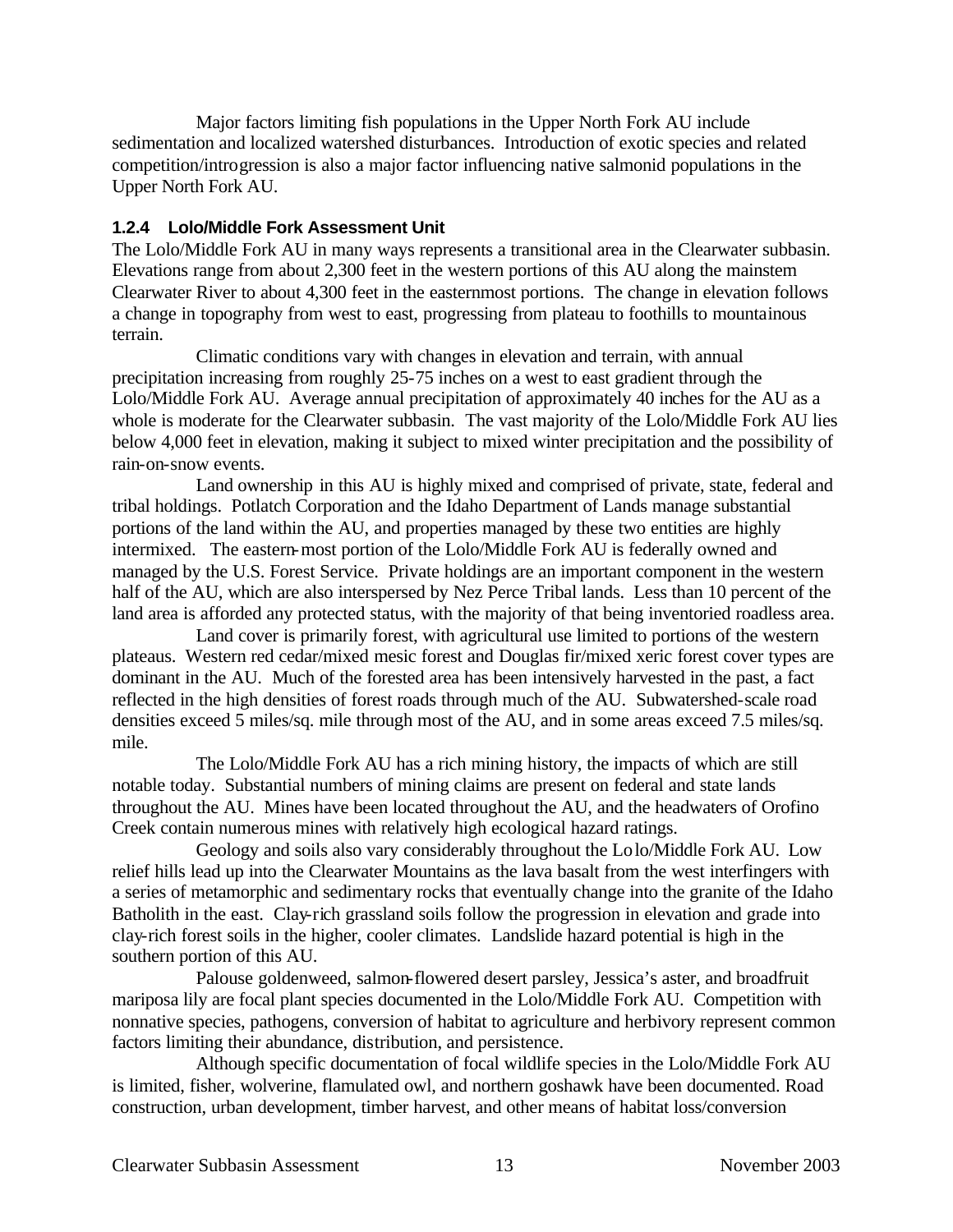represent common factors limiting the persistence of these rare species. The loss of mature or old growth timber and decline in multi-stage forests has probably reduced the suitability of the assessment unit for ponderosa pine dependents such as flammulated owls and northern goshawks.

Steelhead trout and westslope cutthroat trout utilize all major stream systems in the Lolo/Middle Fork AU. Spring chinook salmon and bull trout are found in the Lolo Creek system and tributaries to the Middle Fork Clearwater River. Populations of all four species are depressed throughout their known range in this AU, and current management practices incorporate substantial outplanting of both spring chinook salmon and steelhead trout. Pacific lamprey are thought to occupy portions of the AU, but no information is available on their distribution or status. Brook trout distribution includes all areas where bull trout are known to occur, with potentially important management consequences. Major factors limiting fish populations within the Lolo/Middle Fork AU include temperature, sediment, and upland and instream habitat disturbance or degradation.

#### **1.2.5 Lochsa Assessment Unit**

Topography of the Lochsa Assessment Unit is dominated by mountainous terrain and breaklands, with side slopes commonly exceeding 60%. Elevations range from about 3,200 feet near the mouth of the drainage to roughly 7,000 feet in the headwaters.

Due to differing climatic regimes in the Clearwater subbasin, the Lochsa AU represents the southern-most area in which the climate is predominantly influenced by maritime conditions. This, coupled with relatively high elevation results in a high level of mean annual precipitation relative to other AUs in the subbasin. Average annual precipitation for the entire AU is about 53 inches, with some areas receiving over 80 inches of annual precipitation. Winter precipitation falls mainly as snow although lower elevation canyons along the Lochsa River and some tributaries may be susceptible to rain-on-snow events.

Land ownership in the Lochsa AU is predominantly federal (managed by USFS) with Plum Creek Timber Company having intermixed holdings in the Crooked and Brushy Forks. Nearly 80 percent of the Lochsa AU is included in either wilderness or inventoried roadless areas. Road densities related primarily to timber harvest activities in remaining areas are moderate to high, typically ranging from about 3 to greater than 7.5 miles per square mile.

Granitic batholith is the dominant bedrock through much of the AU, with schist common in portions of headwater areas. Where granite is the dominant parent material, soils tend to be weakly developed, vary in depth, and maintain porous surface and subsurface textures. Soils occurring on metasedimentary landscapes are typically fine textured, consisting of silt loam on the surface and silty clay loam in the subsurface. The potential hazard for mass wasting is most pronounced in the western portion of the AU.

A diversity of vegetative cover types occur in the Lochsa AU. Western red cedar/mixed mesic forest, subalpine fir, Douglas-fir/mixed xeric forest, lodgepole pine, and shrublands comprise the dominant types. A common limiting factor to all but the subalpine fir cover type is habitat loss,destruction or modification through the effects of logging. The loss of late and early seral habitats in the Lochsa AU represents a limiting factor to focal wildlife species such as fisher and black-backed woodpecker (respectively). Focal plant species occurring in the Lochsa AU are not defined. However, at the confluence of the Selway and Lochsa Rivers are areas containing many plant species more typically found in the Oregon and Washington coastal rainforests. These communities have been referred to as a "refugium ecosystem" because of their unique distribution and species composition. Elements from the moist coastal area intermingle with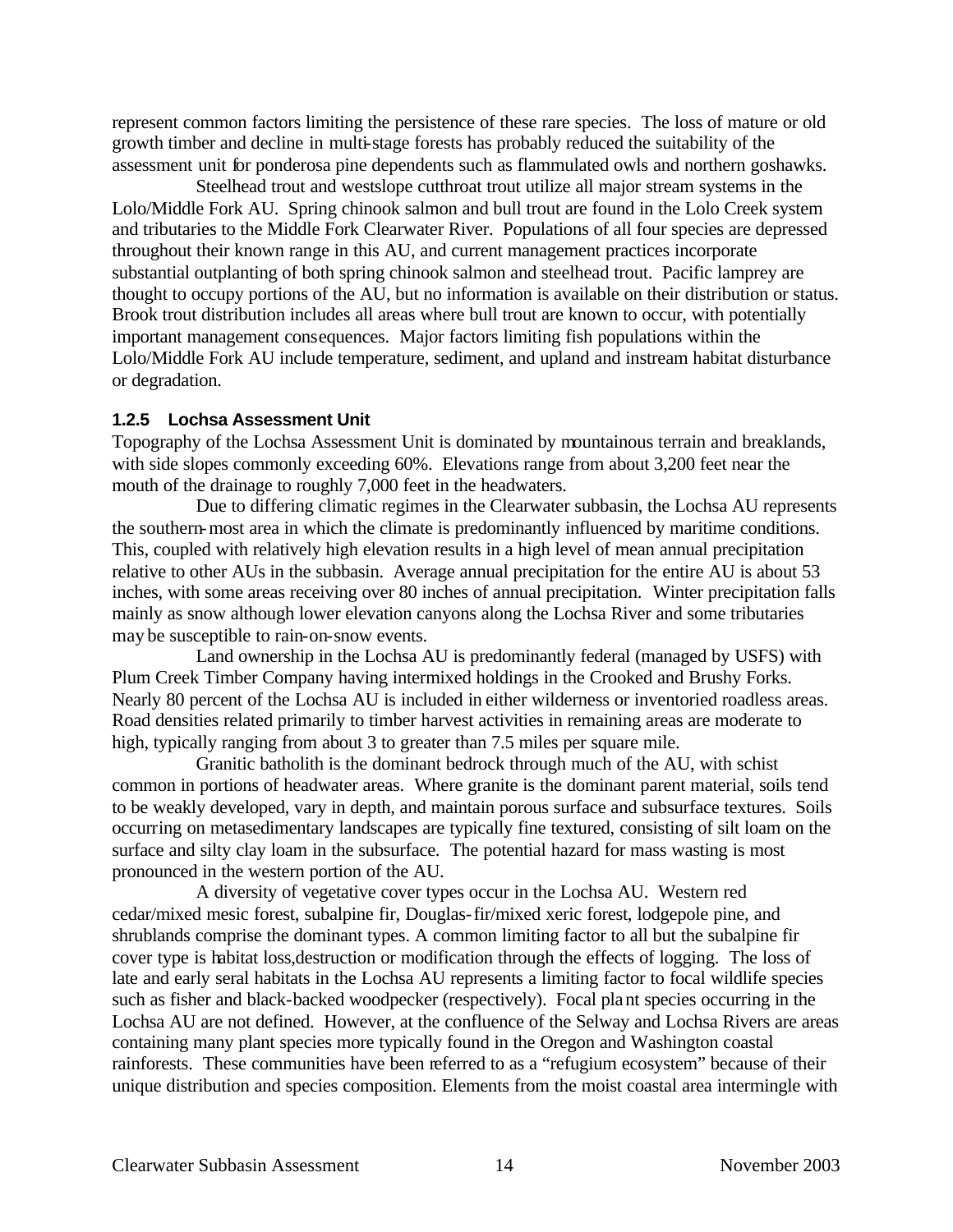more typical Rocky Mountain species. Many species associated with this community are considered rare or sensitive.

Fisher, wolverine, flammulated owl, black-backed woodpecker, harlequin ducks, and Coeur d'Alene salamander have been documented in the Lochsa AU, although most species are considered to be uncommon or rare. Fisher and wolverine populations are likely suppressed by the presence of Highway 12, clearcuts, and logging roads. Black-backed woodpecker habitat is limited by fire suppression and post-fire logging that reduces the number of decaying snags. The distribution and habitat of harlequin ducks is limited by logging, road construction, destruction of riparian areas, disturbance by recreational anglers and hikers, and flooding.

The Lochsa AU provides important habitat areas for steelhead trout, spring chinook salmon, bull trout, and westslope cutthroat trout. Management of anadromous species focuses on maintenance of wild/natural steelhead trout populations, and naturally reproducing chinook salmon populations. Chinook salmon are influenced through active hatchery practices. Bull trout populations are depressed in most areas where they exist in the Lochsa AU, as are chinook salmon. The Fish and Hungery Creek system maintains one of the strongest steelhead runs in the Clearwater subbasin. Westslope cutthroat trout populations are strong throughout most of the Lochsa AU. Information regarding brook trout distribution is limited, but suggests that they are typically widespread where they are known to occur.

Major factors limiting fish populations in the Lochsa AU include sedimentation, poor instream cover and impacts from upland disturbances. Introgression or competition with exotic species is a concern for resident species. High mainstem temperature conditions are a concern for all species, but are presumed to result primarily from natural conditions.

#### **1.2.6 Lower Selway Assessment Unit**

Topography of the Lower Selway AU is dominated by breaklands and glaciated mountains, with land slopes commonly exceeding 60%. Elevation ranges from about 3,200 feet to over 6,000 feet. Land ownership is almost entirely federal and managed by the U.S. Forest Service.

Nearly 90 percent of the Lower Selway AU is afforded some level of protected status, primarily as inventoried roadless or wilderness area. This status limits land use activities in the area and results in minimal road densities (<1 mile/sq. mile) in most areas. At the subwatershed scale, the highest road densities in the AU are less than 3 miles/sq. mile.

The climate of the Selway River drainage shows a marked difference from much of the remainder of the Clearwater subbasin, and is dominated by dryer Rocky Mountain climatic regimes. Relative to other AUs in the Clearwater subbasin, the Lower Selway AU experiences a moderate average annual precipitation (approx. 42 inches) despite its moderate to high elevation. Winter precipitation falls mainly as snow although lower elevation canyons along the Selway River and some tributaries may be susceptible to rain-on-snow events.

Western red cedar/mixed mesic forest, Douglas fir/mixed xeric forest, subalpine fir, shrublands, and lodgepole pine comprise the dominant cover types in the lower Selway AU. Douglas-fir, which is adapted to the drier climate of the lower Selway, is well established throughout the AU and in some areas may occur as dense thickets, which provide a continuous fuel ladder to the crown of overstory trees. In the upper montane zone, Douglas fir is less shade tolerant and is replaced by, among other species, western redcedar. Documentation of focal plant species is not available.

North American wolverine, fisher, northern goshawk, and Coeur d'Alene salamander have been documented as occurring within the lower Selway AU. Because of the comparative amount of undeveloped habitat, the lower Selway AU is more likely than other portions of the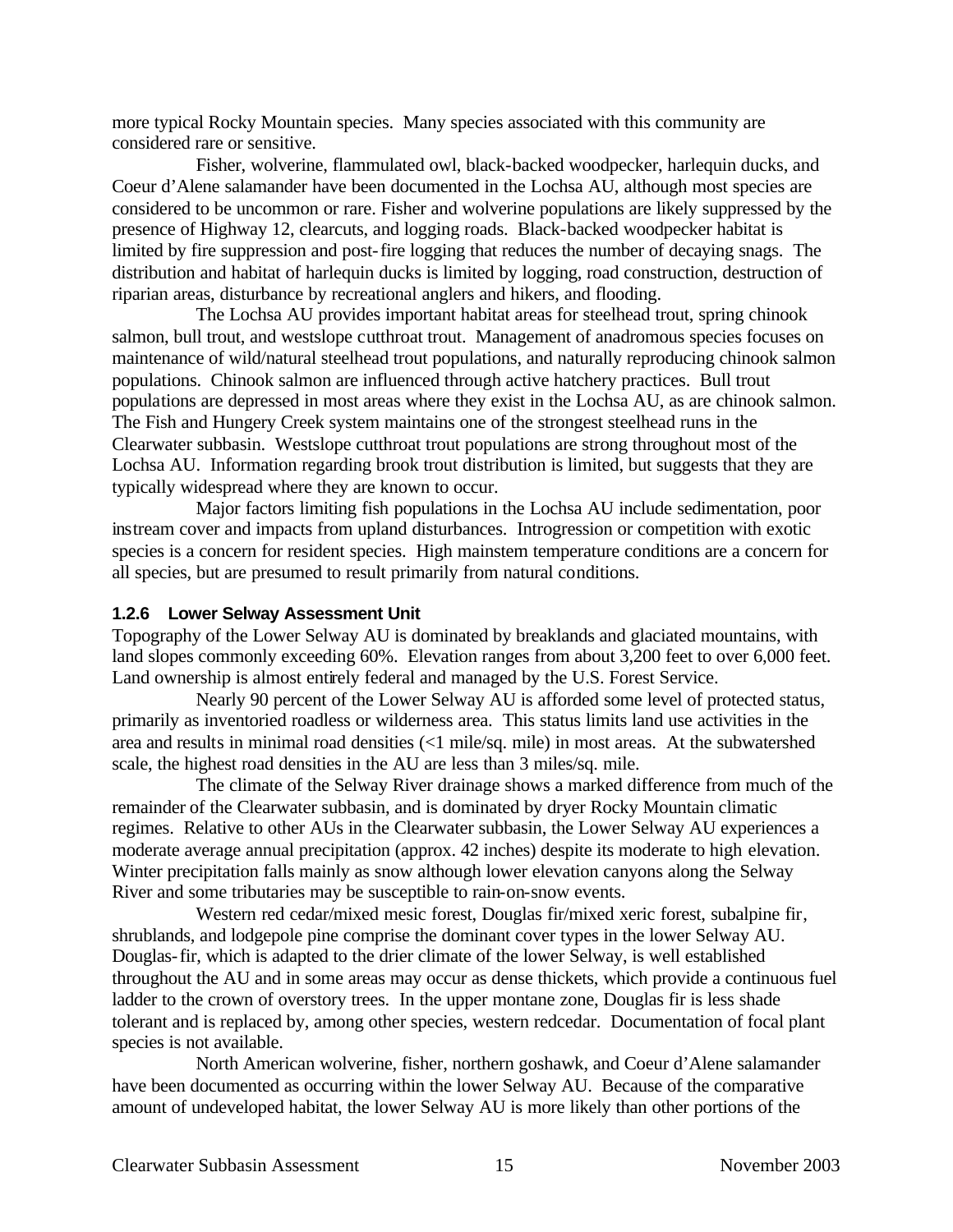subbasin to contain species requiring solitude or connectivity with other undisturbed habitats (i.e. wolverine and fisher). The focal wildlife species documented in this area are commonly associated with tributary or mainstem stream or river corridors. Natural disturbance, such as fire, flooding, and drought, are factors most likely to limit species' distribution, abundance, and persistence.

Parent material is dominated by schist throughout much of the lower Selway AU, with granitic batholith dominating the northeastern one third of the AU. Soils on breakland landforms tend to be unconsolidated and mobile. High-elevation soils are fine textured, consisting of silt loam on the surface and silty clay loam in the subsurface. Landslides on steep slopes are common.

Management of anadromous species focuses on maintenance of wild/natural steelhead trout populations in the Selway River system. Spring chinook salmon have been re-introduced and although naturally reproducing runs exist, hatchery influences to chinook stocks continue. Where status information is available, spring chinook salmon, steelhead trout, and bull trout populations in the Lower Selway AU are generally depressed. However, strong populations of both bull trout and steelhead trout do exist in the Meadow Creek drainage. Westslope cutthroat trout populations are considered strong in much of the Lower Selway AU where status information is available. Brook trout are widely distributed throughout the Lower Selway AU.

Due to the predominance of wilderness and roadless area in the Lower Selway AU, limiting factors are closely tied to natural regimes with one primary exception. Introduced species are a threat to resident salmonid populations. Natural temperature and sediment regimes may impact all fish species. High stream gradient is known to limit both steelhead trout and chinook salmon access to some areas, and likely has similar impacts to resident salmonids.

#### **1.2.7 Upper Selway Assessment Unit**

Topography of the Upper Selway AU is dominated by high elevation breaklands and glaciated mountains, with steep slopes that commonly exceed 60%. Elevation ranges from about 3,800 feet to over 8,000 feet on the highest peaks. Land cover is mostly evergreen forest, interspersed with shrub and brush rangeland and exposed rocky peaks. Land ownership is almost entirely federal and managed by the U.S. Forest Service.

One hundred percent of the Upper Selway AU is afforded some level of protected status, with the majority of the AU established as wilderness area. This status limits consumptive land use activities in the area. A few roads exist within the wilderness boundary, but densities are minimal (<1 mile/sq. mile) where they do exist.

The climate of the Selway River drainage shows a marked difference from much of the remainder of the Clearwater subbasin, and is dominated by dryer Rocky Mountain climatic regimes. Similar to the Lower Selway AU, the Upper Selway AU experiences a moderate average annual precipitation (approx. 44 inches) despite its high elevation and mountainous terrain. Winter precipitation falls mainly as snow although some portions of lower elevation canyons along the Selway River and some tributaries susceptible to rain-on-snow events.

Parent material is almost entirely composed of granitic batholith. The granite is primarily covered by submature soils containing noncohesive particles of sand and gravel intermixed with volcanic ash. Grus is a common soil type throughout the AU, contributing to the erosivity of the landscape.

The dominant vegetative cover types in the Upper Selway AU include Douglasfir/mixed xeric forest, subalpine fir, western red cedar/mixed mesic forest, and lodgepole pine. The dry climate of the AU favors the establishment of drought tolerant species, although hydrophyllic species are commonly associated with moist areas such as toeslopes, riparian areas, seeps, or springs. Common limiting factors to vegetative cover types include natural disturbance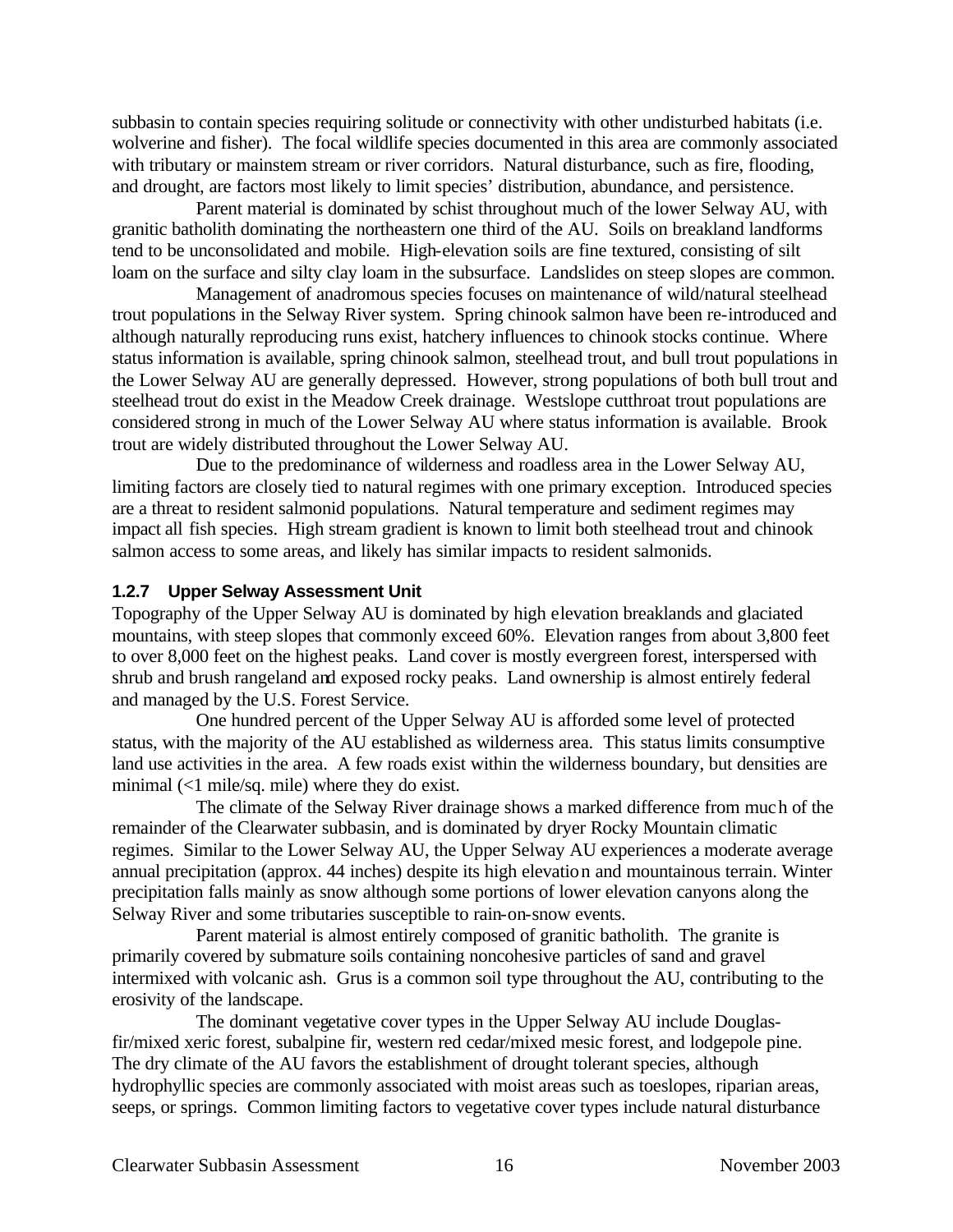processes such as fire, flooding, drought, or insect outbreaks. Documentation of focal plant species in the Upper Selway AU was not available.

North American wolverine, fisher, harlequin duck, and Coeur d'Alene salamander have confirmed sightings in the Upper Selway AU. TheUpper Selway is likely used by wolverine as a migratory corridor, connecting the Salmon River subbasin to northern habitats. The Selway drainage represents the southern range of distribution for the Coeur d'Alene salamander. Because of its protected status, focal populations are most likely limited by natural disturbance processes including wildfire, drought, and flooding.

Management of anadromous species focuses on maintenance of wild/natural steelhead trout population(s) in the Selway River system. Spring chinook salmon have been re-introduced and although naturally reproducing runs exist, hatchery influences to chinook stock(s) continue. Steelhead trout population(s) are strong in the Moose Creek and Bear Creek drainages, and depressed throughout the remainder of the AU where status information is available. Chinook salmon, like elsewhere in the Clearwater subbasin, are depressed throughout their distribution in the Upper Selway AU.

Bull trout and westslope cutthroat trout are widely distributed throughout the Upper Selway AU. Westslope cutthroat trout population(s) are strong through the majority of their range. Status information on bull trout populations is sporadic, but strong and depressed areas appear to be somewhat evenly divided. Information on distribution and status of brook trout is limited in the Upper Selway AU, but they are known to exist.

Due to the predominance of wilderness and roadless area in the Upper Selway AU, limiting factors are closely tied to natural regimes with one primary exception. Introduced species, particularly brook trout, are a threat to resident salmonid populations. Natural sediment regimes may impact some fish species, and high stream gradients and other natural barriers are known to limit the distributions of multiple species.

#### **1.2.8 South Fork Assessment Unit**

The South Fork AU differs dramatically in character from most other AUs in the Clearwater subbasin. Elevation is relatively high, ranging from about 4,000 to over 7,000 feet. However, the general topography differs from much of other high elevation topography in the subbasin in that it is comprised, to a large degree, of rolling hills rather than the more jagged mountainous peaks commonly associated with the Bitterroot Mountain range.

The South Fork AU is strongly influenced by the dry Rocky Mountain climatic patterns rather than maritime patterns which influence much of the northern and western portions of the subbasin. Mean annual precipitation throughout the AU is only about 36 inches. Most precipitation falls as snow, with very little of the area potentially subject to rain-on-snow events. Only about 10-15 percent of the precipitation falls in the summer months.

The Clearwater Mountains in this area are composed of a variety of bedrock types including basalt, granite, metamorphic and some sedimentary rocks. The geology in this area has been exposed to varying climatic conditions and erosional processes, creating an assortment of landforms. Ashy soils are the dominant soil in the area and have greatly varying characteristics making erodibility highly variable and difficult to predict.

The dominant cover types in the South Fork AU include western red cedar/mixed mesic forest, Douglas fir/mixed xeric forest, grand fir, subalpine fir, and lodgepole pine. The grand fir mosaic is a unique community type found only in the Clearwater River drainage of northern Idaho and in the Blue Mountains of northeast Oregon. Within the Clearwater, this community type occupies approximately 500,000 acres between the Selway and South Fork Clearwater rivers. It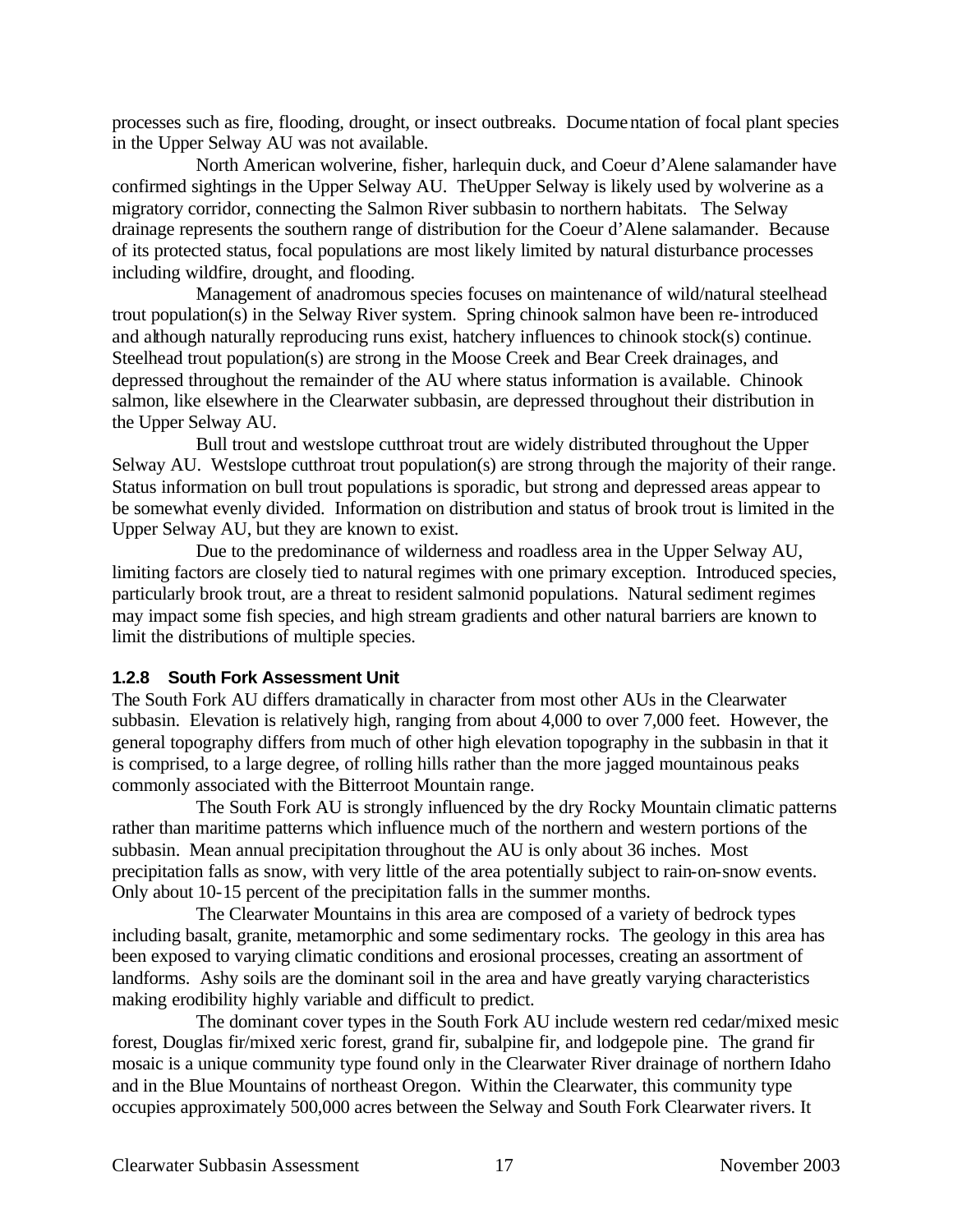occurs on all aspects in all topographic positions between 4,200 feet and 6,000 feet elevation. Factors limiting the persistence of the primary vegetative cover types in this area include timber harvest, insect infestation, wildfire/fire suppression, pathogens, herbivory, and competition. The only focal plant species documented as occurring in the South Fork AU is salmon-flowered desert parsley. Salmon-flowered desert parsley exhibits an affinity for canyon bottoms and stabilized talus, both of which occur in the South Fork AU. The species is threatened by road maintenance and gravel quarry operations.

There have been confirmed sightings of focal wildife species in the South Fork AU, including North American wolverine, fisher, white-headed woodpecker, black-backed woodpecker, and flammulated owl. The South Fork Clearwater AU represents a key habitat unit for black-backed woodpeckers. The loss of mature pine trees and snags at varying degrees of decay is considered a limiting factor to the persistence of both woodpecker species and the flammulated owl. Habitat losses have occurred through timber harvest, road construction, mining, and grazing.

Ownership is primarily federal (managed by USFS and BLM) with a small percentage held by the state of Idaho or private landowners. Approximately 25 percent of the South Fork AU is designated as either wilderness or inventoried roadless area. Forestry activities are represented in both past and present land use patterns. Forest road densities are unevenly distributed as a result of interspersed wilderness or inventoried roadless areas ranging to over 5 miles/sq. mile in some roaded areas, and commonly exceeding 3 miles/sq. mile in others.

The South Fork AU has the most diverse and extensive mining histories of any area in the Clearwater subbasin. A large number of the historic mines have high ecological hazard ratings, and many of the major tributary systems have been historically dredged. In addition, hydraulic mining was commonly used throughout the South Fork AU, leaving glory holes which continue to produce high sediment loads.

Both chinook salmon and steelhead trout populations in the South Fork AU are widely distributed and currently influenced by hatchery practices. Populations of both species are considered depressed throughout their known range in the South Fork Clearwater drainage. Westslope cutthroat trout are widespread but depressed through much of their range, with strong populations in southern tributaries originating in the wilderness area. Bull trout follow a similar pattern of distribution and status to westslope cutthroat trout. Known strong populations of bull trout are located in tributaries originating in wilderness areas although a strong population is known to exist in the Newsome Creek drainage as well. Brook trout are widely distributed throughout the South Fork drainage, and may compete with resident salmonids. Sedimentation is a principal factor limiting fish populations within much of the South Fork AU. Upland and instream habitat disturbances are also important, and temperature limits the use or distribution of some species, particularly in the mainstem South Fork Clearwater River. Steep stream gradients are known to limit use of some areas by anadromous species, and similar impacts probably impact resident species as well.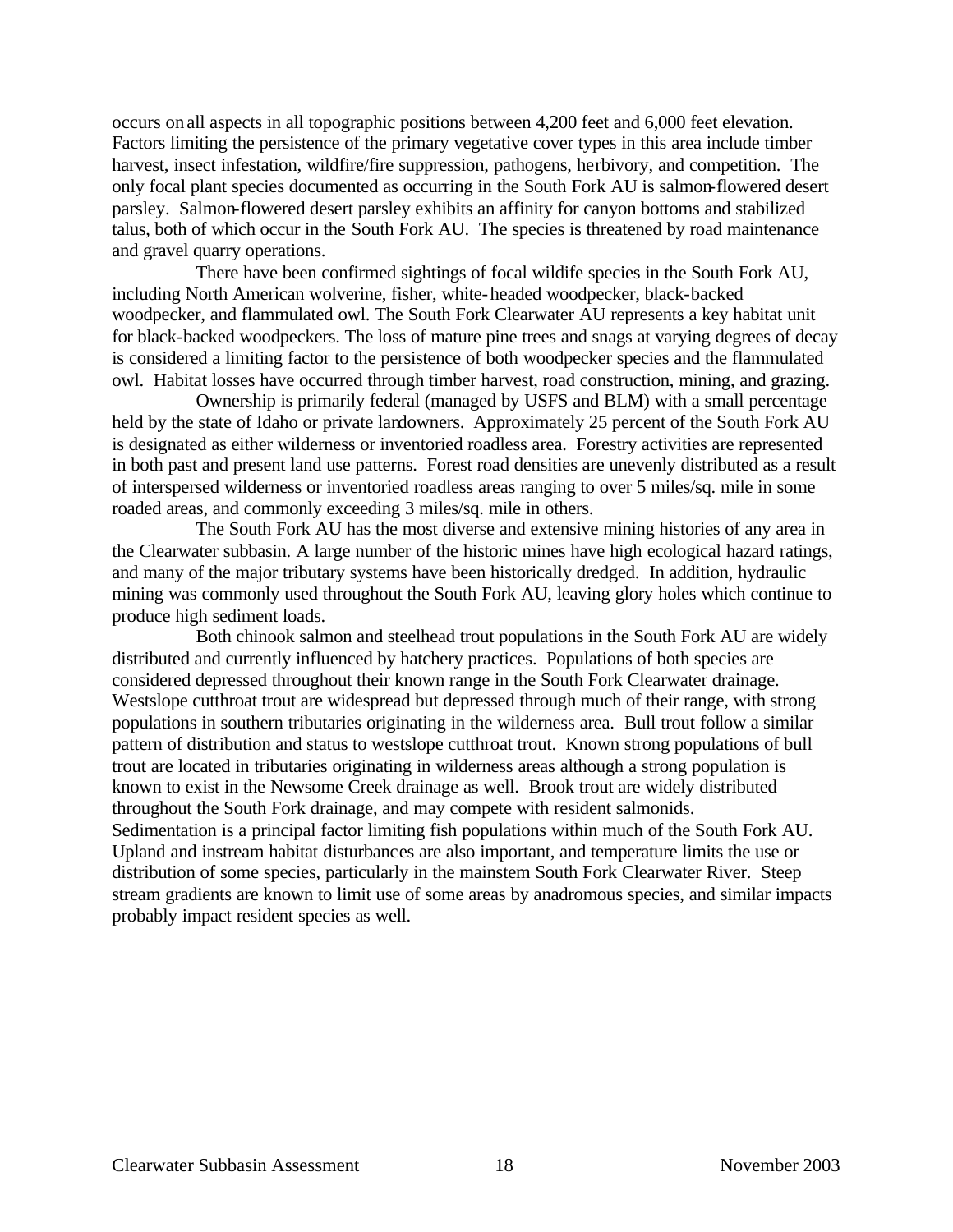## **2 Introduction**

The Clearwater Subbasin Plan has been developed as part of the Northwest Power and Conservation Council's (Council; See Table 1 for a complete list of acronyms used in this document) Columbia River Basin Fish and Wildlife Program. Subbasin plans will be reviewed and eventually adopted into the Council's Fish and Wildlife Program to help direct Bonneville Power Administration (Bonneville) funding of projects that protect, mitigate and enhance fish and wildlife habitats adversely impacted by the development and operation of the Columbia River hydropower system. The, National Marine Fisheries Service (NMFS, also referred to as NOAA Fisheries) and the U.S. Fish and Wildlife Service (USFWS) intend to use subbasin plans as building blocks in recovery planning to meet the some of their requirements of the 2000 Federal Columbia River Power System Biological Opinion. Subbasin planning through the Council's program will also assist Bonneville with some of the requirements they have under the 2000 BiOp.

The Clearwater Policy Advisory Committee and the Nez Perce Tribe intend the Clearwater Subbasin Plan to serve multiple purposes. They intend the plan to meet the Council's call for subbasin plans as part of its Columbia Basin wide program and to provide a resource for federal agencies involved with Endangered Species planning efforts. But equally important this plan is a locally organized and implemented effort involving the major resource managers and local governments in the subbasin to develop the best possible approach to protecting, enhancing and restoring fish and wildlife in the Clearwater Subbasin. This plan is intended to provide resources necessary to develop activities forwarding the vision of the Clearwater Policy Advisory Committee at both subbasin/programmatic scales and to provide the context and information for developing site specific projects. The Clearwater Subbasin Plan is comprised of three volumes that are interdependent, but each provides a unique way in understanding the characteristics, management, and goals for the future of the Clearwater subbasin. The three volumes generally conform to the guidance set forth in the Council's *Technical Guide for Subbasin Planners* (2001), which became available during the middle of the project.

- **Assessment--** The assessment develops the scientific and technical foundation for the subbasin plan. The assessment provides an overview, a discussion of focal species and habitats, including environmental conditions and ecological relationships, limiting factors and synthesis and interpretation. The Clearwater Subbasin Assessment provides the analysis and background information to support the recommendations made in the Clearwater Subbasin Management Plan.
- **Inventory--** The inventory includes information on existing fish and wildlife programs, projects and activities past (last 5 years) and future. This information provides an overview of the management context, including existing resources for protection and restoration in the subbasin.
- **Management plan--** The management plan includes a vision for the future of the Clearwater subbasin, biological objectives, and strategies for reaching management goals.

The initial planning and cooperation building efforts that culminated in the development of the Clearwater Subbasin Plan began with the designation of the Clearwater subbasin as a Council Focus Program in late 1996. The purpose of the Clearwater Focus Program is to coordinate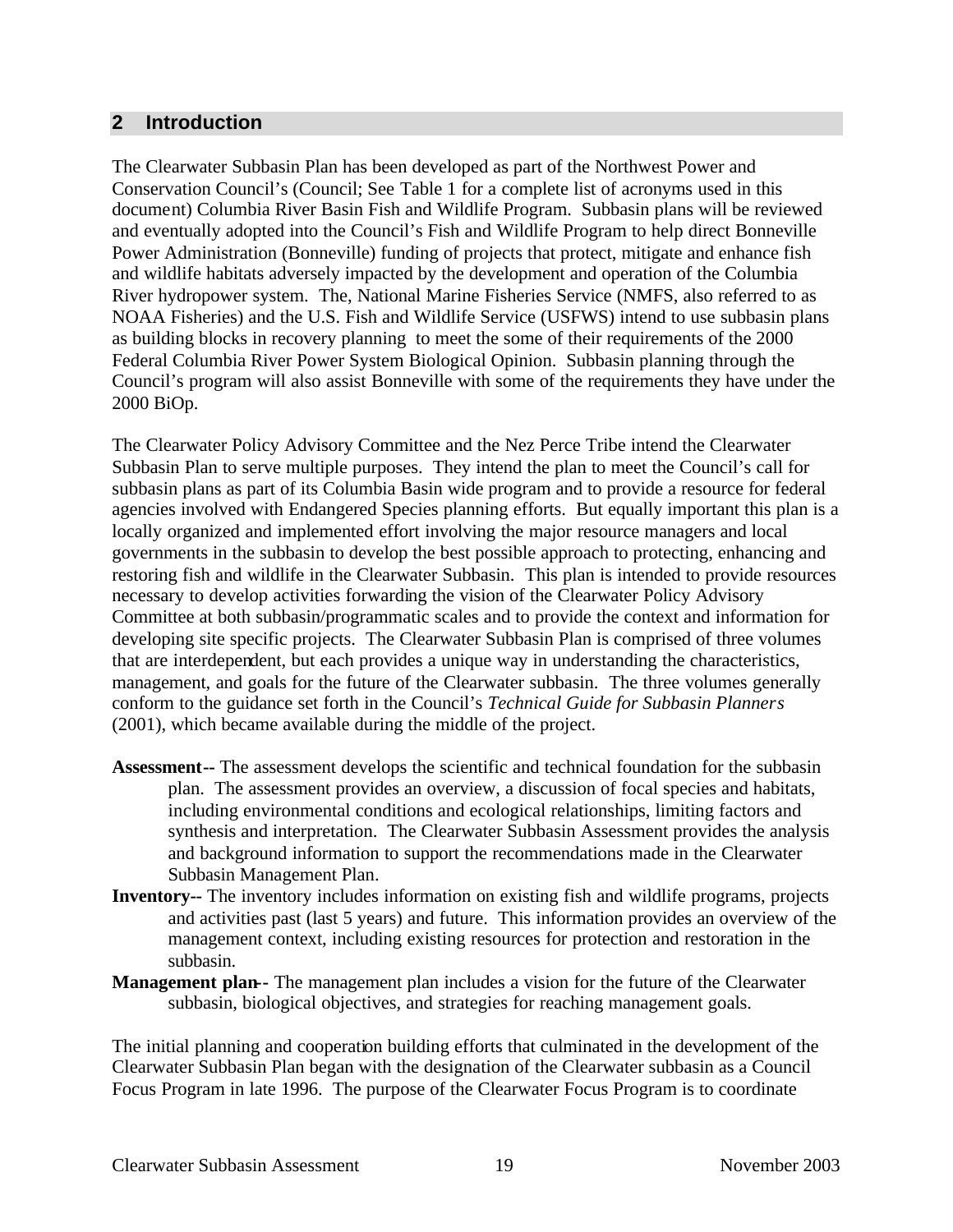projects to enhance and restore fish and wildlife habitats in the Clearwater River subbasin to meet the goals of the Council's program. Idaho Soil Conservation Commission (SCC) and the Nez Perce Tribal Watershed Division (one of 6 divisions within the NPT Fisheries Department) co-coordinate the Focus Program on behalf of Idaho State and the Nez Perce Tribe (NPT).

Beginning in the fall of 1999, the NPT Watershed Division contracted with Washington State University, Center for Environmental Education (CEEd) to produce the Clearwater Subbasin Assessment. NPT provided funding for the assessment and planning via contracts with the Bonneville Power Administration. Idaho Soil Conservation Commission provided supplemental funding and staff resources. Early assessment work focused on anadromous and resident fish populations, available habitat quantity and quality, and land management implications to fish populations.

The Clearwater Focus Program convened the Clearwater Policy Advisory Committee (PAC) to coordinate a multi-agency, ecosystem-based approach to protection and restoration of fish and wildlife habitat and to oversee the Clearwater subbasin planning process. PAC membership includes representatives from the major resource management agencies, private landowners, and local governments in the Clearwater subbasin. Current PAC members include:

> George Enneking\*, Idaho Association of Counties, Chairman Cal Groen, IDFG, Vice Chairman Bruce Bernhardt, Nez Perce National Forest Dale Brege, U.S. National Marine Fisheries Service Kerby Cole, Idaho Department of Environmental Quality Terry Cundy, Potlatch Corporation Larry Dawson, Clearwater National Forests Allen Slickpoo, Jr.\*, Nez Perce Tribe Executive Committee Kyle Hawley\*, Idaho Assoc. of Soil Conservation Districts Bob McKnight, Idaho Department of Lands Bill Miller, U.S. Fish and Wildlife Service \*Elected officials of local or tribal government

In response to the more complete ecosystem view of subbasin planning emerging in the Council, a terrestrial subcommittee was formed by the PAC in mid-2000 to guide the development of the Clearwater Terrestrial Subbasin Assessment. The NPT's Wildlife Department was contracted to produce the terrestrial portion of the assessment in early 2001. Terrestrial subcommittee members included representatives from the NPT, Idaho Department of Fish and Game, U.S. Bureau of Land Management, Clearwater National Forest, U.S. Army Corps of Engineers and Potlatch Corporation.

Ecovista, a private company started by the original project staff from Washington State University, produced the Draft Clearwater Aquatic Assessment in September of 2001. The NPT Wildlife Department completed the Draft Clearwater Terrestrial Assessment in October of 2001. Ecovista integrated the two assessments into one document, addressed comments and integrated the collaborative efforts of subbasin resource managers into the Clearwater Subbasin Plan during 2002. Writing team members for these efforts include the following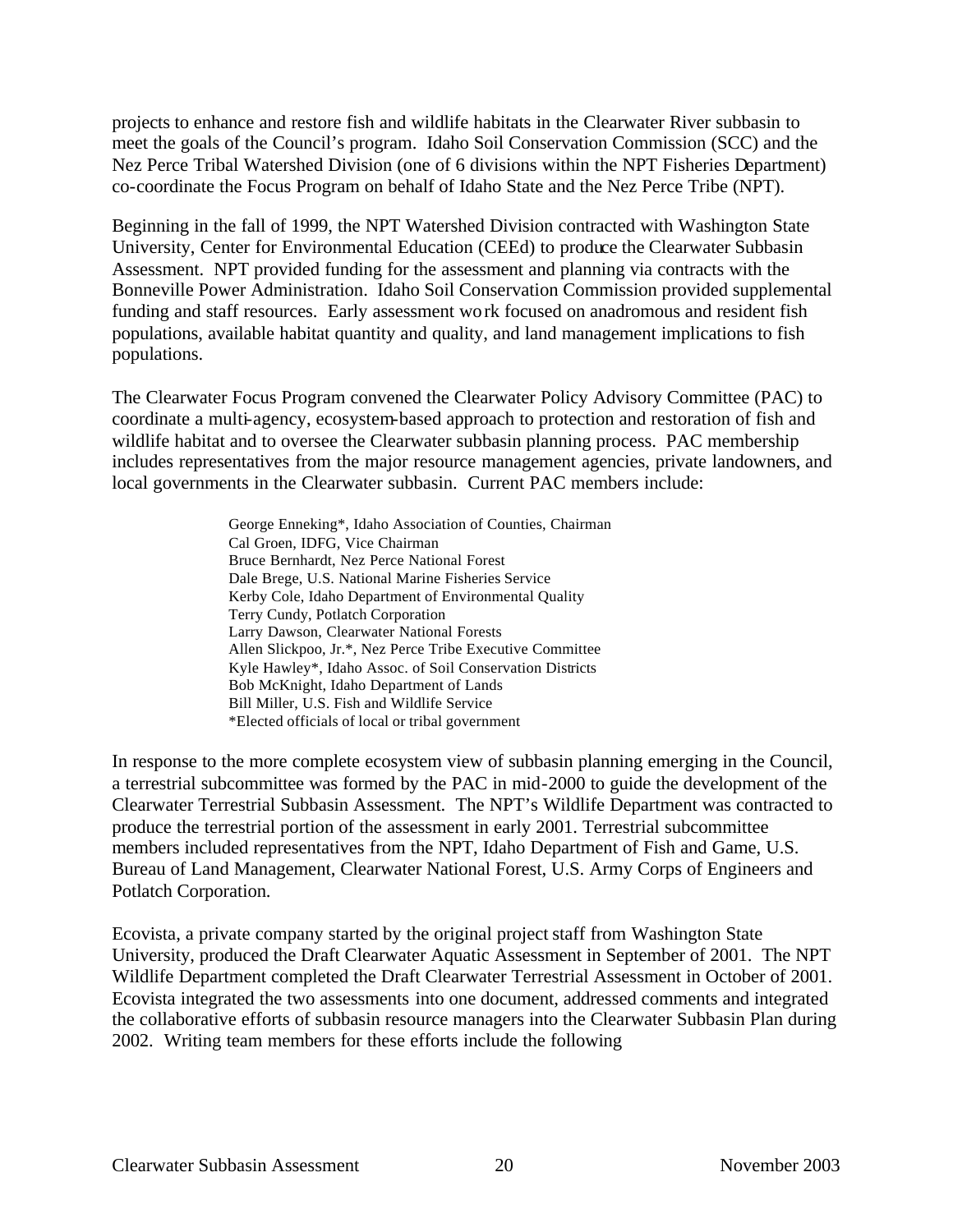#### **Aquatic Assessment and Subbasin Management Plan**

| fisheries biologist    |
|------------------------|
| aquatic ecologist      |
| spatial ecologist      |
| project manager/editor |
|                        |

#### **Terrestrial Assessment**

| Angela Sondenaa, Ph.D. | botanist, wildlife biologist    |
|------------------------|---------------------------------|
| Gail Morgan,           | wildlife biologist, GIS analyst |
| Shana Chandler,        | wildlife ecologist              |
| Blair McClarin,        | field biologist                 |
| Jeff Cronce,           | <b>GIS Analyst</b>              |
| Marcie Carter,         | wildlife biologist              |
| Carl Hruska,           | wildlife biologist              |

The aquatics portion of the assessment was disseminated for review throughout the development phase using email lists compiled by Focus Program staff and as an entire draft in August 2001. Large portions of the aquatic assessment were also incorporated into the Clearwater Subbasin Summary, released May 2001 (Cichosz et al. 2001) and reviewed accordingly as part of the development process for that document. The terrestrial portion of the assessment was first disseminated for review as described for the aquatic assessment and as an entire draft in January 2002 and then again in a merged document March 2002. Through these review processes, hundreds of comments, suggestions and clarifications were received from local, state, tribal, and federal representatives with relevant professional expertise (Individual reviewers and contributors are listed in Table 3). Data, comments, and working knowledge of these individuals as it relates to the Clearwater subbasin have been integrated into the document to improve its accuracy and utility. There were 14 PAC and 10 subcommittee technical meetings, six Focus Program contracting meetings, and 2 meetings with NOAA Fisheries, Focus Program, and CEEd staffs during development of the Clearwater Subbasin Assessment (September 1999 – August 2001).

Subbasin planning began January 2002. The Clearwater PAC had functioned as the aquatic technical review subcommittee during the assessment phase, calling on respective staff for participation. The PAC decided for the planning phase an Aquatic Subcommittee should be formed to complement the Terrestrial Subcommittee, to provide technical direction to the contract writers of the subbasin plan. Membership on the subcommittees included Clearwater PAC members and staff representatives from fish and wildlife agencies in the subbasin. The subcommittees reviewed and worked on components of the subbasin plan as they were developed prior to each Clearwater PAC review. E-mail announcement of component re-writes were distributed to the technical contact list developed by the Focus Program staff (also used during the assessment phase). These reviews were prior to and independent of the July, August, September, and October (2002) releases of the subbasin plan drafts, which included the subbasin assessment, for comment. There were 13 PAC and nine technical subcommittee meetings, one conference call with NOAA Fisheries staff, and 11 public meetings held during development of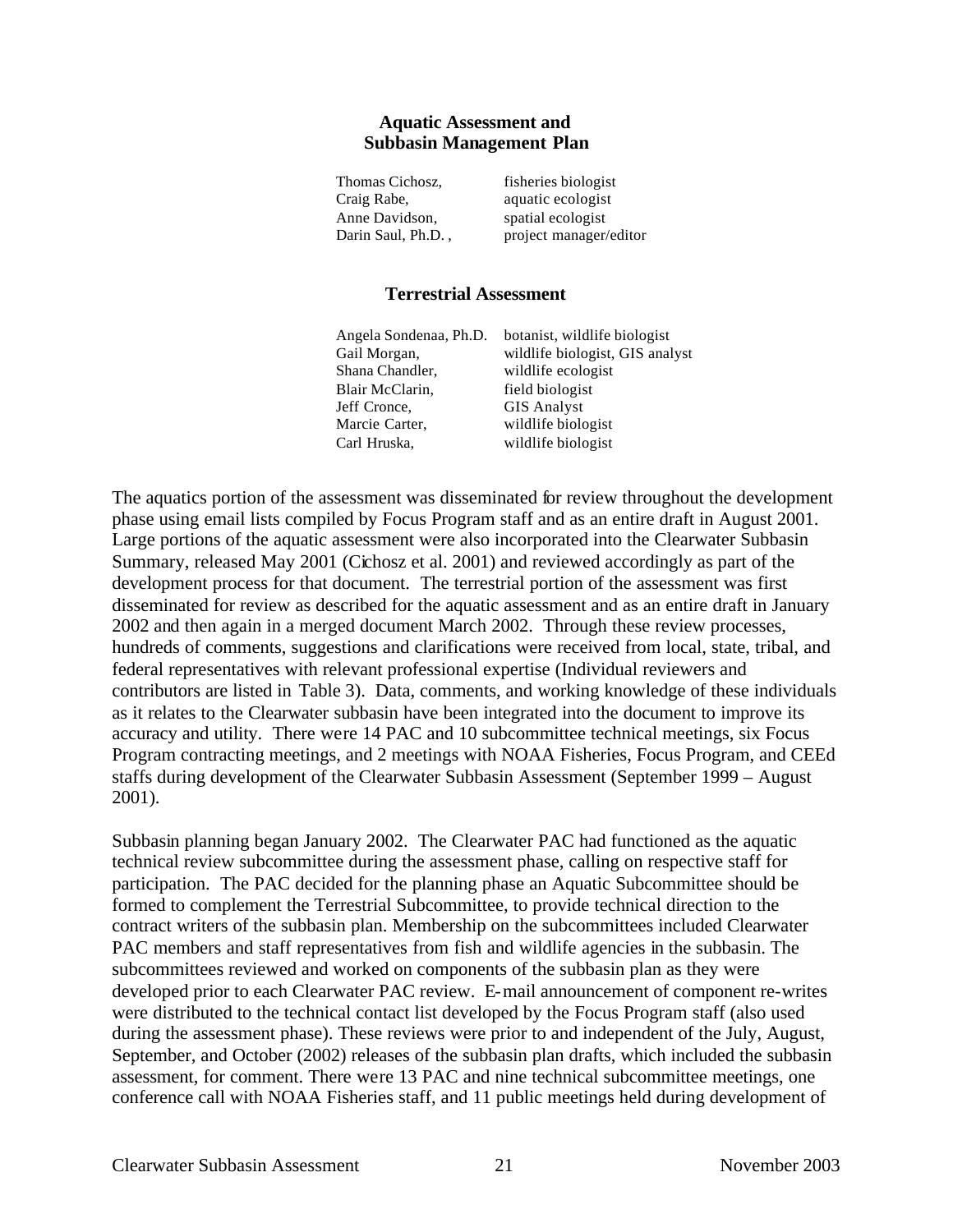the Clearwater Subbasin Management Plan and Inventory (January 2002 – October 2002). See Appendix C of the Subbasin Plan for a complete description of the Public and Government Participation Plan and overview of its implementation during the planning process. Individuals who participated in meetings, provided comment, or drafted portions during the planning phase of the Clearwater Subbasin Plan are listed in Table 3.

The Nez Perce Tribe Executive Committee passed a resolution on October 8, 2002 approving the motion to forward the Clearwater Assessment and Plan to the Council for review. The members of the Clearwater PAC endorsed the Final Draft Clearwater Subbasin Plan on October 8, 2002.<sup>2</sup>

The *Final Draft Clearwater Subbasin Plan* was presented to the full Council on November 14, 2002; a workshop was held later in November 2002 for the Independent Scientific Review Panel (ISRP) and a number of federal agencies in November 2002. The ISRP review of the Clearwater Subbasin Plan became available in February (Council Document 2003-3). NOAA Fisheries provided informal comments on the plan in February 2003 as well. The Clearwater PAC decided to go through a revision phase prior to submitting the subbasin plan for adoption into the Council's program.

Revision of the *Final Draft Clearwater Subbasin Plan* began April 2003 and was completed October 31, 2003 with the Clearwater PAC having held six meetings and the technical subcommittees four to complete revisions. Clearwater PAC representatives, Ecovista staff, and Council staff (Idaho) meet with NOAA fisheries staff from Idaho and Portland on May 8, 2003 to discuss the ESU population delineations made by the Interior Columbia Technical Recovery Team and again in a more regional meeting in July 2003. After each technical subcommittee meeting another draft of the subbasin management plan was prepared and announced for review using email lists compiled throughout the process. Individuals who participated in meetings, provided comment, or drafted portions during the revision phase of the Clearwater Subbasin Plan are listed in Table 3.

The Clearwater PAC endorsed the Clearwater Subbasin Plan and recommended it be submitted to the Council for adoption by motion on October 31, 2003.

 $\overline{a}$ 

<sup>&</sup>lt;sup>2</sup> The Clearwater PAC (referred to hereafter as the Parties) understand that this Plan shall be presented to the Northwest Power and Conservation Council (Council), as a proposed amendment to the Fish and Wildlife Program, for its review and appropriate action under the authority of the Northwest Power Planning Act. The Parties, except where specifically noted therein, support the Plan as an amendment to the Council's Fish and Wildlife Program, and its implementation if adopted as an amendment by the Council. The Parties believe that the Plan represents many areas of agreement, reached through a broadly collaborative process. However, the Parties recognize that the Plan does not resolve all differing legal, scientific and/or policy perspectives of the Parties, and that each Party may, at its own discretion, continue to advance their unique perspectives in the many fora dealing with the subject matter of the Plan. The Parties to this Plan specifically recognize that each Party reserves all legal rights, powers, and remedies now or hereafter existing in law or in equity, by statute, treaty, or otherwise. Nothing in this Plan is nor shall be construed to be a waiver, denial, or admission of any current or future legal claim or defense.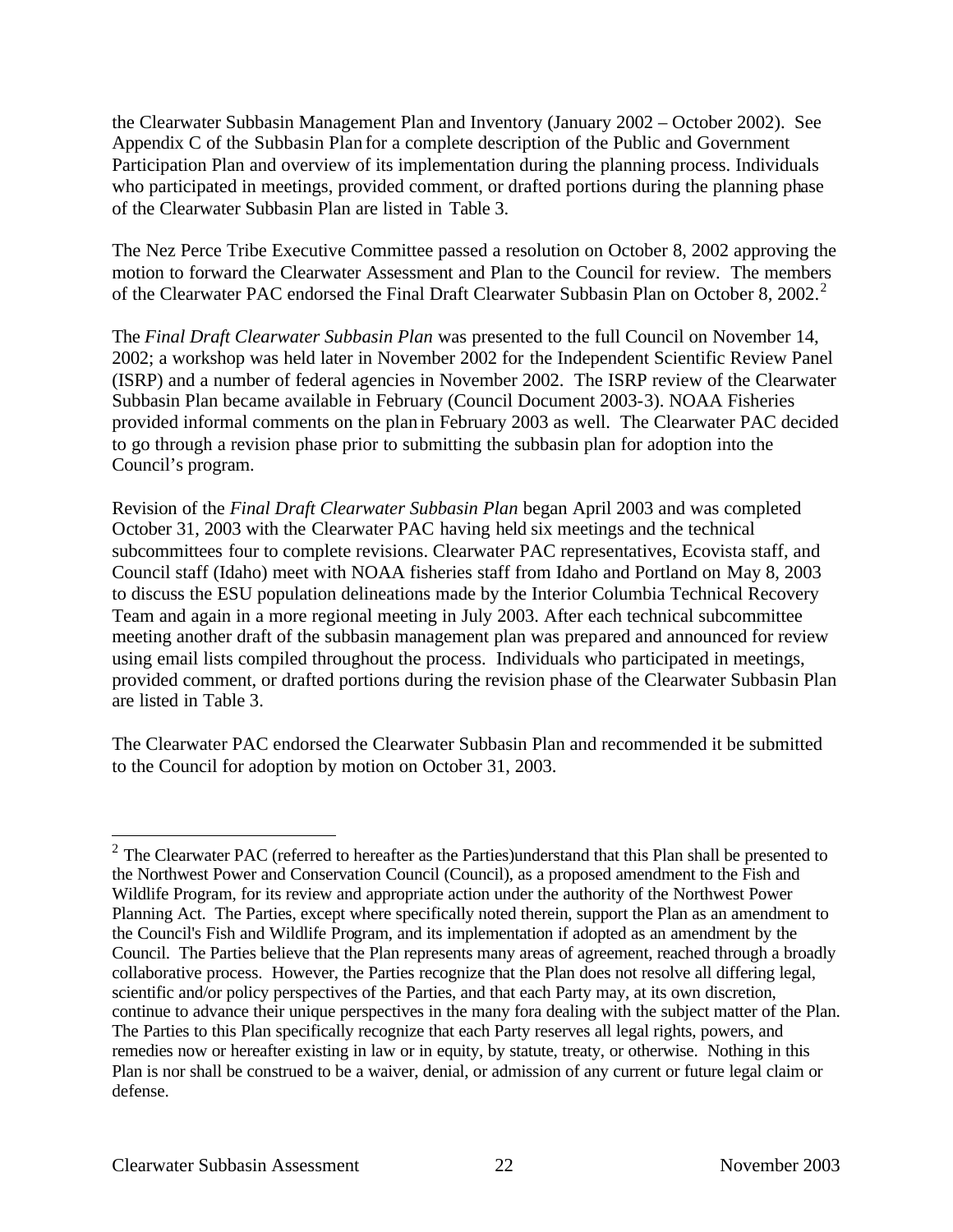The Clearwater PAC will continue under the 2000 Columbia Fish and Wildlife Program and the Clearwater Subbasin Plan. The Clearwater Subbasin Plan will be reviewed and amended as necessary at least every five years after adoption into the Council's program.

The Clearwater Focus Program created by the 1994 Columbia Basin Fish and Wildlife Program will continue under the 2000 Columbia Basin Fish and Wildlife Program and the Clearwater Subbasin Plan. Proposals for appropriate operational funding will be made during provincial reviews or whatever other funding cycle the program endorses after subbasin planning. See Section 2 of the Clearwater Subbasin Inventory for a description of the subbasin plan review process and the functions of the Focus Program and PAC.

| <b>Name</b>             | <b>Agency</b>                    | <b>Specialty</b>        |  |
|-------------------------|----------------------------------|-------------------------|--|
| Althouse, Scott         | <b>NPT</b>                       | Law                     |  |
| Ballou, Erv             | <b>IDWR</b>                      | Mining/Water Resources  |  |
| Beach, Ted              | Rocky Mtn Elk Foundation         |                         |  |
| <b>Bellatty</b> , Jim   | <b>IDEQ</b>                      | <b>Management</b>       |  |
| Bennett, David          | UI                               | <b>Biology Fish</b>     |  |
| Blair, Steve            | <b>NPNF</b>                      | <b>Biology Wildlife</b> |  |
| Blew, David             | <b>IDWR</b>                      | <b>Biology Aquatic</b>  |  |
| Bowler, Bert            | <b>IDFG</b>                      | <b>Biology Fish</b>     |  |
| <b>Brege, Dale</b>      | <b>NOAA</b>                      | <b>Biology Fish</b>     |  |
| Brostrom, Jody          | <b>IDFG</b>                      | <b>Biology Fish</b>     |  |
| Burge, Howard           | <b>USFWS</b>                     | <b>Biology Fish</b>     |  |
| Butterfield, Bart       | <b>IDFG</b>                      | <b>Biology Fish</b>     |  |
| Carter, Marcie          | <b>NPT</b>                       | <b>Biology Wildlife</b> |  |
| Caswell, Jim            | <b>IOSC</b>                      | <b>Management</b>       |  |
| Cichosz, Tom            | Ecovista                         | <b>Biology Fish</b>     |  |
| Cochanauer, Tim         | <b>IDFG</b>                      | <b>Biology Fish</b>     |  |
| Cronce, Jeff            | <b>NPT</b>                       | <b>Biology Wildlife</b> |  |
| <b>Cundy, Terry</b>     | <b>Potlatch Corp</b>             | <b>Hydrology</b>        |  |
| Dansart, Bill           | <b>ISCC</b>                      | Geology/Hydrology/GIS   |  |
| Davidson, Anne          | Ecovista                         | <b>Biology Wildlife</b> |  |
| Davis, Dan              | <b>CNF</b>                       | <b>Biology Wildlife</b> |  |
| Davis, Russ             | <b>ACOE</b>                      | <b>Biology Wildlife</b> |  |
| Dawson, Larry           | <b>CNF</b>                       | <b>Management</b>       |  |
| Dupont, Joe             | <b>IDL</b>                       | <b>Biology Fish</b>     |  |
| Eichert, Joe            | <b>IDL</b>                       | <b>Management</b>       |  |
| Eichstaedt, Rick        | <b>NPT</b>                       | Law                     |  |
| <b>Enneking, George</b> | <b>Idaho County Commissioner</b> | <b>Local Government</b> |  |
| Espinoza, Al            | Consultant                       | <b>Biology Fish</b>     |  |
| Falter, Michael         | UI                               | Limnology               |  |
| Funkhouser, Zachary     | Planner<br><b>ITD</b>            |                         |  |
| Garcia, Steve           | <b>USGS</b>                      | Hydrology               |  |
| Gerhardt, Nick          | <b>NPNF</b>                      | Hydrology               |  |

Table 3. Individuals who participated in the development of the Clearwater Subbasin Plan. Present and former Clearwater PAC members and alternates are shown in bold print.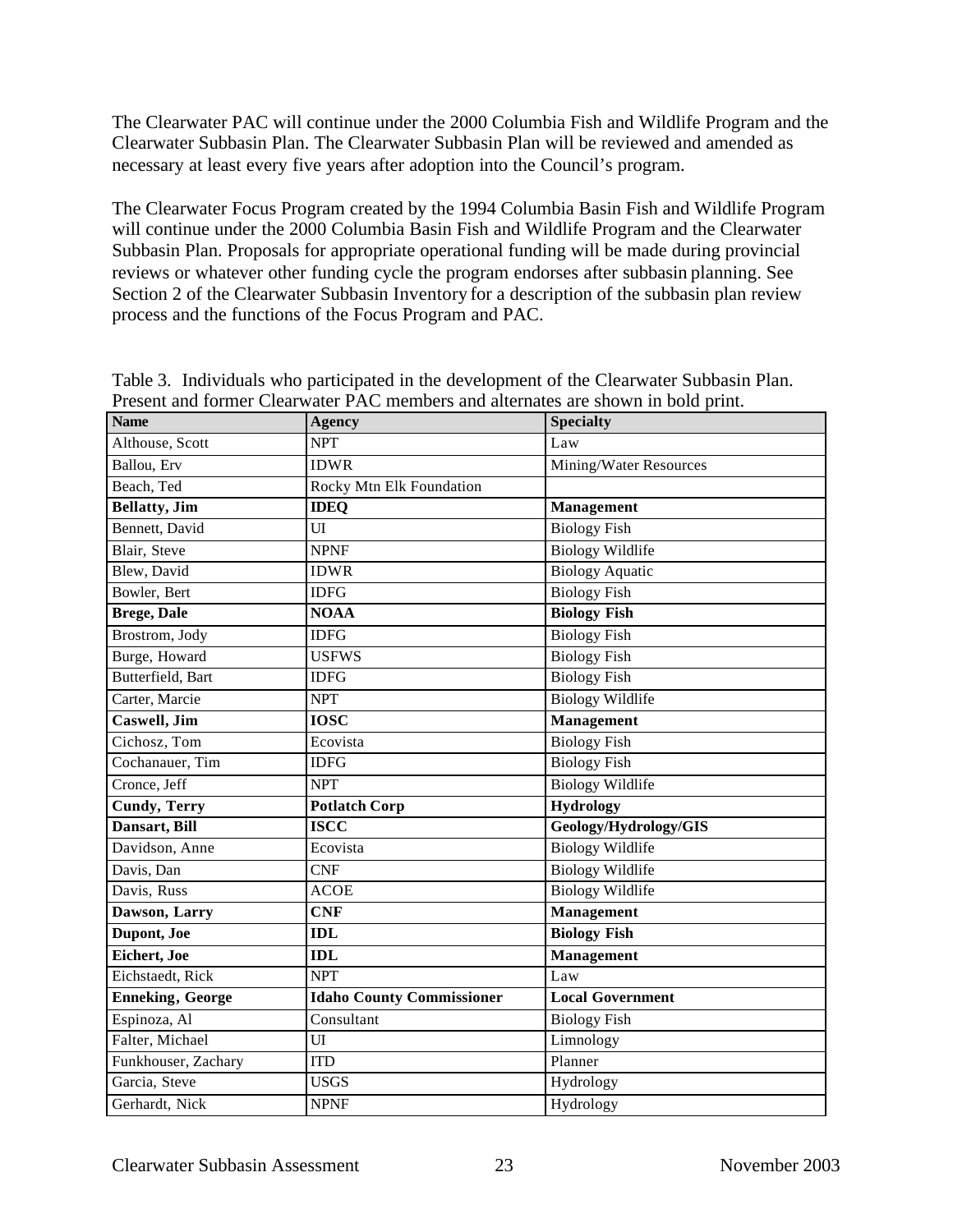| <b>Name</b>                | <b>Agency</b>                                                   | <b>Specialty</b>              |
|----------------------------|-----------------------------------------------------------------|-------------------------------|
| Gould, Justin              | <b>Nez Perce Tribe Executive</b><br><b>Committee</b>            | <b>Local Government</b>       |
| Graham, Bill               | <b>IDWR</b>                                                     | Planning                      |
| Gray, Karen                | Idaho Native Plant Society/Palouse<br><b>Prairie Foundation</b> | <b>Biology Botany</b>         |
| Green, Dave                | <b>NPNF</b>                                                     | GIS/database                  |
| Groen, Cal                 | <b>IDFG</b>                                                     | Management                    |
| Haagen, Ed                 | <b>NRCS</b>                                                     | Soils                         |
| Hansen, Jerome             | <b>IDFG</b>                                                     | <b>Biology Wildlife</b>       |
| Hansen, Richard            | <b>IDWR</b>                                                     | <b>Water Rights</b>           |
| Hassemer, Pete             | <b>IDFG</b>                                                     | <b>Biology Fish</b>           |
| Hawley, Kyle               | <b>Farmer</b>                                                   | <b>Local Government</b>       |
| Henderson, Kent            | Idaho Wildlife Federation                                       |                               |
| Hesse, Jay                 | <b>NPT</b>                                                      | <b>Biology Fish</b>           |
| Hohle, Janet               | SCC - Focus Program                                             | Management                    |
| Hood, Ric                  | <b>Clearwater County Commissioner</b>                           | <b>Local Government</b>       |
| Hornbeck, Twila            |                                                                 | State Legislator              |
| Huntington, Chuck          | <b>Clearwater Biostudies</b>                                    | <b>Biology Fish</b>           |
| Iverson, Tom               | <b>CBFWA</b>                                                    | <b>Biology Fish</b>           |
| Jackson, Bob               |                                                                 | Rancher/Houndhunter           |
| Jahn, Phil                 | <b>NPNF</b>                                                     | <b>Management</b>             |
| Johnson, Craig             | <b>BLM</b>                                                      | <b>Biology Fish</b>           |
| Johnson, Dave              | <b>NPT</b>                                                      | <b>Biology Fish</b>           |
| Jones, Dick                | <b>CNF</b>                                                      | Hydrology                     |
| Jones, Ira                 | <b>NPT - Focus Program</b>                                      | Management                    |
| Keen, Shelly               | <b>IDWR</b>                                                     | Water Rights Coordinator      |
| Keersemaker, John          | <b>CNF</b>                                                      | <b>Management</b>             |
| Kendrick, John             | <b>NRCS</b>                                                     | Planning                      |
| Kiefer, Sharon             | <b>IDFG</b>                                                     | <b>Biology Fish</b>           |
| Klein, Linda               | <b>LRK</b> Communications                                       | Soils                         |
| <b>Kozakiewicz</b> , Vince | <b>NOAA</b>                                                     | <b>Biology Fish</b>           |
| Koziol, Deb                | <b>NPSWCD</b>                                                   | <b>Biology Wildlife</b>       |
| Krakker, Joe               | USFWS                                                           | <b>Biology Fish</b>           |
| Kronemann, Loren           | <b>NPT</b>                                                      | <b>Biology Wildlife</b>       |
| Kucera, Paul               | <b>NPT</b>                                                      | <b>Biology Fish</b>           |
| Larson, Ed                 | <b>NPT</b>                                                      | <b>Biology Fish</b>           |
| Larson, Jessica            | <b>IDWR</b>                                                     | GIS / Water Planning          |
| Lawrence, Keith            | <b>NPT</b>                                                      | <b>Biology Wildlife</b>       |
| Leitch, Joe                | Lewis County Commissioner                                       | <b>Local Government</b>       |
| Lewis, Reed                | <b>Idaho Geological Survey</b>                                  | Geology                       |
| Lloyd, Rebecca             | <b>NPT</b>                                                      | <b>Engineer Environmental</b> |
| Lozar, Ed                  | <b>CNF</b>                                                      | GIS/database                  |
| Macfarlane, Gary           | Friends of the Clearwater                                       | Range Ecology                 |
| Maiolie, Melo              | <b>IDFG</b>                                                     | <b>Biology Fish</b>           |
| McCool, Don                | <b>USDA</b> Research                                            | Agriculture                   |
| McGowan, Felix             | <b>NPT</b>                                                      | <b>Biology</b>                |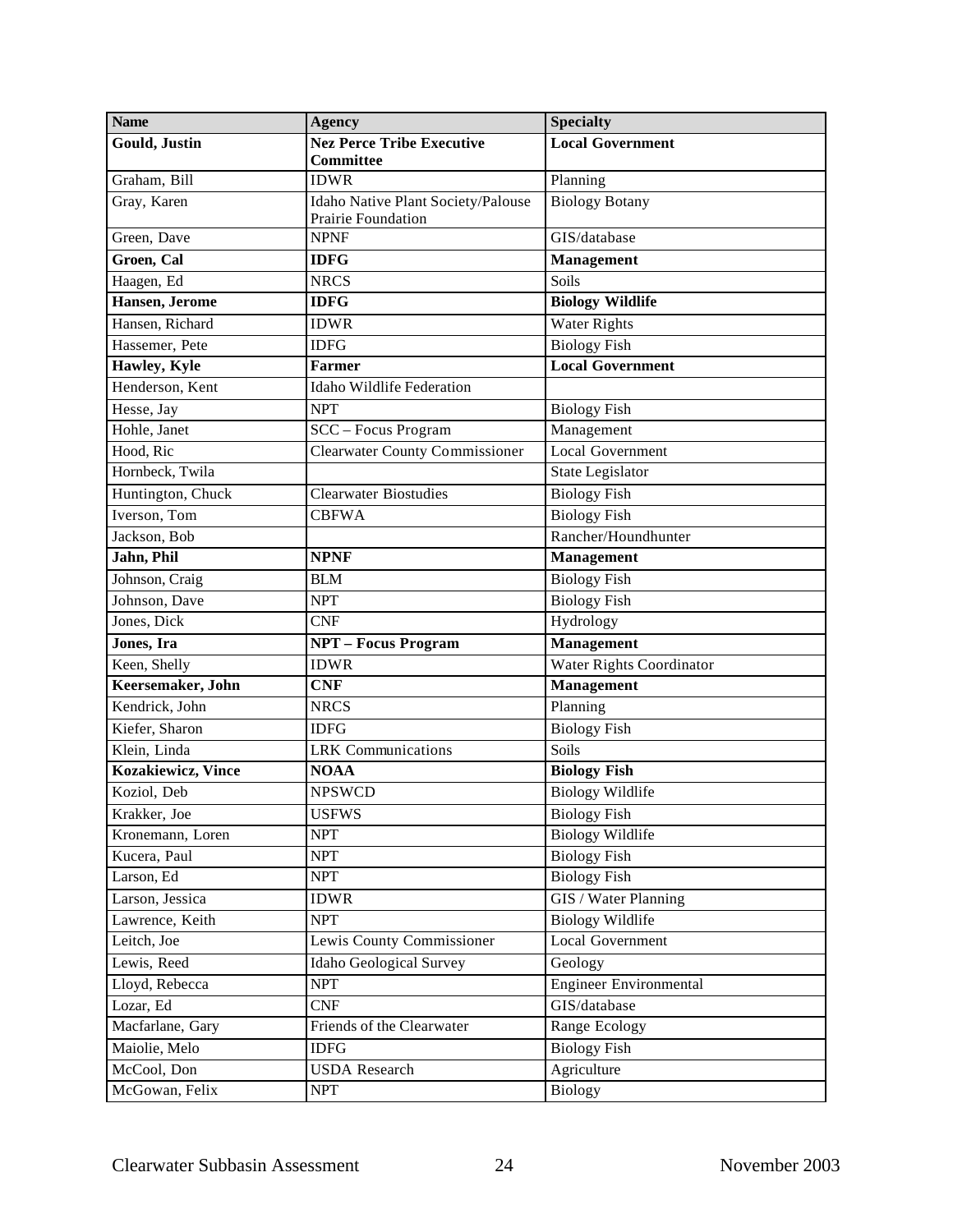| <b>Name</b>          | <b>Agency</b>                    | <b>Specialty</b>                |  |
|----------------------|----------------------------------|---------------------------------|--|
| McKnight, Bob        | IDL                              | <b>Management</b>               |  |
| McRoberts, Heidi     | <b>NPT</b>                       | <b>Biology Aquatic</b>          |  |
| Miles, Aaron         | <b>NPT</b>                       | Forestry                        |  |
| Miller, Bill         | <b>USFWS</b>                     | <b>Biology Fish</b>             |  |
| Mitchell, Victoria   | USGS                             | Geology                         |  |
| Morgan, Gail         | <b>NPT</b>                       | <b>Biology Wildlife</b>         |  |
| Morse, Tony          | <b>IDWR</b>                      | Geology/GIS                     |  |
| <b>Moser</b> , Brian | <b>Potlatch Corp</b>             | <b>Biology Wildlife</b>         |  |
| Murphy, Pat          | CNF                              | <b>Biology Fish</b>             |  |
| Papanicolaou, Thanos | <b>WSU</b>                       | Hydrology                       |  |
| Paradis, Wayne       | <b>NPNF</b>                      | <b>Biology Fish</b>             |  |
| Parsons, Russ        | UI Landscape Dynamics Lab        | <b>GIS</b>                      |  |
| Peppersack, Jeff     | <b>IDWR</b>                      | Water Rights                    |  |
| Rabe, Craig          | Ecovista                         | <b>Biology Aquatic</b>          |  |
| Rabe, Fred           | Consultant                       | <b>Biology</b> Aquatic          |  |
| Rasmussen, Lynn      | <b>NRCS</b>                      | Agriculture                     |  |
| Rieman, Bruce        | <b>USFS-RMRS</b>                 | <b>Biology Fish</b>             |  |
| Ries, Bob            | <b>NOAA</b>                      | <b>Biology Aquatic</b>          |  |
| Russell, Scott       | <b>NPNT</b>                      | <b>Biology Fish</b>             |  |
| Saul, Darin          | Ecovista                         | Ecology                         |  |
| Schriever, Ed        | <b>IDFG</b>                      | <b>Biology Fish</b>             |  |
| Scott, Mike          | UI Landscape Dynamics Lab        | <b>Spatial Ecology</b>          |  |
| Servheen, Gregg      | <b>IDFG</b>                      | <b>Biology Wildlife</b>         |  |
| Somma, Angela        | <b>NOAA</b>                      | <b>Biology Fish</b>             |  |
| Sondenaa, Angela     | <b>NPT</b>                       | Biology Wildlife/Botany         |  |
| Spinazola, Joe       | <b>Bureau of Reclamation</b>     | Planner                         |  |
| Sprague, Sherman     | <b>NPT</b>                       | <b>Biology Fish</b>             |  |
| Statler, Dave        | <b>NPT</b>                       | <b>Biology Fish</b>             |  |
| Stinson, Ken         | <b>LSWCD</b>                     | <b>Management</b>               |  |
| Storrar, Ann         | <b>NPT</b>                       | <b>Water Resources</b>          |  |
| Svancara, Leona      | UI Landscape Dynamics Lab        | <b>GIS</b>                      |  |
| Taylor, Emmit        | <b>NPT</b>                       | Engineer                        |  |
| <b>Ulmer</b> , Lewis | <b>Idaho County Commissioner</b> | <b>County Government</b>        |  |
| Villavicencio, Adam  | <b>NPT</b>                       | <b>Conservation Enforcement</b> |  |
| Weigel, Dana         | BoR                              | <b>Biology Fish</b>             |  |
| Yetter, Dick         | <b>NRCS</b>                      | <b>Biology Fish</b>             |  |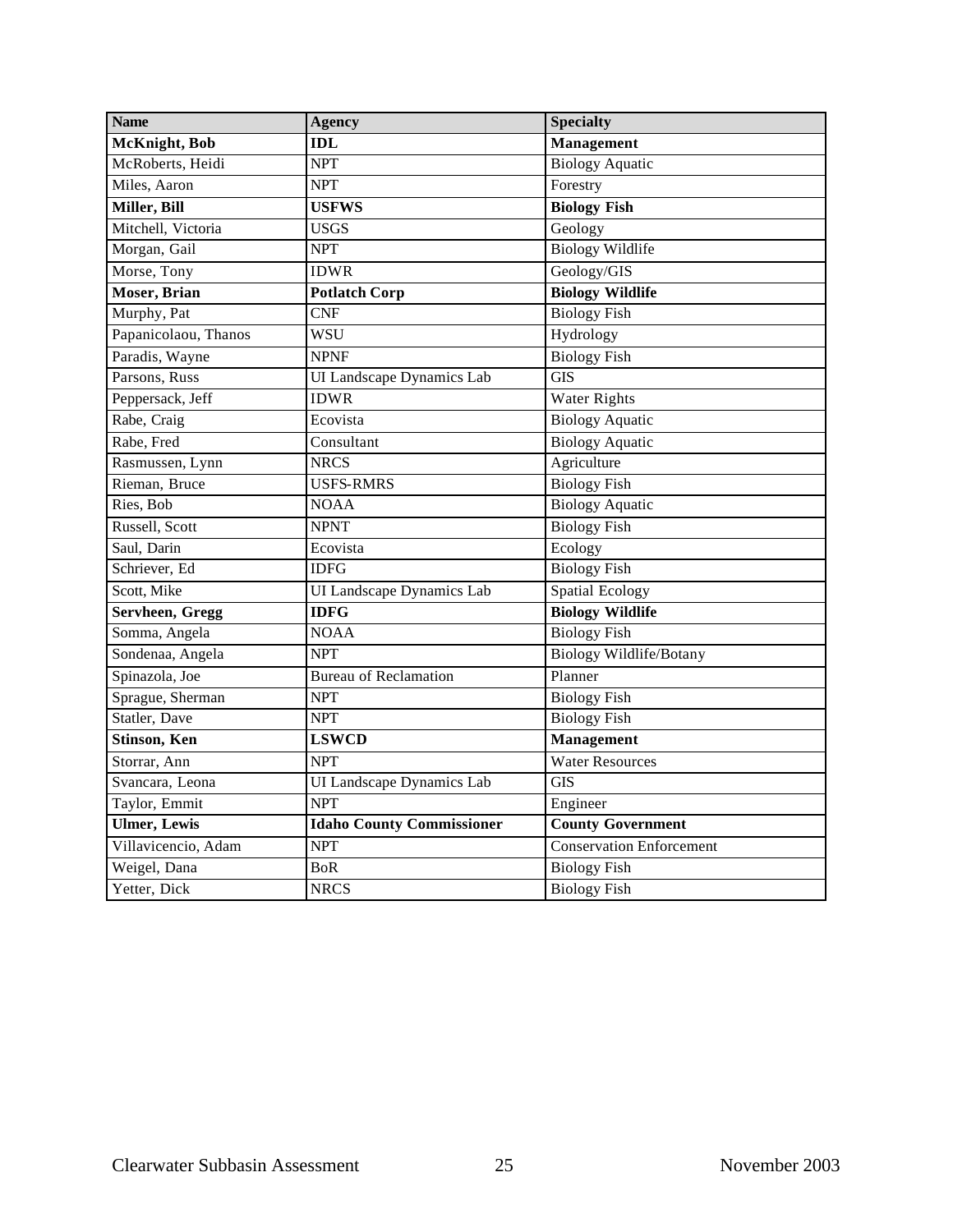## **3 Overview of Data Collection, Analysis, and Synthesis**

## **3.1 Data and Information Gathering**

Data and information presented in this series of documents (Assessment, Inventory, Plan) was gathered from a substantial variety of sources familiar with the ecological recources of the Clearwater subbasin (See Table 3 for a complete list of contributors). Initial data gathering was conducted through review of regional databases (i.e. ICBEMP, Streamnet, etc.) and through inperson, phone, and mail requests to the land and resource management agencies with responsibilities in the subbasin. In addition, representatives of those agencies were queried for other potentially relevant information sources. Subsequent data and information gathering was done through a chain referral type of process; As draft documents were presented for review and comment, all individuals involved in the review process were invited to supply additional information or relevant data not yet represented in the draft document(s). Since new information is constantly being collected and compiled, the data/information utilized in this series of documents can not be considered truly "complete". However, it is believed to represent the most complete and up-to-date information available (relevant to the subbasin scale) at the time each of the documents in this set were compiled.

## **3.2 Use and Processing of Spatial (GIS) Data**

Availability and use of spatial (GIS) data in this series of documents provides a substantial progression beyond prior subbasin planning efforts in that it allows for visual presentation of information, in many cases making that information more easily understood and applied by users. In numerous instances, GIS was the primary tool used for data presentation, analysis, and synthesis (Tabular data was however, readily used to supplement GIS information or where no GIS information was available). A list of GIS data layers and their associate sources and scales is provided in Appendix A.

Although most GIS data layers used were not modified from their original state prior to use, processing steps were commonly necessary to allow for data summarization and/or analysis and the overlay of layers for presentation. Common data processing steps included reprojection, clipping layers to fit subbasin boundaries, joining layers from multiple data sources to form a single subbasin-wide layer (e.g. ownership), and summarizing data by HUC, AU, etc. When necessary, data processing was performed using basic database management tools available in (or supplemental to) ArcView software.

The projection chosen for presentation of GIS information throughout this series of documents is Universal Transverse Mercator Zone 11, North American Datum 1927. This projection was chosen due to its common use by land and resource management agencies within the Columbia Basin and, particularly, within the Clearwater subbasin. Spatial data obtained in other projections was reprojected to UTM Zone 11, NAD27 prior to analysis or presentation. Following reprojection of data layers, recalculation of relevant information (e.g. line lengths, polygon areas or perimeters, etc.) was performed as necessary to ensure consistency of data sets prior to any data analysis.